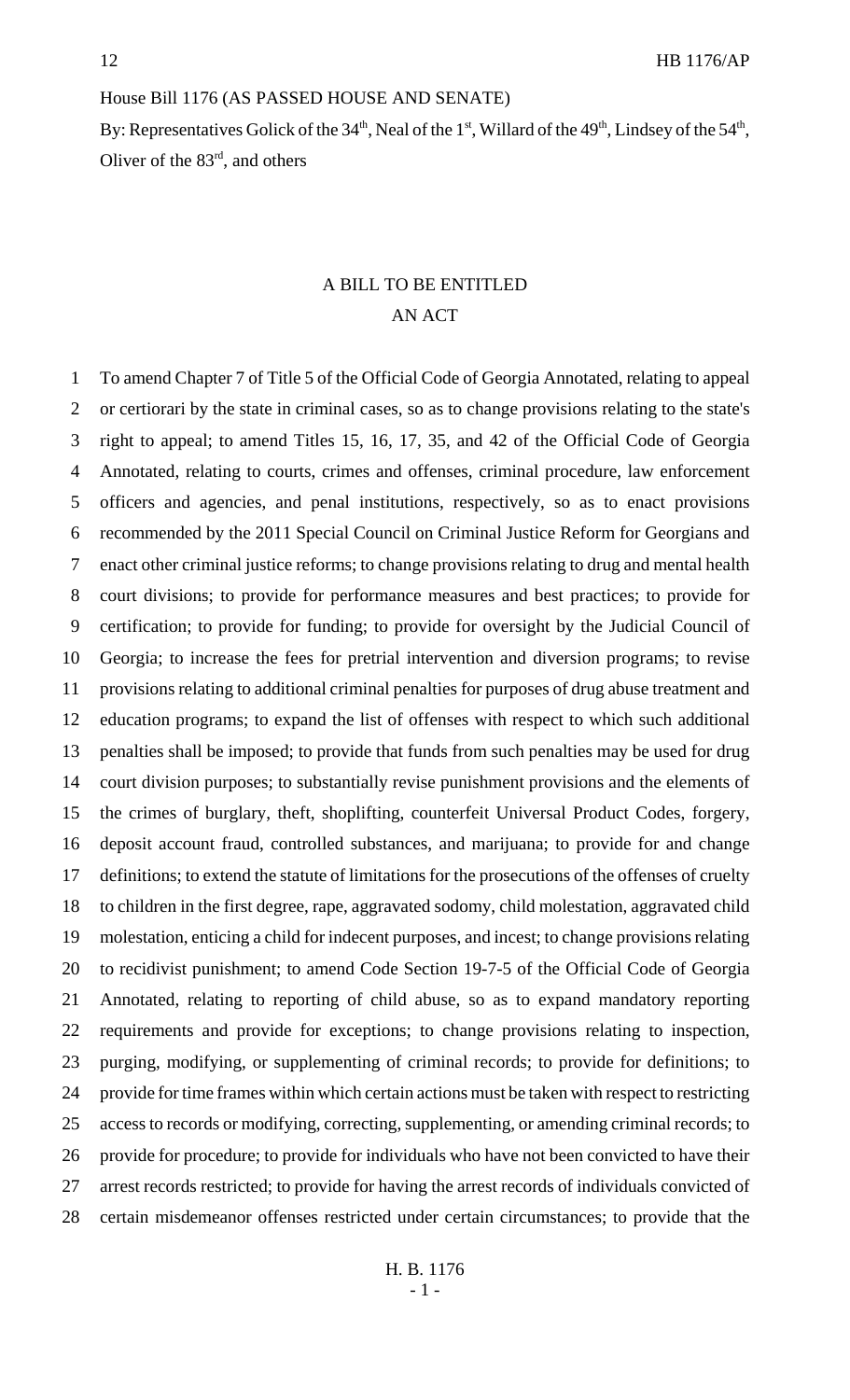Board of Corrections adopt certain rules and regulations; to change provisions relating to the administration of supervision of felony probationers; to provide for the use of graduated sanctions in disciplining probationers who violate the terms of their probation; to change provisions relating to terms and conditions of probation; to provide for a maximum stay in probation detention centers; to clarify provisions relating to probation supervision and provide for early termination of a sentence; to amend Titles 5, 15, 16, 17, 31, 36, and 42 of the Official Code of Georgia Annotated, relating to appeal and error, courts, crimes and offenses, criminal procedure, health, local government, and penal institutions, respectively, so as to conform provisions and correct cross-references; to provide for related matters; to provide for effective dates and applicability; to repeal conflicting laws; and for other purposes.

BE IT ENACTED BY THE GENERAL ASSEMBLY OF GEORGIA:

# **PART I**

# **APPEAL BY THE STATE**

#### **SECTION 1-1.**

 Chapter 7 of Title 5 of the Official Code of Georgia Annotated, relating to appeal or certiorari by the state in criminal cases, is amended by revising paragraph (7) of subsection (a) of Code Section 5-7-1, relating to orders, decisions, or judgments appealable, as follows: 47 "(7) From an order, decision, or judgment of a superior court granting a motion for new 48 trial or an extraordinary motion for new trial;"

 **SECTION 1-2.** Said chapter is further amended by revising paragraph (2) of subsection (b) of Code Section 5-7-2, relating to certification required for immediate review of nonfinal orders, decisions, or judgments and exceptions, as follows:  $\frac{\pi}{2}$  Order, decision, or judgment described in paragraph (1) or (7) of subsection (a) of Code Section 5-7-1." **PART II DRUG AND MENTAL HEALTH COURT DIVISIONS, DIVERSION PROGRAMS, AND THE COUNTY DRUG ABUSE TREATMENT AND EDUCATION FUND**

**SECTION 2-1.**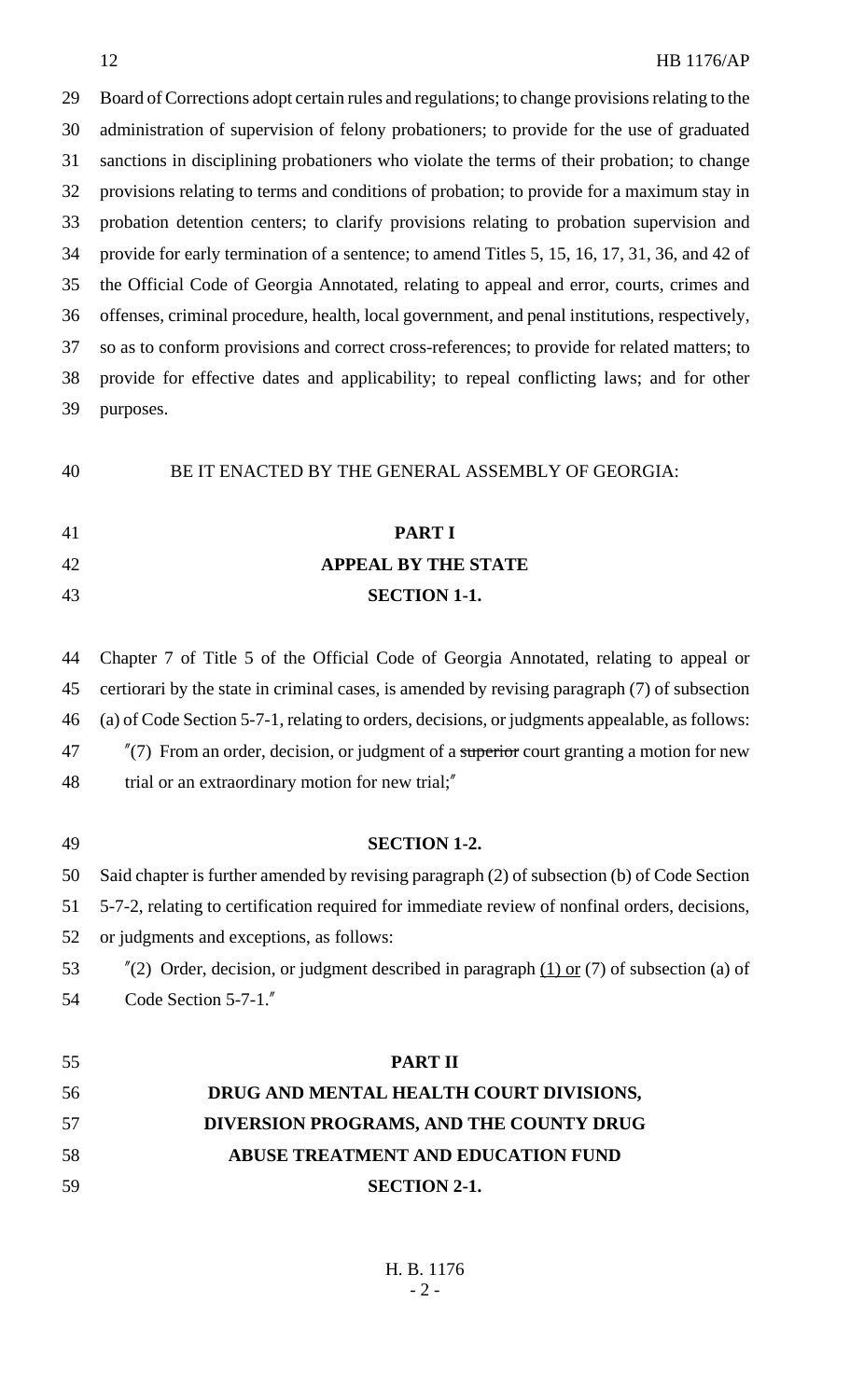Title 15 of the Official Code of Georgia Annotated, relating to courts, is amended by revising

subsection (a) of Code Section 15-1-15, relating to drug court divisions, as follows:

 $\frac{f''(a)}{1}$  Any court that has jurisdiction over any criminal case which arises from the use, sale, possession, delivery, distribution, purchase, or manufacture of a controlled substance, noncontrolled substance, dangerous drug, or other drug may establish a drug court division to provide an alternative to the traditional judicial system for disposition of such cases.

 (2) In any case which arises from the use, addiction, dependency, sale, possession, delivery, distribution, purchase, or manufacture of a controlled substance, noncontrolled substance, dangerous drug, or other drug or is ancillary to such conduct and the defendant meets the eligibility criteria for the drug court division, the court may assign the case to the drug court division:

(A) Prior to the entry of the sentence, if the prosecuting attorney consents;

(B) As part of a sentence in a case; or

(C) Upon consideration of a petition to revoke probation.

 (3) Each drug court division shall establish a planning group to develop a work plan. The planning group shall include the judges, prosecuting attorneys, public defenders, probation officers, and persons having expertise in the field of substance abuse. The work plan shall address the operational, coordination, resource, information management, 79 and evaluation needs of the drug court division. The work plan shall include eligibility 80 criteria for the drug court division policies and practices related to implementing the 81 standards and practices developed pursuant to paragraph (4) of this subsection. The work 82 plan shall ensure a risk and needs assessment is used to identify the likelihood of 83 recidivating and identify the needs that, when met, reduce recidivism. The work plan shall ensure that drug court division eligibility shall be focused on moderate-risk and high-risk offenders as determined by a risk and needs assessment. The drug court division shall combine judicial supervision, treatment of drug court division participants, and drug testing.

88 (4)(A) On or before January 1, 2013, the The Judicial Council of Georgia shall adopt 89 standards for the drug court divisions. Each drug court division shall adopt standards that are consistent with the standards of the Judicial Council of Georgia. The standards 91 are to serve as a flexible framework for developing effective drug court divisions and to provide a structure for conducting research and evaluation for program accountability. The standards are not intended to be a certification or regulatory 94 checklist establish standards and practices for drug court divisions taking into consideration guidelines and principles based on current research and findings published by the National Drug Court Institute and the Substance Abuse and Mental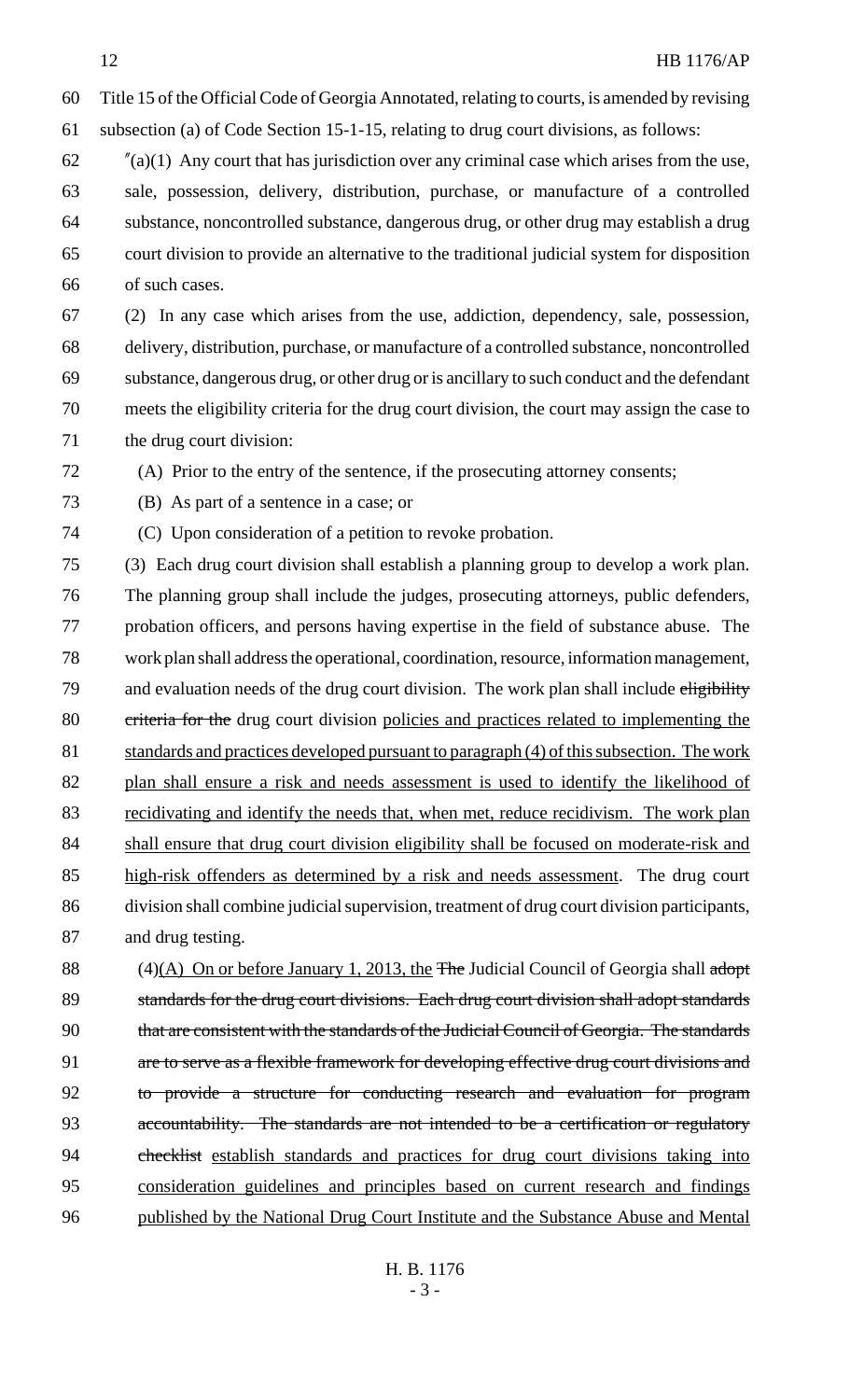12 HB 1176/AP 97 Health Services Administration, relating to practices shown to reduce recidivism of 98 offenders with drug abuse problems. Standards and practices shall include, but shall 99 not be limited to, the use of a risk and needs assessment to identify the likelihood of 100 recidivating and identify the needs that, when met, reduce recidivism. The Judicial 101 Council of Georgia shall update its standards and practices to incorporate research, 102 findings, and developments in the drug court field. Each drug court division shall adopt 103 policies and practices that are consistent with the standards and practices published by 104 the Judicial Council of Georgia. 105 (B) On and after January 1, 2013, the Judicial Council of Georgia shall provide 106 technical assistance to drug court divisions to assist them with the implementation of 107 policies and practices, including, but not limited to, guidance on the implementation of 108 risk and needs assessments in drug court divisions. 109 (C) On or before July 1, 2013, the Judicial Council of Georgia shall create and manage 110 a certification and peer review process to ensure drug court divisions are adhering to 111 the Judicial Council of Georgia's standards and practices and shall create a waiver 112 process for drug court divisions to seek an exception to the Judicial Council of 113 Georgia's standards and practices. In order to receive state appropriated funds, any drug 114 court division established on and after July 1, 2013, shall be certified pursuant to this 115 subparagraph or, for good cause shown to the Judicial Council of Georgia, shall receive 116 a waiver from the Judicial Council of Georgia. 117 (D) On and after July 1, 2013, the award of any state funds for a drug court division 118 shall be conditioned upon a drug court division attaining certification or a waiver by the 119 Judicial Council of Georgia. On or before September 1, the Judicial Council of Georgia 120 shall publish an annual report listing certified drug court divisions. 121 (E) Pursuant to Code Section 15-5-24, the Administrative Office of the Courts shall 122 develop and manage an electronic information system for performance measurement 123 and accept submission of performance data in a consistent format from all drug court 124 divisions. The Judicial Council of Georgia shall identify elements necessary for 125 performance measurement, including, but not limited to, recidivism, the number of 126 moderate-risk and high-risk participants in a drug court division, drug testing results, 127 drug testing failures, participant employment, the number of participants who 128 successfully complete the program, and the number of participants who fail to complete 129 the program. 130 (F) On or before July 1, 2015, and every three years thereafter, the Judicial Council of

131 Georgia shall conduct a performance peer review of the drug court divisions for the 132 purpose of improving drug court division policies and practices and the certification 133 and recertification process.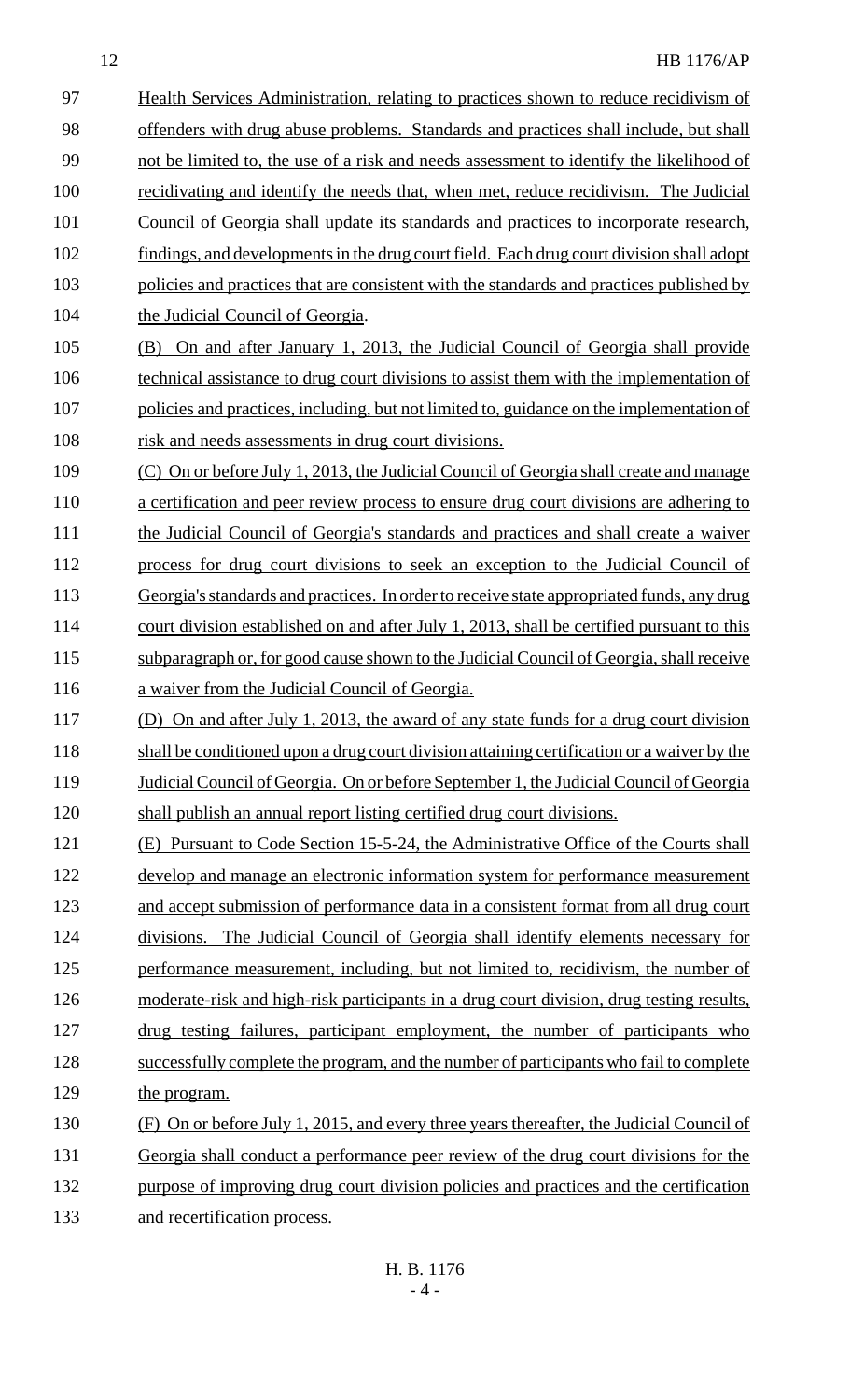(5) The court instituting the drug court division may request the prosecuting attorney for 135 the jurisdiction to designate one or more prosecuting attorneys to serve in the drug court division and may request the public defender, if any, to designate one or more assistant public defenders to serve in the drug court division.

 (6) The clerk of the court instituting the drug court division or such clerk's designee shall serve as the clerk of the drug court division.

 (7) The court instituting the drug court division may request probation officers and other employees of the court to perform duties for the drug court division. Such employees shall perform duties as directed by the judges of the drug court division.

- (8) The court instituting the drug court division may enter into agreements with other courts and agencies for the assignment of personnel from other courts and agencies to the drug court division.
- (9) Expenses for salaries, equipment, services, and supplies incurred in implementing this Code section may be paid from state funds, funds of the county or political subdivision implementing such drug court division, federal grant funds, and funds from private donations.
- (10) As used in this Code section, the term 'risk and needs assessment' means an actuarial
- 151 tool, approved by the Judicial Council of Georgia and validated on a targeted population,
- 152 scientifically proven to determine a person's risk to recidivate and to identify criminal risk
- factors that, when properly addressed, can reduce that person's likelihood of committing

future criminal behavior."

# **SECTION 2-2.**

 Said title is further amended by revising subsection (b) of Code Section 15-1-16, relating to mental health court divisions, as follows:

- "(b)(1) To achieve a reduction in recidivism and symptoms of mental illness among mentally ill offenders in criminal cases and to increase their likelihood of successful rehabilitation through early, continuous, and intense judicially supervised treatment, any court that has jurisdiction over a criminal case in which a defendant has a mental illness or developmental disability, or a co-occurring mental illness and substance abuse disorder, may establish a mental health court division to provide an alternative to the traditional judicial system for disposition of such cases. A mental health court division will bring together mental health professionals, local social programs, and intensive 166 judicial monitoring.
- (2) In any criminal case in which a defendant suffers from a mental illness or developmental disability, or a co-occurring mental illness and substance abuse disorder,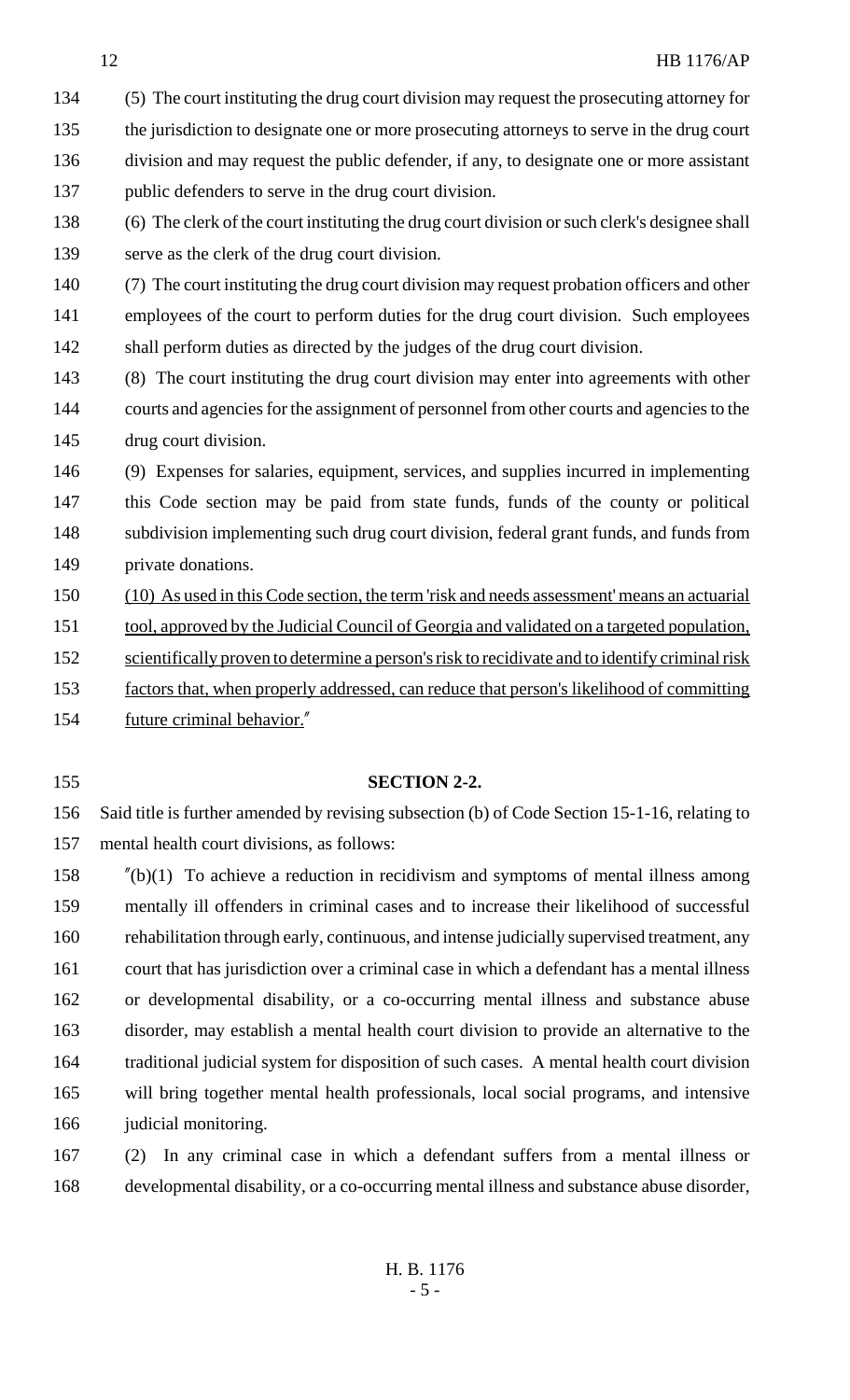and the defendant meets the eligibility criteria for the mental health court division, the court may refer the case to the mental health court division:

(A) Prior to the entry of the sentence, if the prosecuting attorney consents;

- (B) As part of a sentence in a case; or
- (C) Upon consideration of a petition to revoke probation.

 (3) Each mental health court division shall establish a planning group to develop a written work plan. The planning group shall include judges, prosecuting attorneys, sheriffs or their designees, public defenders, probation officers, and persons having expertise in the field of mental health. The work plan shall address the operational, coordination, resource, information management, and evaluation needs of the mental 179 health court division. The work plan shall include written eligibility criteria for the mental health court division policies and practices related to implementing the standards 181 and practices developed pursuant to paragraph (4) of this subsection. The work plan shall ensure a risk and needs assessment is used to identify the likelihood of recidivating and 183 identify the needs that, when met, reduce recidivism. The work plan shall ensure that mental health court division eligibility shall be focused on moderate-risk and high-risk 185 offenders as determined by a risk and needs assessment. The mental health court division shall combine judicial supervision, treatment of mental health court division participants, and drug and mental health testing. Defendants charged with murder, armed robbery, rape, aggravated sodomy, aggravated sexual battery, aggravated child molestation, or child molestation shall not be eligible for entry into the mental health court division, except in the case of a separate court supervised reentry program designed to more closely monitor mentally ill offenders returning to the community after having served a term of incarceration. Any such court supervised community reentry program for mentally ill offenders shall be subject to the work plan as provided for in this paragraph. 194 (4)(A) On or before January 1, 2013, the The Judicial Council of Georgia shall adopt 195 standards for the mental health court divisions. Each mental health court division shall 196 adopt standards that are consistent with the standards of the Judicial Council of Georgia. The standards shall serve as a flexible framework for developing effective 198 mental health court divisions and provide a structure for conducting research and evaluation for division accountability. The standards are not intended to be a 200 certification or regulatory checklist establish standards and practices for mental health court divisions taking into consideration guidelines and principles based on current research and findings published by expert organizations, including, but not limited to, 203 the United States Substance Abuse and Mental Health Services Administration, the Council of State Governments Consensus Project, and the National GAINS Center, relating to practices shown to reduce recidivism of offenders with mental illness or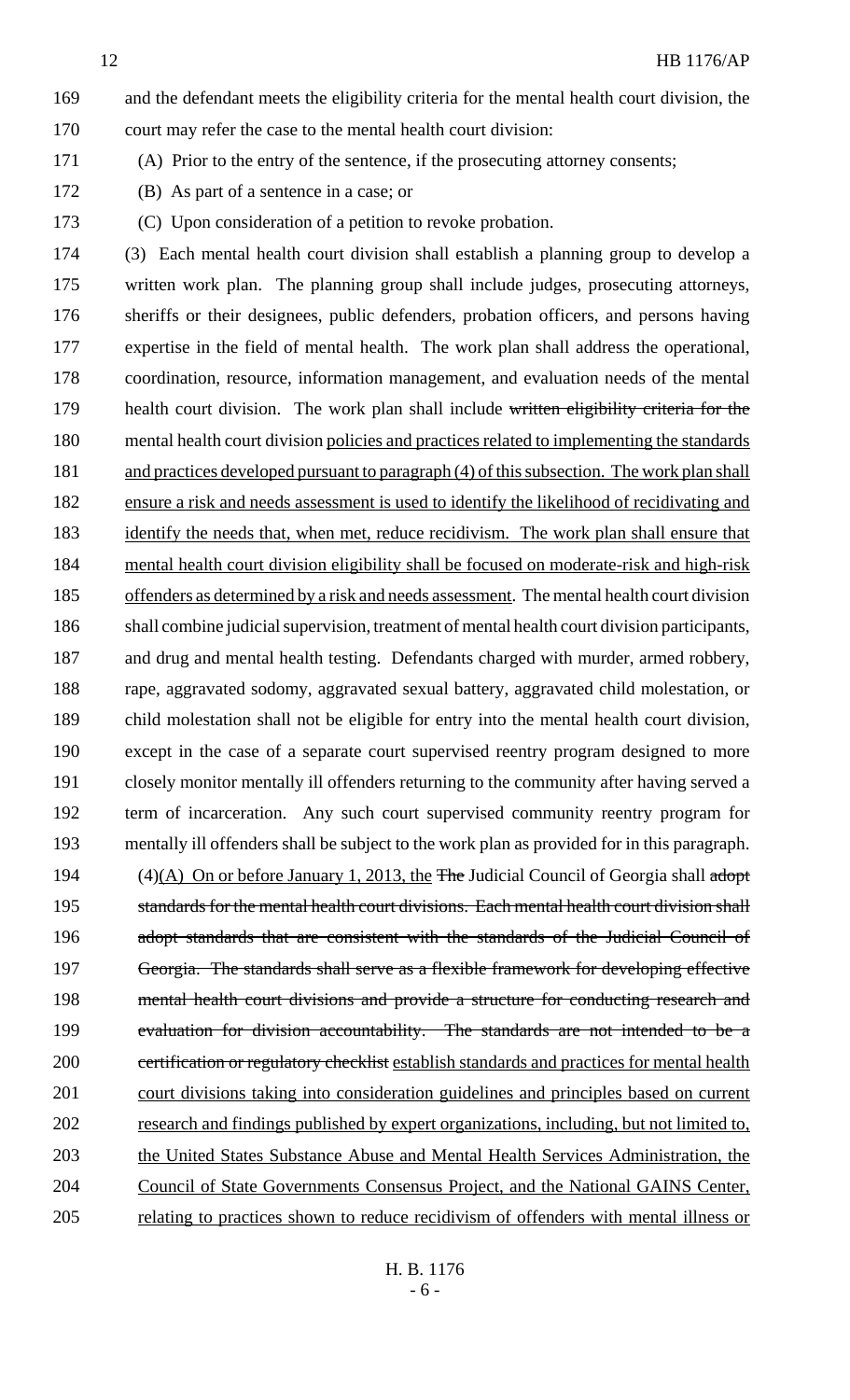developmental disabilities. Standards and practices shall include, but shall not be limited to, the use of a risk and needs assessment to identify the likelihood of recidivating and identify the needs that, when met, reduce recidivism. The Judicial Council of Georgia shall update its standards and practices to incorporate research, 210 findings, and developments in the mental health court field. Each mental health court division shall adopt policies and practices that are consistent with the standards and practices published by the Judicial Council of Georgia.

 (B) On and after January 1, 2013, the Judicial Council of Georgia shall provide technical assistance to mental health court divisions to assist them with the implementation of policies and practices, including, but not limited to, guidance on the implementation of risk and needs assessments in mental health court divisions.

 (C) On or before July 1, 2013, the Judicial Council of Georgia shall create and manage a certification and peer review process to ensure mental health court divisions are 219 adhering to the Judicial Council of Georgia's standards and practices and shall create a waiver process for mental health court divisions to seek an exception to the Judicial 221 Council of Georgia's standards and practices. In order to receive state appropriated funds, any mental health court division established on and after July 1, 2013, shall be certified pursuant to this subparagraph or, for good cause shown to the Judicial Council of Georgia, shall receive a waiver from the Judicial Council of Georgia.

 (D) On and after July 1, 2013, the award of any state funds for a mental health court division shall be conditioned upon a mental health court division attaining certification 227 or a waiver by the Judicial Council of Georgia. On or before September 1, the Judicial Council of Georgia shall publish an annual report listing of certified mental health court divisions.

230 (E) Pursuant to Code Section 15-5-24, the Administrative Office of the Courts shall develop and manage an electronic information system for performance measurement 232 and accept submission of performance data in a consistent format from all mental health 233 court divisions. The Judicial Council of Georgia shall identify elements necessary for performance measurement, including, but not limited to, recidivism, the number of moderate-risk and high-risk participants in a mental health court division, drug testing results, drug testing failures, the number of participants who successfully complete the program, and the number of participants who fail to complete the program.

 (F) On or before July 1, 2015, and every three years thereafter, the Judicial Council of Georgia shall conduct a performance peer review of the mental health court divisions 240 for the purpose of improving mental health court division policy and practices and the certification and recertification process.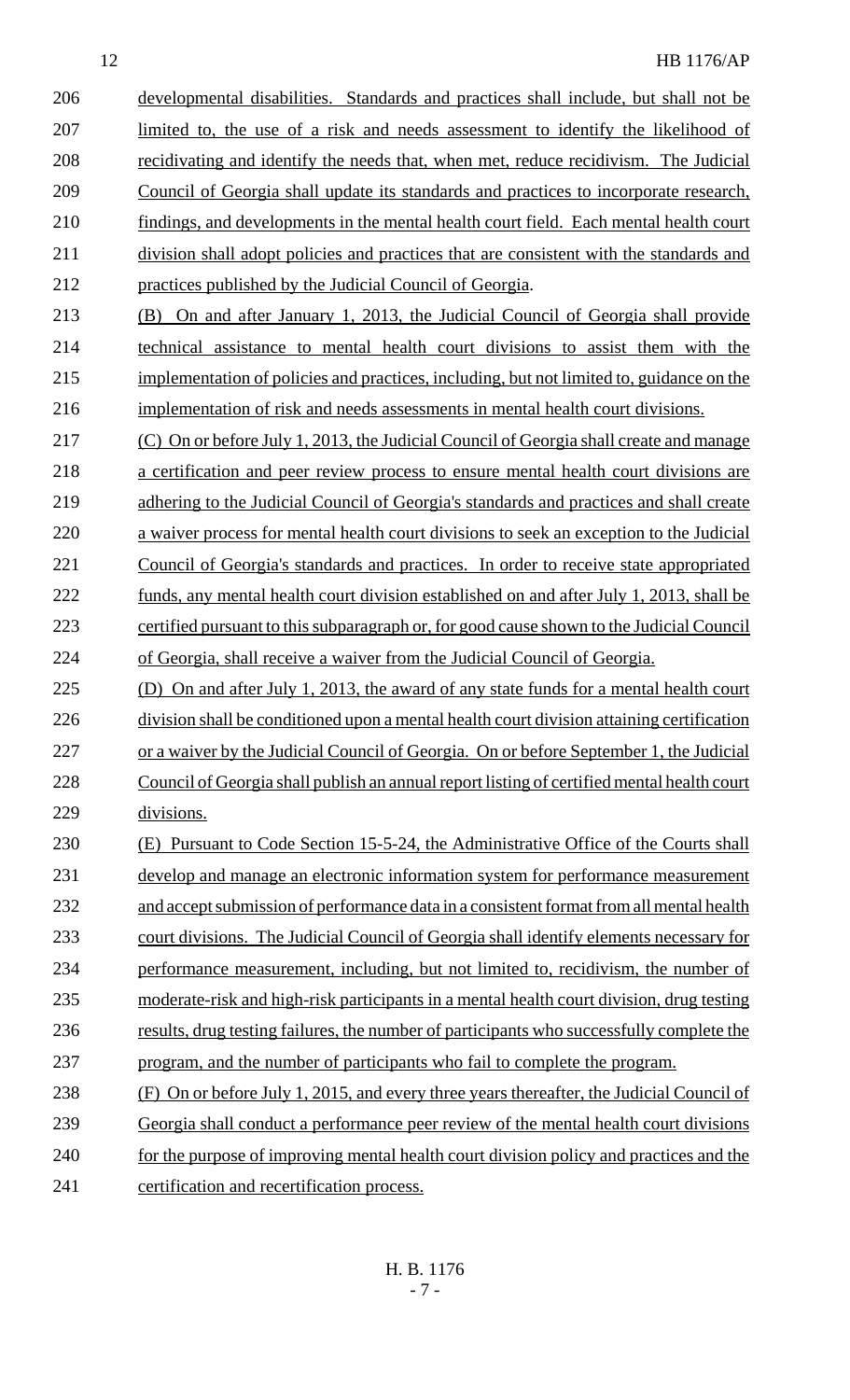(5) The court instituting the mental health court division may request the district attorney for the judicial circuit or solicitor-general for the state court for the jurisdiction to designate one or more prosecuting attorneys to serve in the mental health court division and may request the circuit public defender, if any, to designate one or more assistant public defenders to serve in the mental health court division.

 (6) The clerk of the court instituting the mental health court division or such clerk's designee shall serve as the clerk of the mental health court division.

 (7) The court instituting the mental health court division may request other employees of the court to perform duties for the mental health court division. Such employees shall perform duties as directed by the judges of the mental health court division.

 (8) The court instituting the mental health court division may enter into agreements with other courts and agencies for the assignment of personnel from other courts and agencies to the mental health court division, including probation supervision.

 (9) Expenses for salaries, equipment, services, and supplies incurred in implementing this Code section may be paid from state funds, funds of the county or political subdivision implementing such mental health court division, federal grant funds, and funds from private donations.

- (10) As used in this Code section, the term 'risk and needs assessment' means an actuarial 260 tool, approved by the Judicial Council of Georgia and validated on a targeted population,
- 
- 261 scientifically proven to determine a person's risk to recidivate and to identify criminal risk
- factors that, when properly addressed, can reduce that person's likelihood of committing future criminal behavior."

# **SECTION 2-3.**

 Said title is further amended by revising subsection (f) of Code Section 15-18-80, relating to policy and procedure for pretrial intervention and diversion programs, as follows:

 "(f) The prosecuting attorney shall be authorized to assess and collect from each offender 268 who enters the program a fee not to exceed  $$300.00 \, $1,000.00$  for the administration of the program. Such fee may be waived in part or in whole or made payable in monthly increments upon a showing of good cause to the prosecuting attorney. Any fee collected under this subsection shall be made payable to the general fund of the political subdivision in which the case is being prosecuted."

# **SECTION 2-4.**

 Said title is further amended by revising Article 6 of Chapter 21, relating to the County Drug Abuse Treatment and Education Fund, as follows: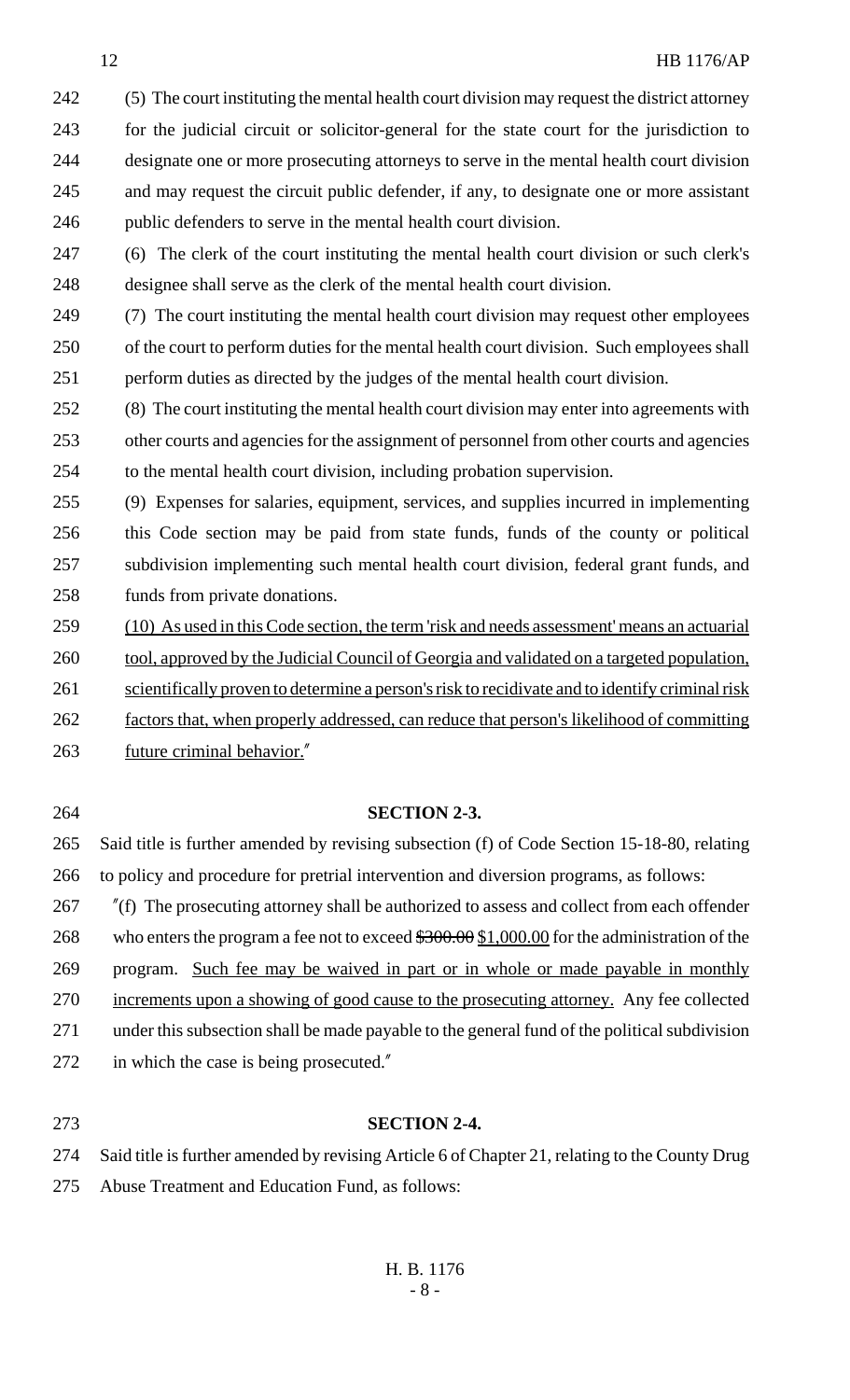"ARTICLE 6

 15-21-100. (a) In every case in which any court shall impose a fine, which shall be construed to 279 include costs, for any offense prohibited by Code Section 16-13-30, 16-13-30.1,  $\sigma$  16-13-30.2, 16-13-30.3, 16-13-30.5, 16-13-31, which offenses relate to certain activities regarding marijuana, controlled substances, and noncontrolled substances 16-13-31.1, 282 16-13-32, 16-13-32.1, 16-13-32.2, 16-13-32.3, 16-13-32.4, 16-13-32.5, or 16-13-32.6, there shall be imposed as an additional penalty a sum equal to 50 percent of the original fine. The additional 50 percent penalty shall also be imposed in every case in which a fine is imposed for violation of: (1) Code Section 3-3-23.1; (2) Code Section 40-6-391; or (3) Code Section 40-6-393 or 40-6-394 if the offender was also charged with a violation of Code Section 40-6-391. 290 If no fine is provided for in the applicable Code section, and the judge places the defendant 291 on probation, the fine authorized by Code Section 17-10-8 shall be applicable. (b) The sums required by subsection (a) of this Code section shall be in addition to the

amount required by Code Section 47-17-60 to be paid into the Peace Officers' Annuity and

 Benefit Fund or Code Section 47-11-51 concerning the Judges of the Probate Courts Retirement Fund of Georgia.

15-21-101.

 (a) The sums provided for in Code Section 15-21-100 shall be collected by the clerk or court officer charged with the duty of collecting moneys arising from fines and forfeited bonds and shall be paid over to the governing authority of the county in which the court is located upon receipt of the fine and assessment if paid in full at the time of sentencing or upon receipt of the final payment if the fine is paid in installments. Those sums paid over to the governing authority shall be deposited thereby into a special account to be known as the 'County Drug Abuse Treatment and Education Fund.'

 (b) Moneys collected pursuant to this article and placed in the 'County Drug Abuse Treatment and Education Fund' shall be expended by the governing authority of the county for which the fund is established solely and exclusively:

- (1) For drug abuse treatment and education programs relating to controlled substances, alcohol, and marijuana; and
- (2) If a drug court division has been established in the county under Code Section
- 15-1-15, for purposes of the drug court division.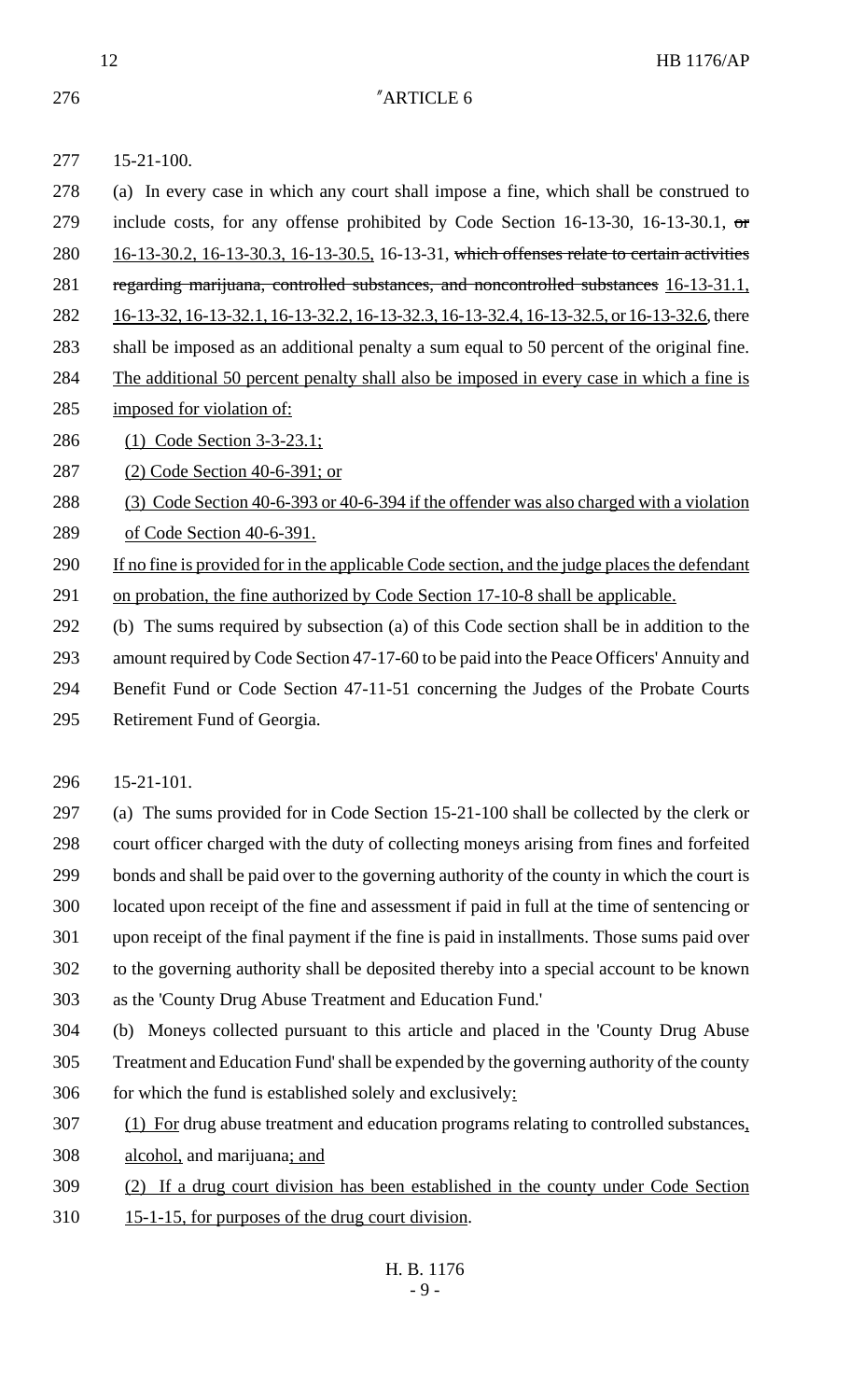|     | 12<br><b>HB 1176/AP</b>                                                                              |
|-----|------------------------------------------------------------------------------------------------------|
| 311 | This article shall not preclude the appropriation or expenditure of other funds by the               |
| 312 | governing authority of any county or by the General Assembly for the purpose of drug                 |
| 313 | abuse treatment or education programs or drug court divisions."                                      |
|     |                                                                                                      |
| 314 | <b>PART III</b>                                                                                      |
| 315 | <b>CRIMES AND OFFENSES</b>                                                                           |
| 316 | <b>SECTION 3-1.</b>                                                                                  |
|     |                                                                                                      |
| 317 | Title 16 of the Official Code of Georgia Annotated, relating to crimes and offenses, is              |
| 318 | amended by revising Code Section 16-7-1, relating to burglary, as follows:                           |
| 319 | $^{"}16-7-1.$                                                                                        |
| 320 | (a) As used in this Code section, the term:                                                          |
| 321 | (1) 'Dwelling' means any building, structure, or portion thereof which is designed or                |
| 322 | intended for occupancy for residential use.                                                          |
| 323 | (2) 'Railroad car' shall also include trailers on flatcars, containers on flatcars, trailers on      |
| 324 | railroad property, or containers on railroad property.                                               |
| 325 | $\frac{a}{b}$ ) A person commits the offense of burglary in the first degree when, without authority |
| 326 | and with the intent to commit a felony or theft therein, he or she enters or remains within          |
| 327 | the an occupied, unoccupied, or vacant dwelling house of another or any building, vehicle,           |
| 328 | railroad car, watercraft, aircraft, or other such structure designed for use as the dwelling of      |
| 329 | another or enters or remains within any other building, railroad car, aircraft, or any room          |
| 330 | or any part thereof. A person convicted of who commits the offense of burglary, for the              |
| 331 | first such offense in the first degree shall be guilty of a felony and, upon conviction thereof,     |
| 332 | shall be punished by imprisonment for not less than one nor more than 20 years. For the              |
| 333 | purposes of this Code section, the term 'railroad car' shall also include trailers on flatcars,      |
| 334 | containers on flatcars, trailers on railroad property, or containers on railroad property. Upon      |
| 335 | the second conviction for burglary in the first degree, the defendant shall be guilty of a           |
| 336 | felony and shall be punished by imprisonment for not less than two nor more that 20 years.           |
| 337 | Upon the third and all subsequent convictions for burglary in the first degree, the defendant        |
| 338 | shall be guilty of a felony and shall be punished by imprisonment for not less than five nor         |
| 339 | more than 25 years.                                                                                  |
| 340 | (c) A person commits the offense of burglary in the second degree when, without authority            |
| 341 | and with the intent to commit a felony or theft therein, he or she enters or remains within          |
| 342 | an occupied, unoccupied, or vacant building, structure, vehicle, railroad car, watercraft, or        |
| 343 | aircraft. A person who commits the offense of burglary in the second degree shall be guilty          |
| 344 | of a felony and, upon conviction thereof, shall be punished by imprisonment for not less             |
| 345 | than one nor more than five years. Upon the second and all subsequent convictions for                |
|     |                                                                                                      |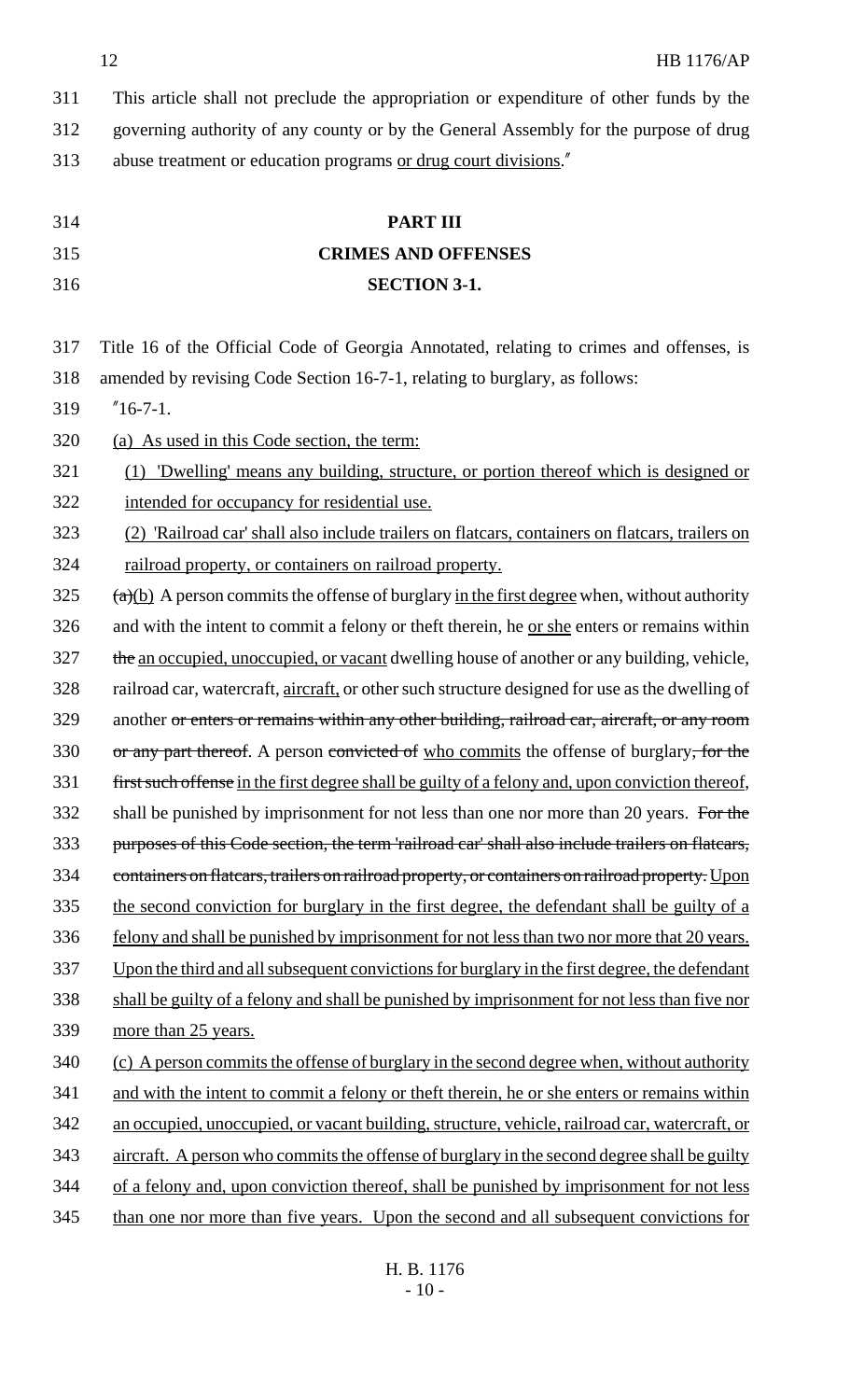burglary in the second degree, the defendant shall be guilty of a felony and shall be punished by imprisonment for not less than one nor more than eight years.

(b)(d) Upon a second conviction fourth and all subsequent convictions for a crime of

349 burglary occurring after the first conviction, a person shall be punished by imprisonment

for not less than two nor more than 20 years. Upon a third conviction for the crime of

burglary occurring after the first conviction, a person shall be punished by imprisonment

352 for not less than five nor more than 20 years. Adjudication in any degree, adjudication of

353 guilt or imposition of sentence shall not be suspended, probated, deferred, or withheld for

any offense punishable under this subsection."

| 355 | <b>SECTION 3-2.</b>                                                                                   |
|-----|-------------------------------------------------------------------------------------------------------|
| 356 | Said title is further amended by revising Code Section 16-8-12, relating to penalties for theft       |
| 357 | in violation of Code Sections 16-8-2 through 16-8-9, as follows:                                      |
| 358 | $"16-8-12.$                                                                                           |
| 359 | (a) A person convicted of a violation of Code Sections 16-8-2 through 16-8-9 shall be                 |
| 360 | punished as for a misdemeanor except:                                                                 |
| 361 | $(1)(\underline{A})$ If the property which was the subject of the theft exceeded \$500.00 \$24,999.99 |
| 362 | in value, by imprisonment for not less than one two nor more than ten $20$ years or, in               |
| 363 | the discretion of the trial judge, as for a misdemeanor;                                              |
| 364 | (B) If the property which was the subject of the theft was at least \$5,000.00 in value               |
| 365 | but was less than \$25,000.00 in value, by imprisonment for not less than one nor more                |
| 366 | than ten years and, in the discretion of the trial judge, as for a misdemeanor;                       |
| 367 | (C) If the property which was the subject of the theft was at least \$1,500.01 in value               |
| 368 | but was less than \$5,000.00 in value, by imprisonment for not less than one nor more                 |
| 369 | than five years and, in the discretion of the trial judge, as for a misdemeanor; and                  |
| 370 | (D) If the defendant has two prior convictions for a violation of Code Sections 16-8-2                |
| 371 | through 16-8-9, upon a third conviction or subsequent conviction, such defendant shall                |
| 372 | be guilty of a felony and shall be punished by imprisonment for not less than one nor                 |
| 373 | more than five years and, in the discretion of the trial judge, as for a misdemeanor;                 |
| 374 | (2) If the property was any amount of anhydrous ammonia, as defined in Code Section                   |
| 375 | 16-11-111, by imprisonment for not less than one nor more than ten years, a fine not to               |
| 376 | exceed the amount provided by Code Section 17-10-8, or both;                                          |
| 377 | (3) If the property was taken by a fiduciary in breach of a fiduciary obligation or by an             |
| 378 | officer or employee of a government or a financial institution in breach of his or her                |
| 379 | duties as such officer or employee, by imprisonment for not less than one nor more than               |
| 380 | 15 years, a fine not to exceed the amount provided by Code Section 17-10-8, or both;                  |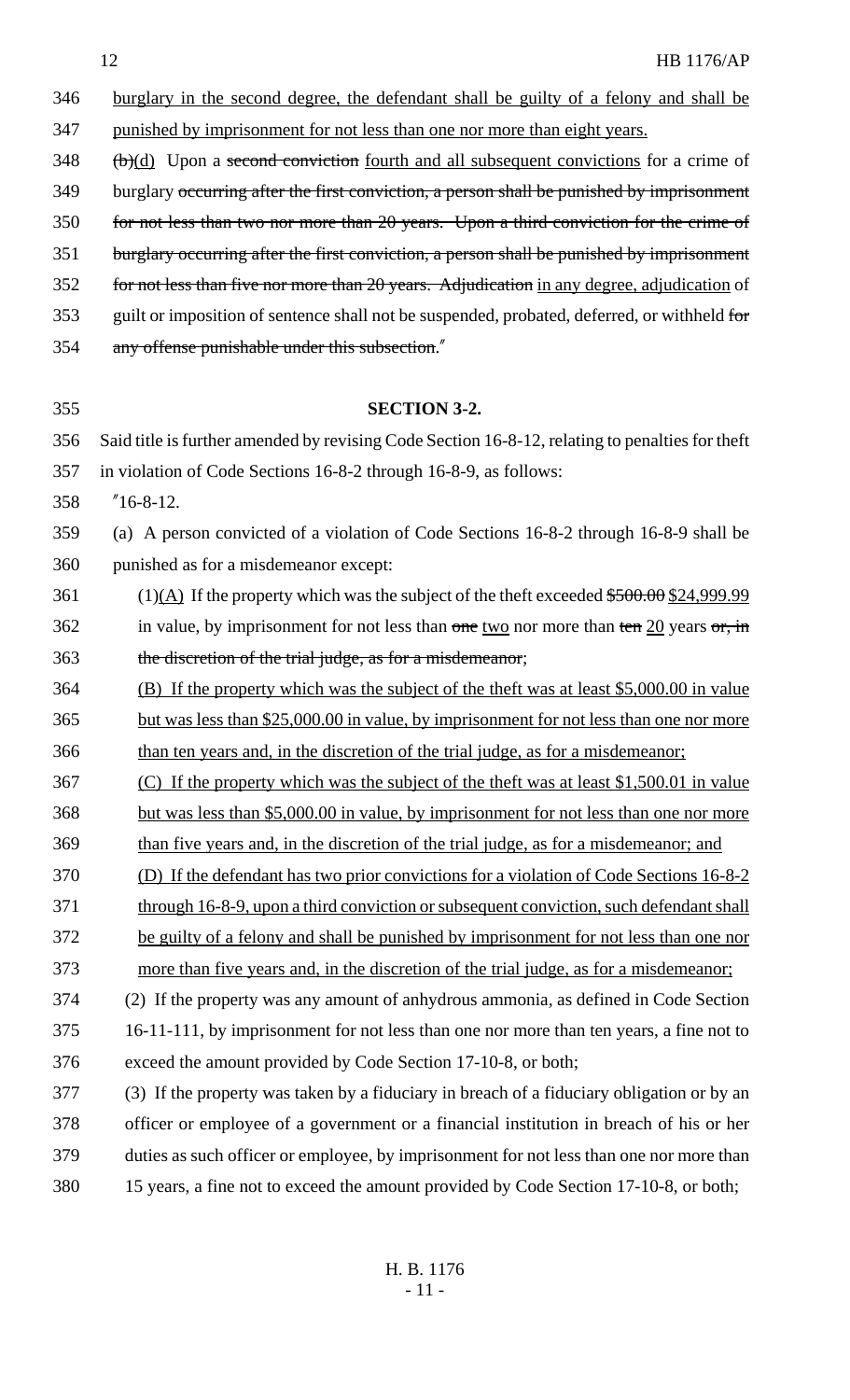(4) If the crime committed was a violation of Code Section 16-8-2 and if the property which was the subject of the theft was a memorial to the dead or any ornamentation, flower, tree, or shrub placed on, adjacent to, or within any enclosure of a memorial to the dead, by imprisonment for not less than one nor more than three years. Nothing in this paragraph shall be construed as to cause action taken by a cemetery, cemetery owner, lessee, trustee, church, religious or fraternal organization, corporation, civic organization, or club legitimately attempting to clean, maintain, care for, upgrade, or beautify a grave, gravesite, tomb, monument, gravestone, or other structure or thing placed or designed for a memorial of the dead to be a criminal act;

390 (5)(A) The provisions of paragraph (1) of this subsection notwithstanding, if the property which was the subject of the theft was a motor vehicle or was a motor vehicle 392 part or component which exceeded \$100.00 in value or if the theft or unlawful activity was committed in violation of subsection (b) of Code Section 10-1-393.5 or in violation of subsection (b) of Code Section 10-1-393.6 or while engaged in telemarketing conduct in violation of Chapter 5B of Title 10, by imprisonment for not less than one nor more than ten years or, in the discretion of the trial judge, as for a misdemeanor; provided, however, that any person who is convicted of a second or subsequent offense under this paragraph shall be punished by imprisonment for not less than one year nor more than 20 years.

 (B) Subsequent offenses committed under this paragraph, including those which may have been committed after prior felony convictions unrelated to this paragraph, shall be punished as provided in Code Section 17-10-7;

(6)(A) As used in this paragraph, the term:

 (i) 'Destructive device' means a destructive device as such term is defined by Code Section 16-7-80.

(ii) 'Explosive' means an explosive as such term is defined by Code Section 16-7-80.

 (iii) 'Firearm' means any rifle, shotgun, pistol, or similar device which propels a projectile or projectiles through the energy of an explosive.

 (B) If the property which was the subject of the theft offense was a destructive device, explosive, or firearm, by imprisonment for not less than one nor more than ten years; (7) If the property which was the subject of the theft is a grave marker, monument, or memorial to one or more deceased persons who served in the military service of this state, the United States of America or any of the states thereof, or the Confederate States of America or any of the states thereof, or a monument, plaque, marker, or memorial which is dedicated to, honors, or recounts the military service of any past or present military personnel of this state, the United States of America or any of the states thereof, or the Confederate States of America or any of the states thereof, and if such grave marker,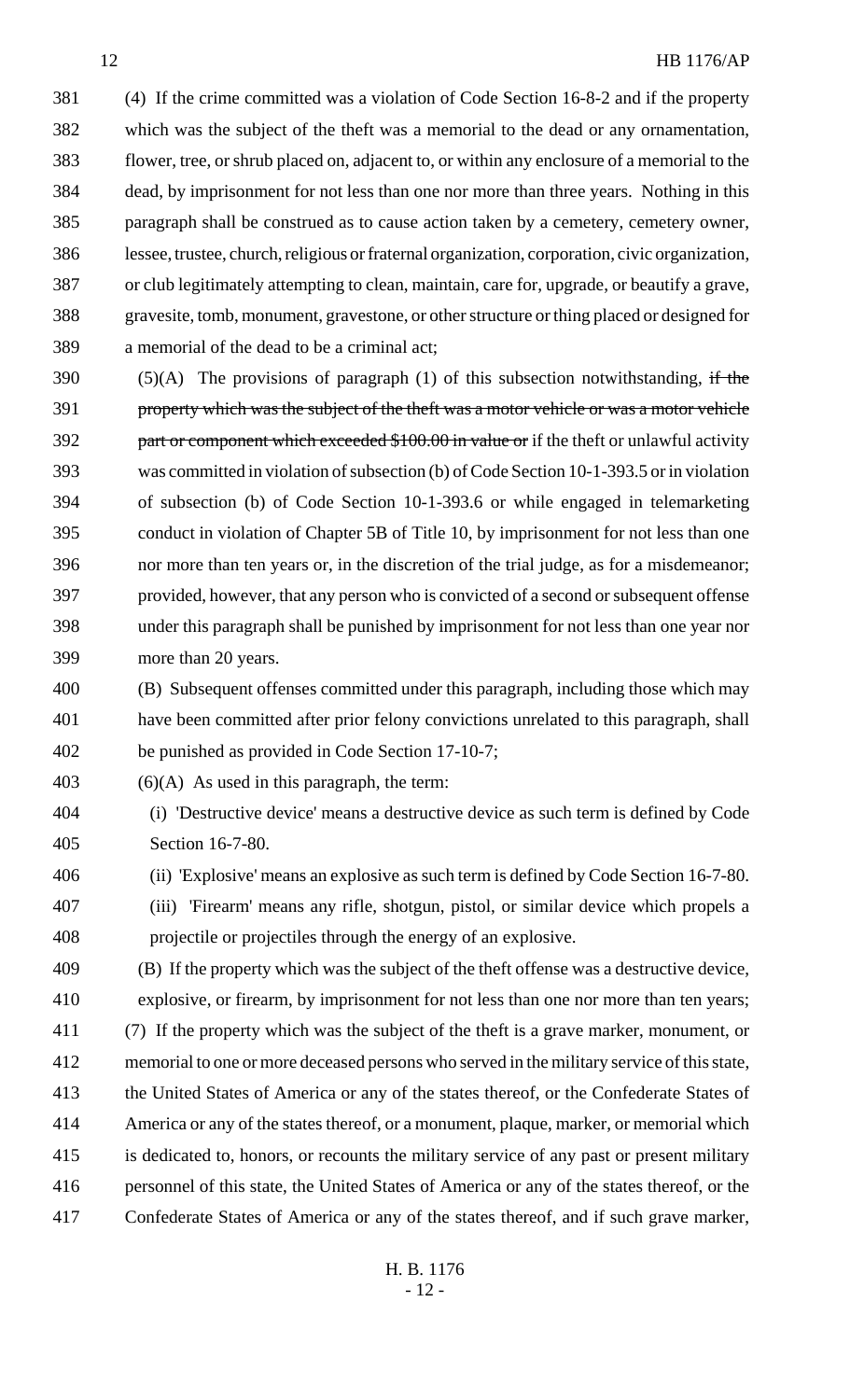monument, memorial, plaque, or marker is privately owned or located on privately owned land, by imprisonment for not less than one nor more than three years if the value of the 420 property which was the subject of the theft is  $\frac{$300.00}{$1,000.00}$  or less, and by imprisonment for not less than three years and not more than five years if the value of the 422 property which was the subject of the theft is more than  $\frac{$300.00}{$1,000.00}$ ;

 (8) If the property that was the subject of the theft was a vehicle engaged in commercial transportation of cargo or any appurtenance thereto, including, without limitation, any such trailer, semitrailer, container, or other associated equipment, or the cargo being 426 transported therein or thereon, by imprisonment for not less than three years nor more than ten years, a fine not less than \$5,000.00 nor more than \$50,000.00, and, if applicable, the revocation of the defendant's commercial driver's license in accordance 429 with Code Section 40-5-151, or any combination of such penalties. For purposes of this paragraph, the term 'vehicle' includes, without limitation, any railcar; or

 (9) Notwithstanding the provisions of paragraph (1) of this subsection, if the property of the theft was ferrous metals or regulated metal property, as such terms are defined in Code Section 10-1-350, and the sum of the aggregate amount of such property, in its original and undamaged condition, plus any reasonable costs which are or would be incurred in the repair or the attempt to recover any property damaged in the theft or removal of such regulated metal property, exceeds \$500.00, by imprisonment for not less than one nor more than five years, a fine of not more than \$5,000.00, or both.

 (b) Except as otherwise provided in paragraph (5) of subsection (a) of this Code section, any person who commits the offense of theft by deception when the property which was the subject of the theft exceeded \$500.00 in value and the offense was committed against a person who is 65 years of age or older shall, upon conviction thereof, be punished by imprisonment for not less than five nor more than ten years.

 (c) Where a violation of Code Sections 16-8-2 through 16-8-9 involves the theft of a growing or otherwise unharvested commercial agricultural product which is being grown 445 or produced as a crop, such offense shall be punished by a fine of not less than  $$500.00$ 446 \$1,000.00 and not more than the maximum fine otherwise authorized by law. This minimum fine shall not in any such case be subject to suspension, stay, or probation. This minimum fine shall not be required in any case in which a sentence of confinement is imposed and such sentence of confinement is not suspended, stayed, or probated; but this subsection shall not prohibit imposition of any otherwise authorized fine in such a case."

#### **SECTION 3-3.**

 Said title is further amended by revising Code Section 16-8-14, relating to theft by shoplifting, as follows: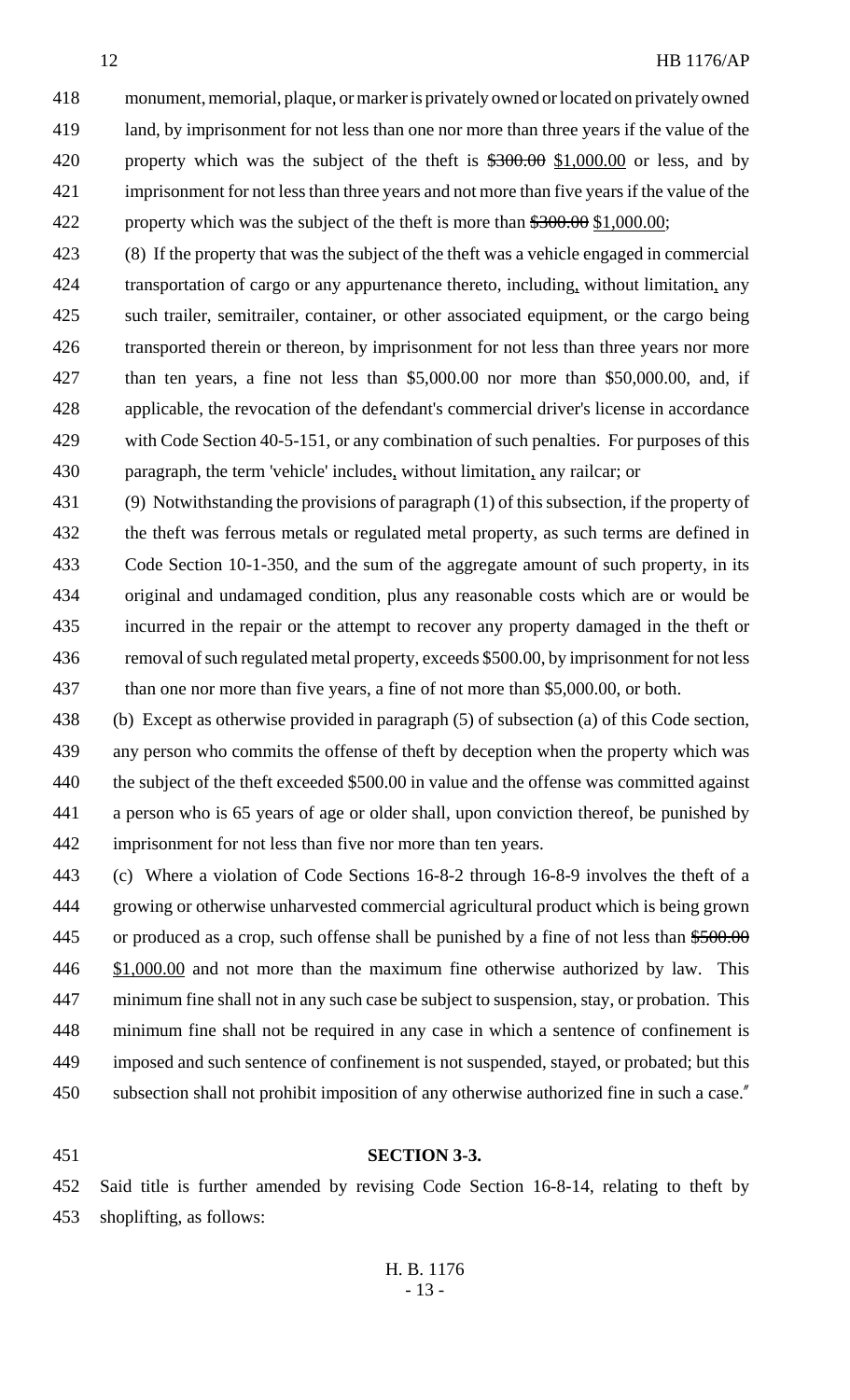- "16-8-14. 455 (a) A person commits the offense of theft by shoplifting when he such person alone or in 456 concert with another person, with the intent of appropriating merchandise to his <u>or her</u> own use without paying for the same or to deprive the owner of possession thereof or of the value thereof, in whole or in part, does any of the following: (1) Conceals or takes possession of the goods or merchandise of any store or retail establishment; (2) Alters the price tag or other price marking on goods or merchandise of any store or retail establishment; (3) Transfers the goods or merchandise of any store or retail establishment from one container to another; (4) Interchanges the label or price tag from one item of merchandise with a label or price tag for another item of merchandise; or (5) Wrongfully causes the amount paid to be less than the merchant's stated price for the merchandise. (b)(1) A person convicted of the offense of theft by shoplifting, as provided in subsection 470 (a) of this Code section, when the property which was the subject of the theft is  $$300.00$  \$500.00 or less in value shall be punished as for a misdemeanor; provided, however, that: (A) Upon conviction of a second offense for shoplifting, where the first offense is either a felony or a misdemeanor, as defined by this Code section, in addition to or in lieu of any imprisonment which might be imposed, the defendant shall be fined not less 475 than  $\frac{$250.00}{$500.00}$ , and the fine shall not be suspended or probated; (B) Upon conviction of a third offense for shoplifting, where the first two offenses are either felonies or misdemeanors, or a combination of a felony and a misdemeanor, as defined by this Code section, in addition to or in lieu of any fine which might be imposed, the defendant shall be punished by imprisonment for not less than 30 days or confinement in a 'special alternative incarceration-probation boot camp,' probation detention center, diversion center, or other community correctional facility of the Department of Corrections for a period of 120 days or shall be sentenced to monitored house arrest for a period of 120 days and, in addition to either such types of confinement, may be required to undergo psychological evaluation and treatment to be paid for by the defendant; and such sentence of imprisonment or confinement shall not be suspended, probated, deferred, or withheld; and (C) Upon conviction of a fourth or subsequent offense for shoplifting, where the prior
- convictions are either felonies or misdemeanors, or any combination of felonies and misdemeanors, as defined by this Code section, the defendant commits a felony and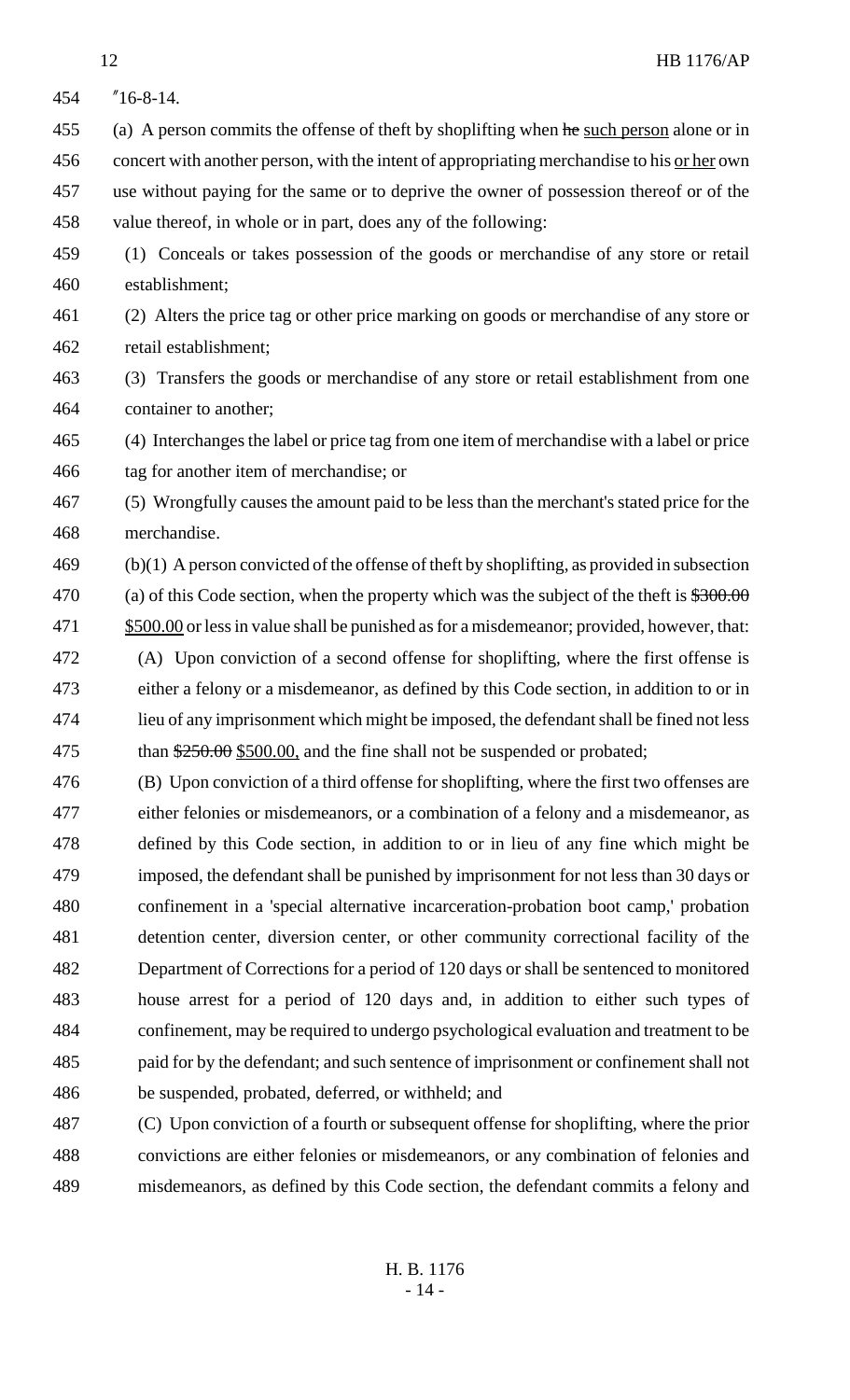shall be punished by imprisonment for not less than one nor more than ten years; and the first year of such sentence shall not be suspended, probated, deferred, or withheld. (2) A person convicted of the offense of theft by shoplifting, as provided in subsection (a) of this Code section, when the property which was the subject of the theft exceeds  $\frac{$300.00}{$500.00}$  in value commits a felony and shall be punished by imprisonment for not less than one nor more than ten years.

 (3) A person convicted of the offense of theft by shoplifting, as provided in subsection (a) of this Code section, when the property which was the subject of the theft is taken from three separate stores or retail establishments within one county during a period of 499 seven days or less and when the aggregate value of the property which was the subject of each theft exceeds \$100.00 \$500.00 in value, commits a felony and shall be punished by imprisonment for not less than one nor more than ten years.

 (4) A person convicted of the offense of theft by shoplifting, as provided in subsection (a) of this Code section, when the property which was the subject of the theft is taken during a period of 180 days and when the aggregate value of the property which was the subject of each theft exceeds \$500.00 in value, commits a felony and shall be punished by imprisonment for not less than one nor more than ten years.

 (c) In all cases involving theft by shoplifting, the term 'value' means the actual retail price of the property at the time and place of the offense. The unaltered price tag or other marking on property, or duly identified photographs thereof, shall be prima-facie evidence of value and ownership of the property.

(d) Subsection (b) of this Code section shall in no way affect the authority of a sentencing

judge to provide for a sentence to be served on weekends or during the nonworking hours

- of the defendant as provided in Code Section 17-10-3, relative to punishment for
- misdemeanors."
- 

# **SECTION 3-4.**

Said title is further amended by revising Code Section 16-8-17, relating to counterfeit

Universal Product Codes, as follows:

"16-8-17.

(a)(1) Except as provided in paragraph (2) of this subsection, a person who, with intent

to cheat or defraud a retailer, possesses, uses, utters, transfers, makes, alters, counterfeits,

or reproduces a retail sales receipt or a Universal Product Code label which results in a

- 522 theft of property which exceeds  $$300.00 \text{ m}$  value commits a felony and shall be
- punished by imprisonment for not less than one nor more than three years or by a fine or both.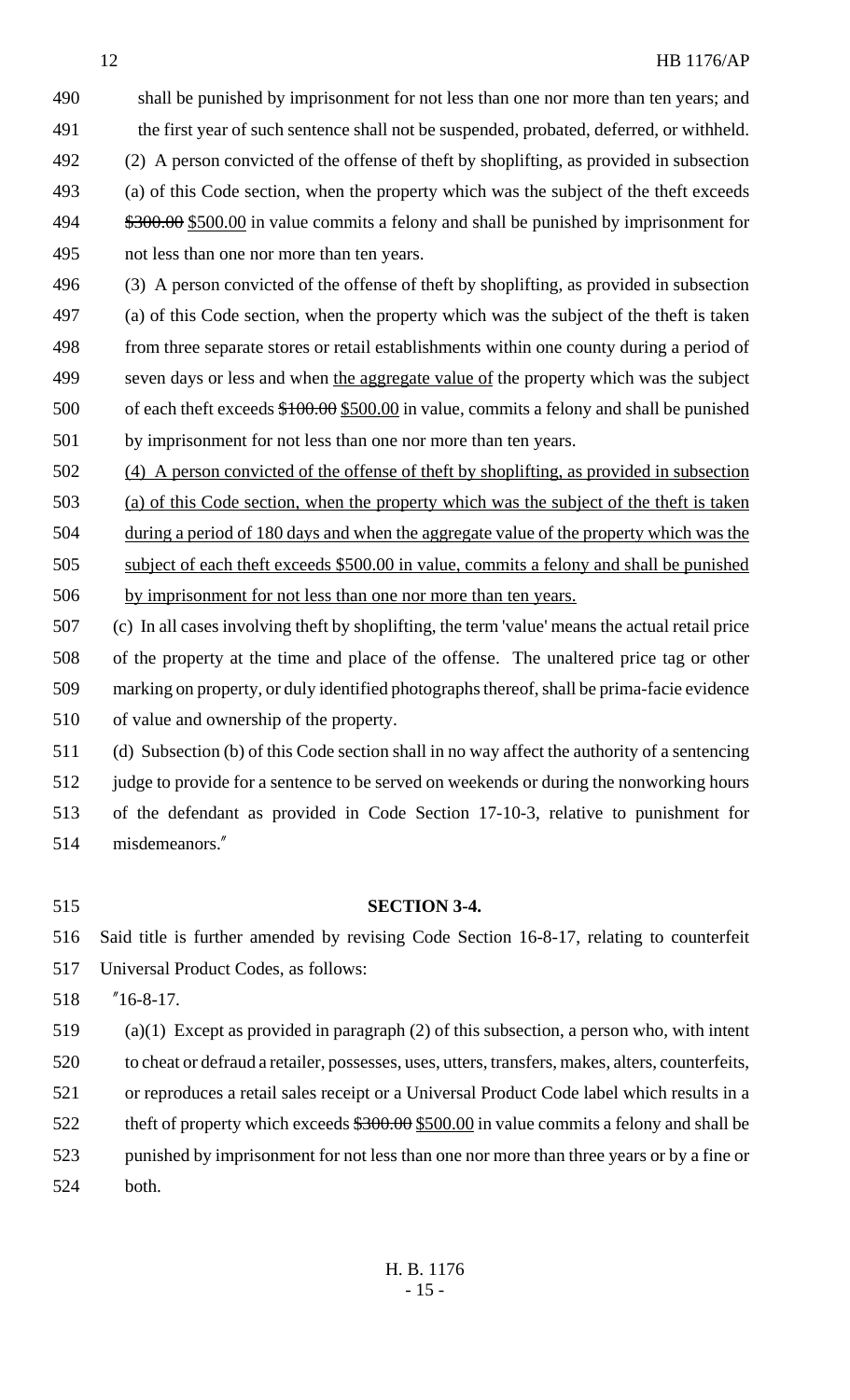(2) A person convicted of a violation of paragraph (1) of this subsection, when the property which was the subject of the theft resulting from the unlawful use of retail sales receipts or Universal Product Code labels is taken from three separate stores or retail establishments within one county during a period of seven days or less and when the 529 aggregate value of the property which was the subject of each theft exceeds  $$100.00$ 530 \$500.00 in value, commits a felony and shall be punished by imprisonment for not less 531 than one nor more than ten years.

 (b) A person who, with intent to cheat or defraud a retailer, possesses 15 or more fraudulent retail sales receipts or Universal Product Code labels or possesses a device the purpose of which is to manufacture fraudulent retail sales receipts or Universal Product 535 Code labels will shall be guilty of a felony and punished by imprisonment for not less than one nor more than ten years."

# **SECTION 3-5.**

 Said title is further amended by revising Code Sections 16-9-1, 16-9-2, and 16-9-3, relating to forgery in the first degree, forgery in the second degree, and "writing" defined, respectively, as follows:

"16-9-1.

(a) As used in this Code section, the term:

 (1) 'Bank' means incorporated banks, savings banks, banking companies, trust companies, credit unions, and other corporations doing a banking business.

 (2) 'Check' means any instrument for the payment or transmission of money payable on demand and drawn on a bank.

 (3) 'Writing' includes, but shall not be limited to, printing or any other method of recording information, money, coins, tokens, stamps, seals, credit cards, badges, trademarks, and other symbols of value, right, privilege, or identification.

550 (b) A person commits the offense of forgery in the first degree when with the intent to

551 defraud he <u>or she</u> knowingly makes, alters, or possesses any writing, other than a check,

in a fictitious name or in such manner that the writing as made or altered purports to have

been made by another person, at another time, with different provisions, or by authority of

one who did not give such authority and utters or delivers such writing.

- 555 (b) A person convicted of the offense of forgery in the first degree shall be punished by
- imprisonment for not less than one nor more than ten years.
- (c) A person commits the offense of forgery in the second degree when with the intent to
- defraud he or she knowingly makes, alters, or possesses any writing, other than a check,
- in a fictitious name or in such manner that the writing as made or altered purports to have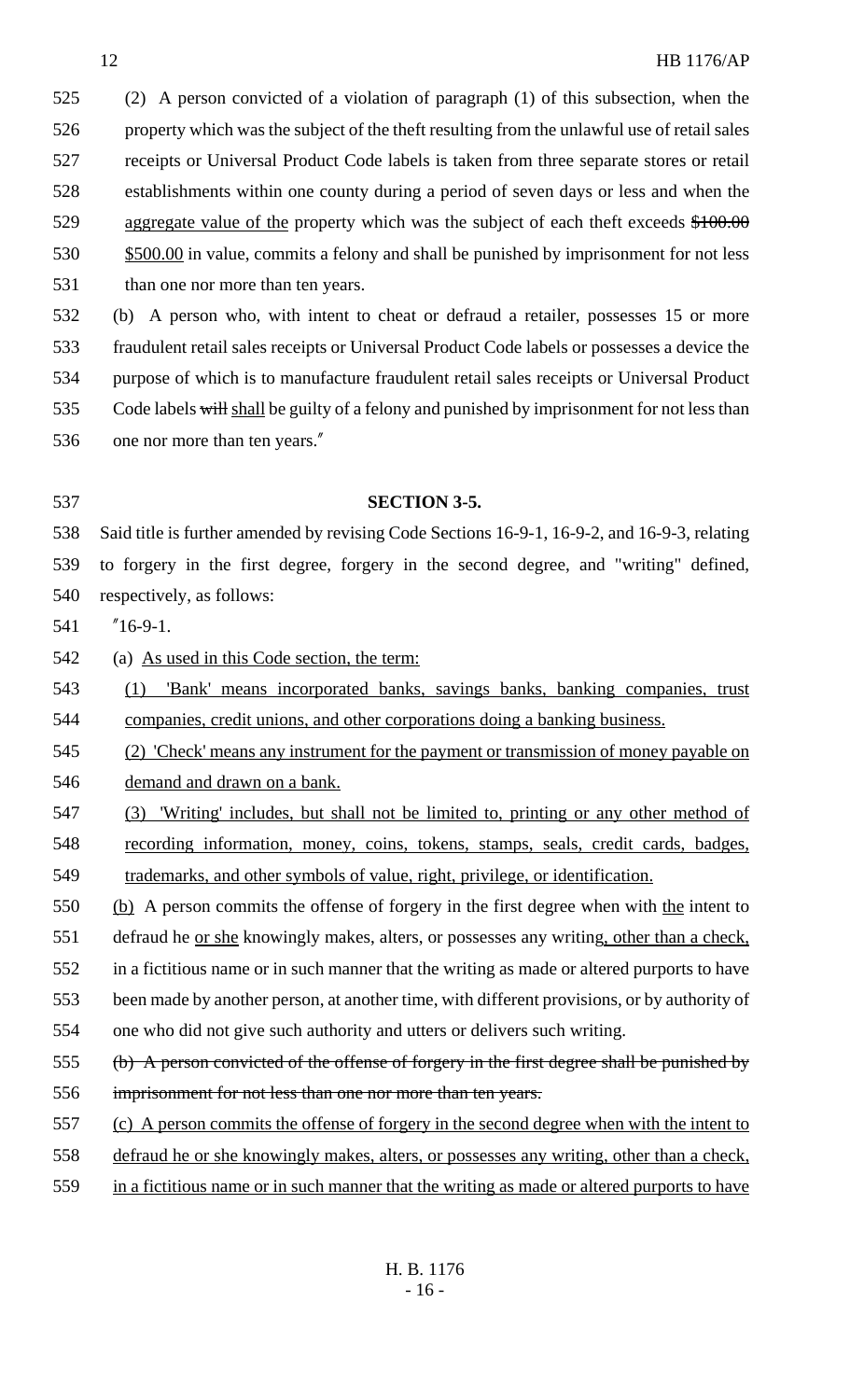| 560 | been made by another person, at another time, with different provisions, or by authority of |
|-----|---------------------------------------------------------------------------------------------|
| 561 | one who did not give such authority.                                                        |
| 562 | (d) A person commits the offense of forgery in the third degree when with the intent to     |
| 563 | defraud he or she knowingly:                                                                |
| 564 | (1) Makes, alters, possesses, utters, or delivers any check written in the amount of        |
| 565 | \$1,500.00 or more in a fictitious name or in such manner that the check as made or         |
| 566 | altered purports to have been made by another person, at another time, with different       |
| 567 | provisions, or by authority of one who did not give such authority; or                      |
| 568 | (2) Possesses ten or more checks written without a specified amount in a fictitious name    |
| 569 | or in such manner that the checks as made or altered purport to have been made by           |
| 570 | another person, at another time, with different provisions, or by authority of one who did  |
| 571 | not give such authority.                                                                    |
| 572 | (e) A person commits the offense of forgery in the fourth degree when with the intent to    |
| 573 | defraud he or she knowingly:                                                                |
| 574 | (1) Makes, alters, possesses, utters, or delivers any check written in the amount of less   |
| 575 | than \$1,500.00 in a fictitious name or in such manner that the check as made or altered    |
| 576 | purports to have been made by another person, at another time, with different provisions,   |
| 577 | or by authority of one who did not give such authority; or                                  |
| 578 | (2) Possesses less than ten checks written without a specified amount in a fictitious name  |
| 579 | or in such manner that the checks as made or altered purport to have been made by           |
| 580 | another person, at another time, with different provisions, or by authority of one who did  |
| 581 | not give such authority.                                                                    |
|     |                                                                                             |
| 582 | $16-9-2.$                                                                                   |
| 583 | A person who commits the offense of forgery in the first degree shall be guilty of a<br>(a) |
| 584 | felony and, upon conviction thereof, shall be punished by imprisonment for not less than    |
| 585 | one nor more than 15 years. A person commits the offense of forgery in the second degree    |

- 586 when with the intent to defraud he knowingly makes, alters, or possesses any writing in a 587 fictitious name or in such manner that the writing as made or altered purports to have been
- 588 made by another person, at another time, with different provisions, or by authority of one
- 589 who did not give such authority.
- 590 (b) A person convicted of who commits the offense of forgery in the second degree shall
- 591 be guilty of a felony and, upon conviction thereof, shall be punished by imprisonment for 592 not less than one nor more than five years.
- 593 (c) A person who commits the offense of forgery in the third degree shall be guilty of a
- 594 felony and, upon conviction thereof, shall be punished by imprisonment for not less than
- 595 one nor more than five years.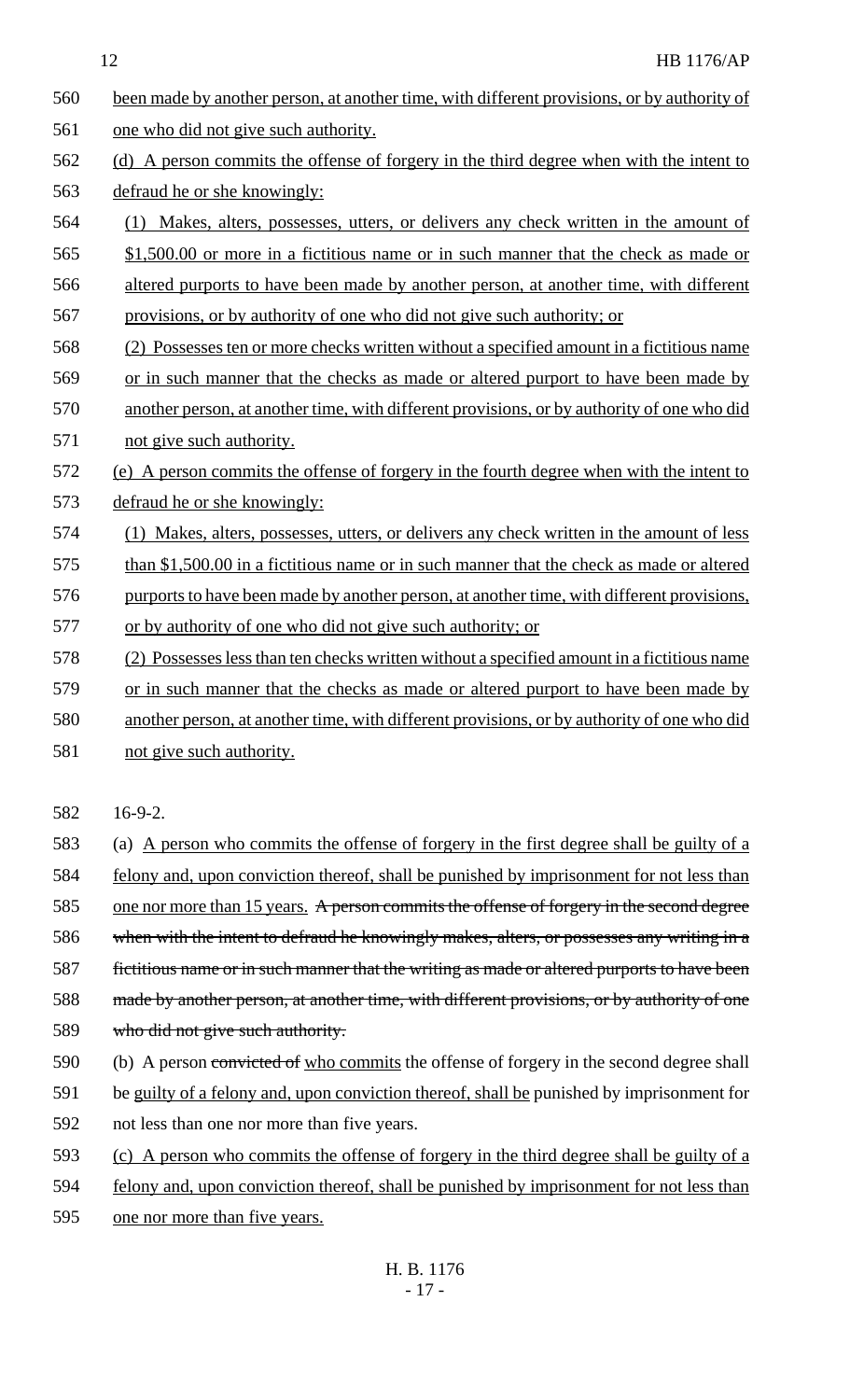596 (d) A person who commits the offense of forgery in the fourth degree shall be guilty of a

misdemeanor; provided, however, that upon the third and all subsequent convictions for

such offense, the defendant shall be guilty of a felony and shall be punished by

imprisonment for not less than one nor more than five years.

16-9-3.

For purposes of Code Sections 16-9-1 and 16-9-2, the word 'writing' includes, but is not

limited to, printing or any other method of recording information, money, coins, tokens,

stamps, seals, credit cards, badges, trademarks, and other symbols of value, right, privilege,

or identification. Reserved."

# **SECTION 3-6.**

 Said title is further amended by revising subsection (b) of Code Section 16-9-20, relating to deposit account fraud, as follows:

608  $\frac{\pi}{60}(b)(1)$  Except as provided in paragraphs (2) and (3) of this subsection and subsection (c)

 of this Code section, a person convicted of the offense of deposit account fraud shall be guilty of a misdemeanor and, upon conviction thereof, shall be punished as follows:

611 (A) When the instrument is for less than  $$100.00$  \$500.00, a fine of not more than 612 \$500.00 or imprisonment not to exceed 12 months, or both;

613 (B) When the instrument is for  $$100.00$  \$500.00 or more but less than  $$300.00$  \$1,000.00, a fine of not more than \$1,000.00 or imprisonment not to exceed 12 months, or both; or

 (C) When more than one instrument is involved and such instruments were drawn within 90 days of one another and each is in an amount less than \$100.00 \$500.00, the amounts of such separate instruments may be added together to arrive at and be punishable under subparagraph (B) of this paragraph.

 (2) Except as provided in paragraph (3) of this subsection and subsection (c) of this Code section, a person convicted of the offense of deposit account fraud, when the instrument 622 is for an amount of not less than  $\$300.00 \ \& 1,000.00$  nor more than  $\$499.99 \ \& 1,499.99$ , shall be guilty of a misdemeanor of a high and aggravated nature. When more than one instrument is involved and such instruments were given to the same entity within a 15 625 day period and the cumulative total of such instruments is not less than  $*300.00$  $626 \frac{$1,000.00}{9}$  nor more than  $$499.99 \frac{$1,499.00}{9}$ , the person drawing and giving such instruments shall upon conviction be guilty of a misdemeanor of a high and aggravated nature.

 (3) Except as provided in subsection (c) of this Code section, a person convicted of the 630 offense of deposit account fraud, when the instrument is for  $$500.00 \text{ }\Omega$ , 500.00 or more,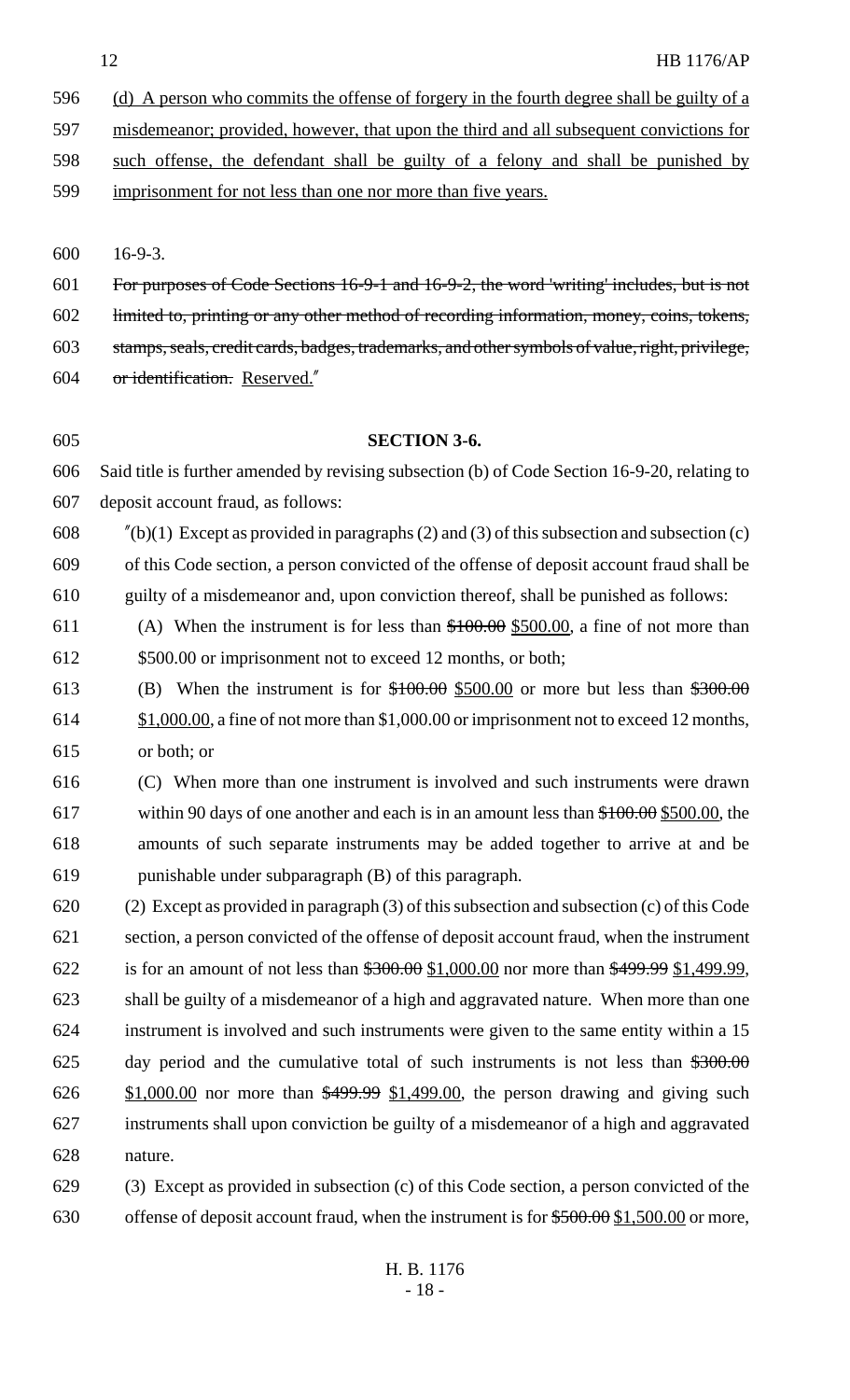shall be guilty of a felony and, upon conviction thereof, shall be punished by a fine of not less than \$500.00 nor more than \$5,000.00 or by imprisonment for not more than three years, or both.

 (4) Upon conviction of a first or any subsequent offense under this subsection or subsection (c) of this Code section, in addition to any other punishment provided by this Code section, the defendant shall be required to make restitution of the amount of the instrument, together with all costs of bringing a complaint under this Code section. The court may require the defendant to pay as interest a monthly payment equal to 1 percent of the amount of the instrument. Such amount shall be paid each month in addition to any payments on the principal until the entire balance, including the principal and any unpaid interest payments, is paid in full. Such amount shall be paid without regard to any reduction in the principal balance owed. Costs shall be determined by the court from competent evidence of costs provided by the party causing the criminal warrant or citation to issue; provided, however, that the minimum costs shall not be less than \$25.00. Restitution may be made while the defendant is serving a probated or suspended sentence."

### **SECTION 3-7A.**

 Said title is further amended by revising Code Section 16-13-30, relating to purchase, possession, manufacture, distribution, or sale of controlled substances or marijuana and penalties, as follows:

"16-13-30.

 (a) Except as authorized by this article, it is unlawful for any person to purchase, possess, or have under his or her control any controlled substance.

 (b) Except as authorized by this article, it is unlawful for any person to manufacture, deliver, distribute, dispense, administer, sell, or possess with intent to distribute any controlled substance.

 (c) Except as otherwise provided, any person who violates subsection (a) of this Code section with respect to a controlled substance in Schedule I or a narcotic drug in Schedule II shall be guilty of a felony and, upon conviction thereof, shall be punished by 660 imprisonment for not less than two years one year nor more than 15 years. Upon conviction of a second or subsequent offense, he shall be imprisoned for not less than five years nor more than 30 years.

 (d) Except as otherwise provided, any person who violates subsection (b) of this Code section with respect to a controlled substance in Schedule I or Schedule II shall be guilty of a felony and, upon conviction thereof, shall be punished by imprisonment for not less than five years nor more than 30 years. Upon conviction of a second or subsequent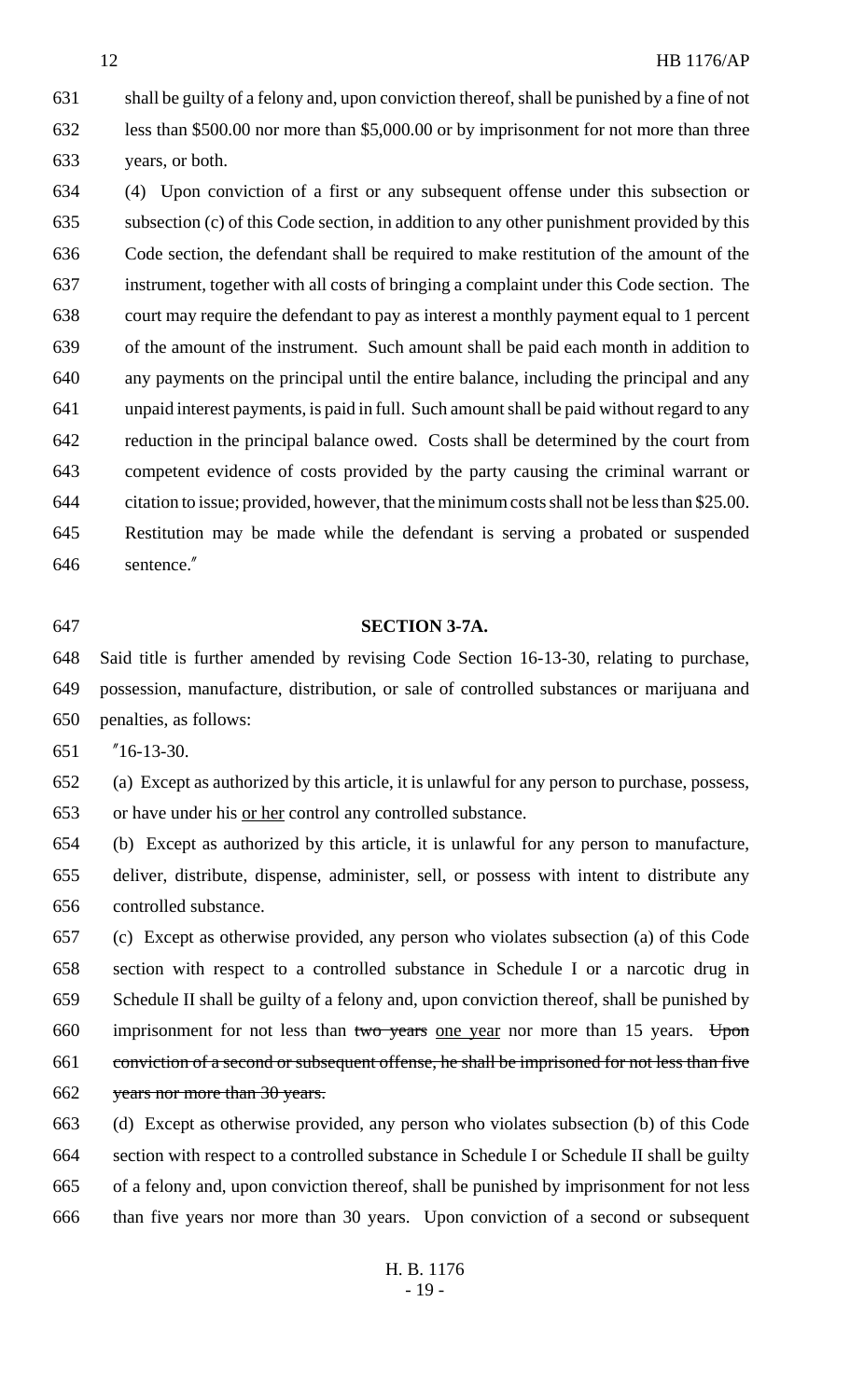offense, he or she shall be imprisoned for not less than ten years nor more than 40 years or life imprisonment. The provisions of subsection (a) of Code Section 17-10-7 shall not apply to a sentence imposed for a second such offense; provided, however, that the remaining provisions of Code Section 17-10-7 shall apply for any subsequent offense.

 (e) Any person who violates subsection (a) of this Code section with respect to a controlled substance in Schedule II, other than a narcotic drug, shall be guilty of a felony 673 and, upon conviction thereof, shall be punished by imprisonment for not less than  $t$ wo 674 years one year nor more than 15 years. Upon conviction of a second or subsequent offense, 675 he shall be punished by imprisonment for not less than five years nor more than 30 years. (f) Reserved.

677 (g) Except as provided in subsection (l) of this Code section, any  $\overrightarrow{Any}$  person who violates subsection (a) of this Code section with respect to a controlled substance in Schedule III, IV, or V shall be guilty of a felony and, upon conviction thereof, shall be punished by imprisonment for not less than one year nor more than five three years. Upon conviction 681 of a second third or subsequent offense, he <u>or she</u> shall be imprisoned for not less than one 682 year nor more than ten five years.

- (h) Any person who violates subsection (b) of this Code section with respect to a controlled substance in Schedule III, IV, or V shall be guilty of a felony and, upon conviction thereof, shall be punished by imprisonment for not less than one year nor more than ten years.
- 687 (i)(1) Except as authorized by this article, it is unlawful for any person to possess; or have under his or her control, manufacture, deliver, distribute, dispense, administer, 689 purchase, sell, or possess with intent to distribute a counterfeit substance. Any person who violates this subsection paragraph shall be guilty of a felony and, upon conviction 691 thereof, shall be punished by imprisonment for not less than one year nor more than ten 692 two years.
- (2) Except as authorized by this article, it is unlawful for any person to manufacture,
- deliver, distribute, dispense, administer, purchase, sell, or possess with intent to distribute
- a counterfeit substance. Any person who violates this paragraph shall be guilty of a
- felony and, upon conviction thereof, shall be punished by imprisonment for not less than one year nor more than ten years.
- 698 (j)(1) It is shall be unlawful for any person to possess, have under his <u>or her</u> control, manufacture, deliver, distribute, dispense, administer, purchase, sell, or possess with intent to distribute marijuana.
- (2) Except as otherwise provided in subsection (c) of Code Section 16-13-31 or in Code Section 16-13-2, any person who violates this subsection shall be guilty of a felony and,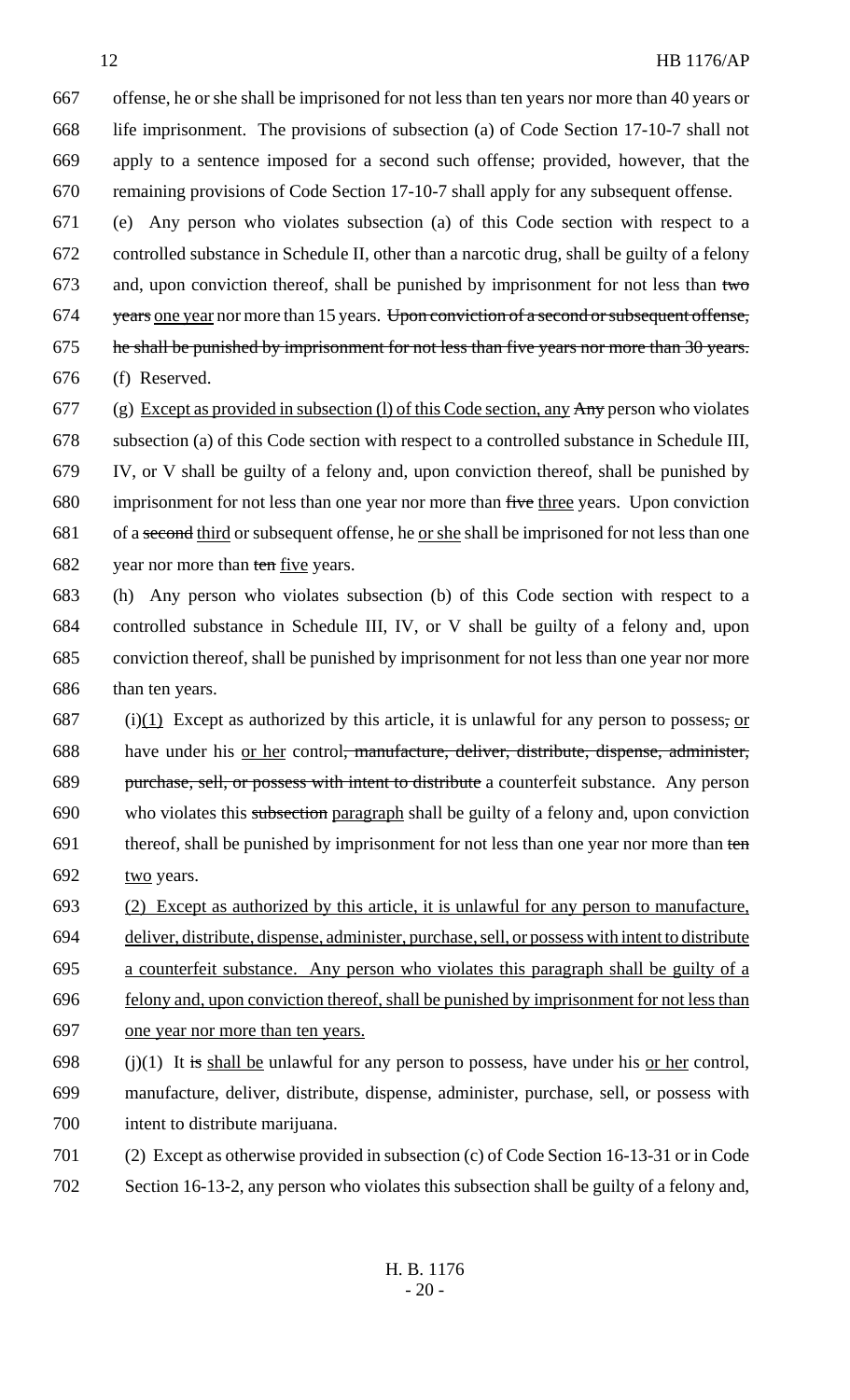upon conviction thereof, shall be punished by imprisonment for not less than one year nor more than ten years.

 (k) It shall be unlawful for any person to hire, solicit, engage, or use an individual under the age of 17 years, in any manner, for the purpose of manufacturing, distributing, or dispensing, on behalf of the solicitor, any controlled substance, counterfeit substance, or marijuana unless the manufacturing, distribution, or dispensing is otherwise allowed by law. Any person who violates this subsection shall be guilty of a felony and, upon conviction thereof, shall be punished by imprisonment for not less than five years nor more 711 than 20 years or by a fine not to exceed \$20,000.00, or both.

 (l)(1) Any person who violates subsection (a) of this Code section with respect to flunitrazepam, a Schedule IV controlled substance, shall be guilty of a felony and, upon 714 conviction thereof, shall be punished by imprisonment for not less than two years one 715 year nor more than 15 years. Upon conviction of a second or subsequent offense, such 716 person shall be punished by imprisonment for not less than five years nor more than 717 years.

 (2) Any person who violates subsection (b) of this Code section with respect to flunitrazepam, a Schedule IV controlled substance, shall be guilty of a felony and, upon conviction thereof, shall be punished by imprisonment for not less than five years nor more than 30 years. Upon conviction of a second or subsequent offense, such person shall be punished by imprisonment for not less than ten years nor more than 40 years or life imprisonment. The provisions of subsection (a) of Code Section 17-10-7 shall not apply to a sentence imposed for a second such offense, but that subsection and the 725 remaining provisions of Code Section 17-10-7 shall apply for any subsequent offense."

## **SECTION 3-7B.**

 Said title is further amended by revising Code Section 16-13-30, relating to purchase, possession, manufacture, distribution, or sale of controlled substances or marijuana and penalties, as follows:

"16-13-30.

 (a) Except as authorized by this article, it is unlawful for any person to purchase, possess, or have under his or her control any controlled substance.

 (b) Except as authorized by this article, it is unlawful for any person to manufacture, deliver, distribute, dispense, administer, sell, or possess with intent to distribute any controlled substance.

 (c) Except as otherwise provided, any person who violates subsection (a) of this Code section with respect to a controlled substance in Schedule I or a narcotic drug in 738 Schedule II shall be guilty of a felony and, upon conviction thereof, shall be punished by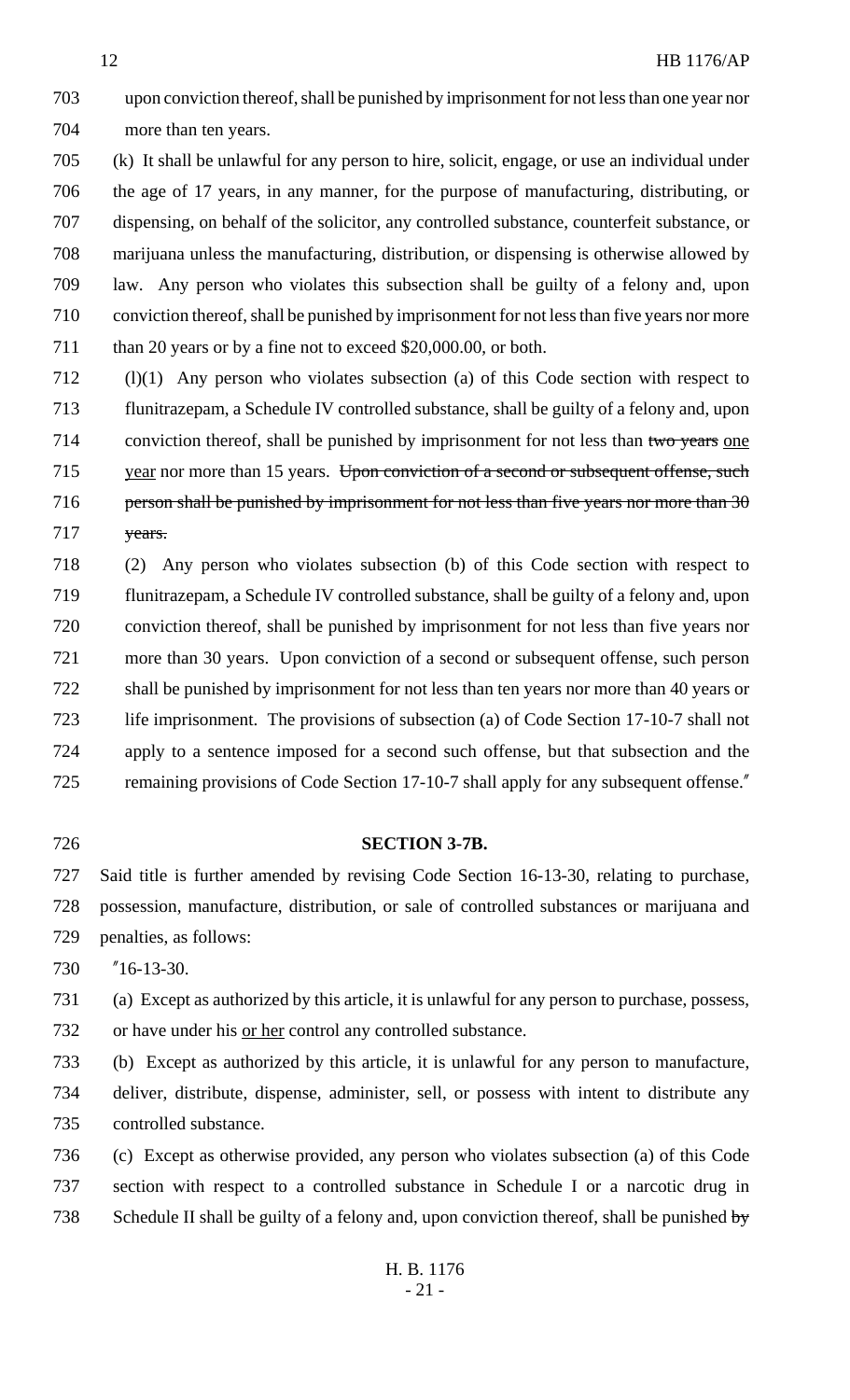|     | <b>HB 1176/AP</b><br>12                                                                        |
|-----|------------------------------------------------------------------------------------------------|
| 739 | imprisonment for not less than two years nor more than 15 years. Upon conviction of a          |
| 740 | second or subsequent offense, he shall be imprisoned for not less than five years nor more     |
| 741 | than 30 years as follows:                                                                      |
| 742 | (1) If the aggregate weight, including any mixture, is less than one gram of a solid           |
| 743 | substance, less than one milliliter of a liquid substance, or if the substance is placed onto  |
| 744 | a secondary medium with a combined weight of less than one gram, by imprisonment for           |
| 745 | not less than one nor more than three years;                                                   |
| 746 | (2) If the aggregate weight, including any mixture, is at least one gram but less than four    |
| 747 | grams of a solid substance, at least one milliliter but less than four milliliters of a liquid |
| 748 | substance, or if the substance is placed onto a secondary medium with a combined weight        |
| 749 | of at least one gram but less than four grams, by imprisonment for not less than one nor       |
| 750 | more than eight years; and                                                                     |
| 751 | $(3)(A)$ Except as provided in subparagraph $(B)$ of this paragraph, if the aggregate          |
| 752 | weight, including any mixture, is at least four grams but less than 28 grams of a solid        |
| 753 | substance, at least four milliliters but less than 28 milliliters of a liquid substance, or if |
| 754 | the substance is placed onto a secondary medium with a combined weight of at least             |
| 755 | four grams but less than 28 grams, by imprisonment for not less than one nor more than         |
| 756 | <u>15 years.</u>                                                                               |
| 757 | (B) This paragraph shall not apply to morphine, heroin, or opium or any salt, isomer,          |
| 758 | or salt of an isomer; rather, the provisions of Code Section 16-13-31 shall control these      |
| 759 | substances.                                                                                    |
| 760 | (d) Except as otherwise provided, any person who violates subsection (b) of this Code          |
| 761 | section with respect to a controlled substance in Schedule I or Schedule II shall be guilty    |
| 762 | of a felony and, upon conviction thereof, shall be punished by imprisonment for not less       |
| 763 | than five years nor more than 30 years. Upon conviction of a second or subsequent              |
| 764 | offense, he or she shall be imprisoned for not less than ten years nor more than 40 years or   |
| 765 | life imprisonment. The provisions of subsection (a) of Code Section 17-10-7 shall not          |
| 766 | apply to a sentence imposed for a second such offense; provided, however, that the             |
| 767 | remaining provisions of Code Section 17-10-7 shall apply for any subsequent offense.           |
| 768 | Any person who violates subsection (a) of this Code section with respect to a<br>(e)           |
| 769 | controlled substance in Schedule II, other than a narcotic drug, shall be guilty of a felony   |
| 770 | and, upon conviction thereof, shall be punished by imprisonment for not less than two          |
| 771 | years nor more than 15 years. Upon conviction of a second or subsequent offense, he shall      |
| 772 | be punished by imprisonment for not less than five years nor more than 30 years as             |
| 773 | follows:                                                                                       |
| 774 | (1) If the aggregate weight, including any mixture, is less than two grams of a solid          |

775 substance, less than two milliliters of a liquid substance, or if the substance is placed onto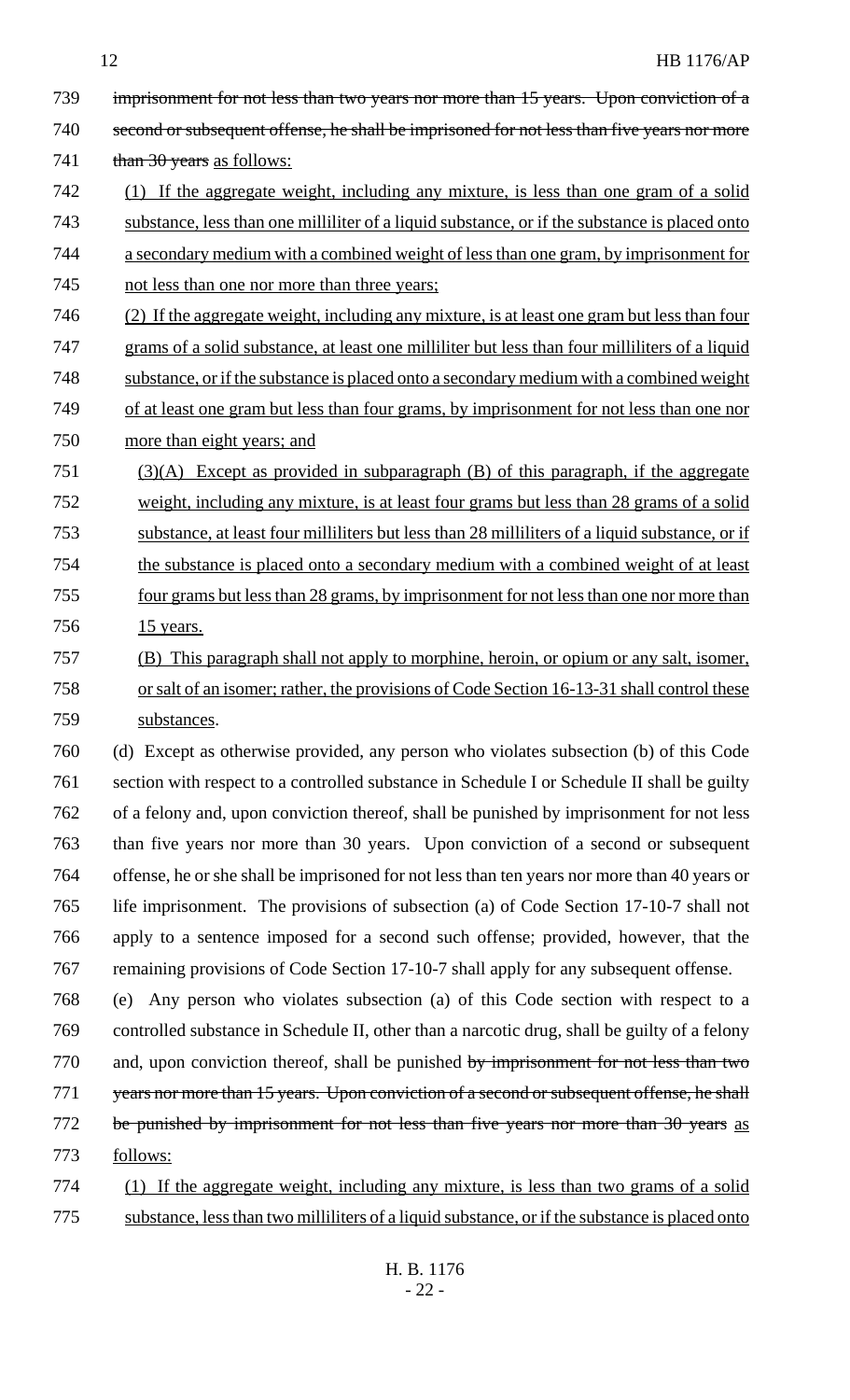776 a secondary medium with a combined weight of less than two grams, by imprisonment 777 for not less than one nor more than three years; 778 (2) If the aggregate weight, including any mixture, is at least two grams but less than 779 four grams of a solid substance, at lease two milliliters but less than four milliliters of a 780 liquid substance, or if the substance is placed onto a secondary medium with a combined 781 weight of at least two grams but less than four grams, by imprisonment for not less than 782 one nor more than eight years; and 783 (3) If the aggregate weight, including any mixture, is at least four grams but less than 28 784 grams of a solid substance, at least four milliliters but less than 28 milliliters of a liquid 785 substance, or if the substance is placed onto a secondary medium with a combined weight 786 of at least four grams but less than 28 grams, by imprisonment for not less than one nor 787 more than 15 years. 788 (f) Upon a third or subsequent conviction for a violation of subsection (a) of this Code 789 section with respect to a controlled substance in Schedule I or II or subsection (i) of this 790 Code section, such person shall be punished by imprisonment for a term not to exceed 791 twice the length of the sentence applicable to the particular crime. Reserved. 792 (g) Except as provided in subsection (l) of this Code section, any  $\text{Any}$  person who violates 793 subsection (a) of this Code section with respect to a controlled substance in Schedule III, 794 IV, or V shall be guilty of a felony and, upon conviction thereof, shall be punished by 795 imprisonment for not less than one year nor more than five three years. Upon conviction 796 of a second third or subsequent offense, he <u>or she</u> shall be imprisoned for not less than one 797 year nor more than ten five years. 798 (h) Any person who violates subsection (b) of this Code section with respect to a 799 controlled substance in Schedule III, IV, or V shall be guilty of a felony and, upon 800 conviction thereof, shall be punished by imprisonment for not less than one year nor more 801 than ten years. 802 (i)(1) Except as authorized by this article, it is unlawful for any person to possess, or 803 have under his <u>or her</u> control<del>, manufacture, deliver, distribute, dispense, administer,</del> 804 purchase, sell, or possess with intent to distribute a counterfeit substance. Any person 805 who violates this subsection paragraph shall be guilty of a felony and, upon conviction 806 thereof, shall be punished by imprisonment for not less than one year nor more than ten 807 two years. 808 (2) Except as authorized by this article, it is unlawful for any person to manufacture, 809 deliver, distribute, dispense, administer, purchase, sell, or possess with intent to distribute 810 a counterfeit substance. Any person who violates this paragraph shall be guilty of a 811 felony and, upon conviction thereof, shall be punished by imprisonment for not less than 812 one year nor more than ten years.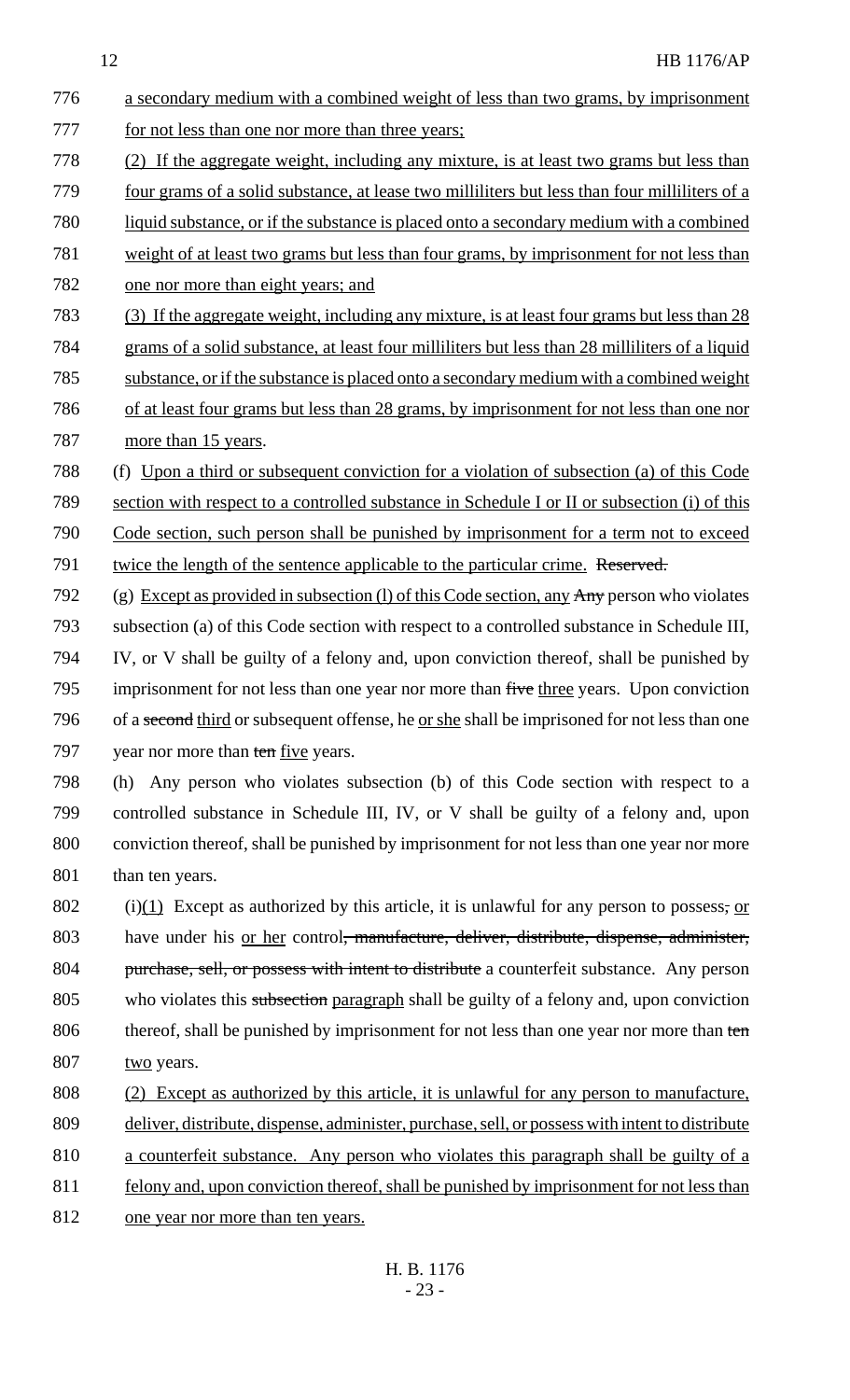813 (i)(1) It is shall be unlawful for any person to possess, have under his or her control, manufacture, deliver, distribute, dispense, administer, purchase, sell, or possess with intent to distribute marijuana.

 (2) Except as otherwise provided in subsection (c) of Code Section 16-13-31 or in Code Section 16-13-2, any person who violates this subsection shall be guilty of a felony and, upon conviction thereof, shall be punished by imprisonment for not less than one year nor more than ten years.

 (k) It shall be unlawful for any person to hire, solicit, engage, or use an individual under the age of 17 years, in any manner, for the purpose of manufacturing, distributing, or dispensing, on behalf of the solicitor, any controlled substance, counterfeit substance, or marijuana unless the manufacturing, distribution, or dispensing is otherwise allowed by law. Any person who violates this subsection shall be guilty of a felony and, upon conviction thereof, shall be punished by imprisonment for not less than five years nor more 826 than 20 years or by a fine not to exceed \$20,000.00, or both.

- (l)(1) Any person who violates subsection (a) of this Code section with respect to flunitrazepam, a Schedule IV controlled substance, shall be guilty of a felony and, upon 829 conviction thereof, shall be punished by imprisonment for not less than two years one 830 year nor more than 15 years. Upon conviction of a second or subsequent offense, such 831 person shall be punished by imprisonment for not less than five years nor more than  $3\theta$ 832 years.
- (2) Any person who violates subsection (b) of this Code section with respect to flunitrazepam, a Schedule IV controlled substance, shall be guilty of a felony and, upon conviction thereof, shall be punished by imprisonment for not less than five years nor more than 30 years. Upon conviction of a second or subsequent offense, such person shall be punished by imprisonment for not less than ten years nor more than 40 years or 838 life imprisonment. The provisions of subsection (a) of Code Section 17-10-7 shall not apply to a sentence imposed for a second such offense, but that subsection and the 840 remaining provisions of Code Section 17-10-7 shall apply for any subsequent offense.
- (m) As used in this Code section, the term 'solid substance' means tablets, pills, capsules,
- 842 caplets, or any varient of such items."
- 

#### **SECTION 3-7C.**

 Said title is further amended by revising Code Section 16-13-30, relating to purchase, possession, manufacture, distribution, or sale of controlled substances or marijuana and penalties, as follows: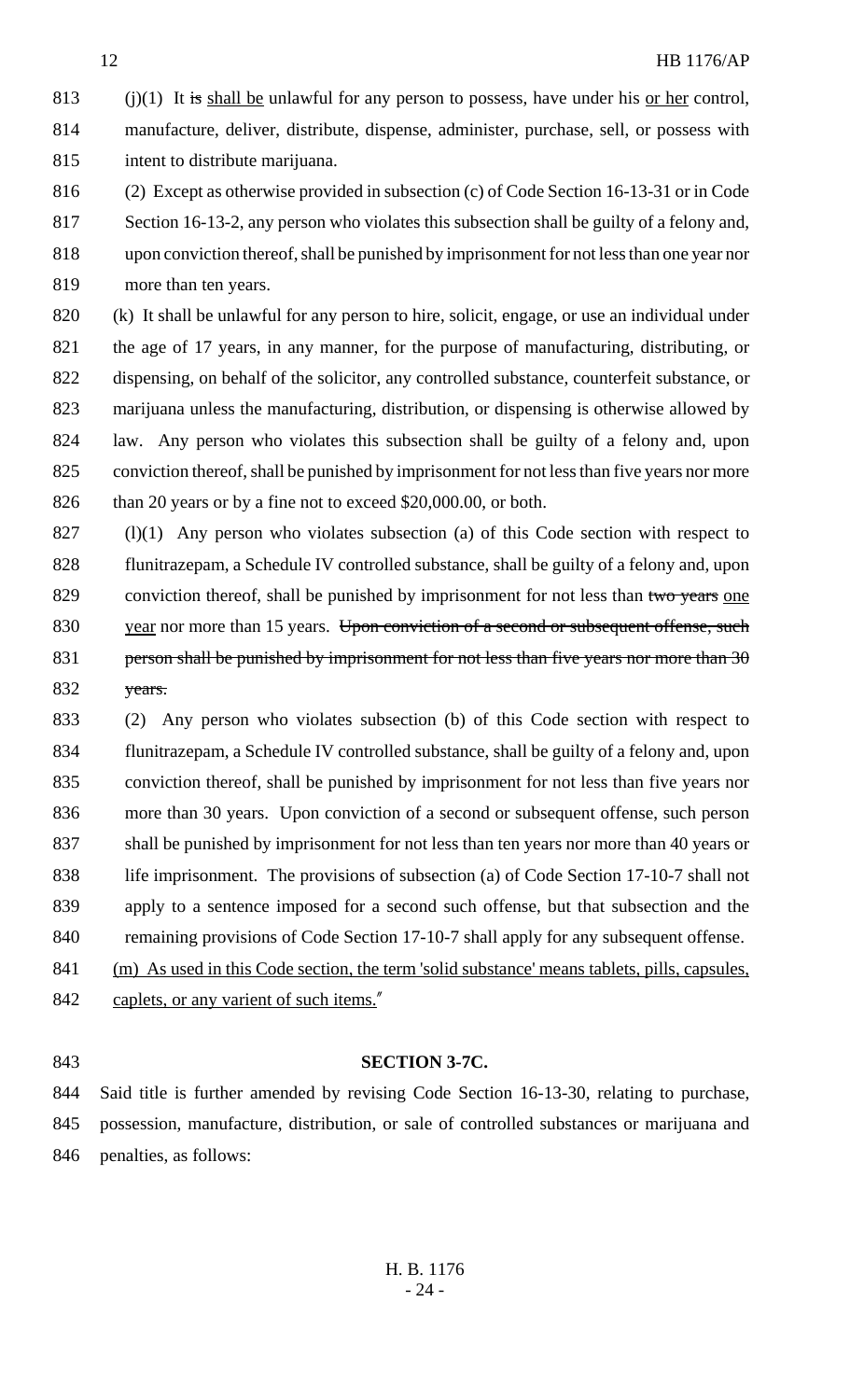"16-13-30. (a) Except as authorized by this article, it is unlawful for any person to purchase, possess, 849 or have under his <u>or her</u> control any controlled substance. (b) Except as authorized by this article, it is unlawful for any person to manufacture, deliver, distribute, dispense, administer, sell, or possess with intent to distribute any controlled substance. (c) Except as otherwise provided, any person who violates subsection (a) of this Code section with respect to a controlled substance in Schedule I or a narcotic drug in 855 Schedule II shall be guilty of a felony and, upon conviction thereof, shall be punished by imprisonment for not less than two years nor more than 15 years. Upon conviction of a 857 second or subsequent offense, he shall be imprisoned for not less than five years nor more 858 than 30 years as follows: (1) If the aggregate weight, including any mixture, is less than one gram of a solid substance, less than one milliliter of a liquid substance, or if the substance is placed onto a secondary medium with a combined weight of less than one gram, by imprisonment for 862 not less than one nor more than three years; (2) If the aggregate weight, including any mixture, is at least one gram but less than four grams of a solid substance, at least one milliliter but less than four milliliters of a liquid substance, or if the substance is placed onto a secondary medium with a combined weight 866 of at least one gram but less than four grams, by imprisonment for not less than one nor more than eight years; and 868 (3)(A) Except as provided in subparagraph (B) of this paragraph, if the aggregate weight, including any mixture, is at least four grams but less than 28 grams of a solid substance, at least four milliliters but less than 28 milliliters of a liquid substance, or if 871 the substance is placed onto a secondary medium with a combined weight of at least four grams but less than 28 grams, by imprisonment for not less than one nor more than 873 15 years. (B) This paragraph shall not apply to morphine, heroin, or opium or any salt, isomer, 875 or salt of an isomer; rather, the provisions of Code Section 16-13-31 shall control these substances. (d) Except as otherwise provided, any person who violates subsection (b) of this Code 878 section with respect to a controlled substance in Schedule I or Schedule II shall be guilty of a felony and, upon conviction thereof, shall be punished by imprisonment for not less than five years nor more than 30 years. Upon conviction of a second or subsequent offense, he or she shall be imprisoned for not less than ten years nor more than 40 years or 882 life imprisonment. The provisions of subsection (a) of Code Section 17-10-7 shall not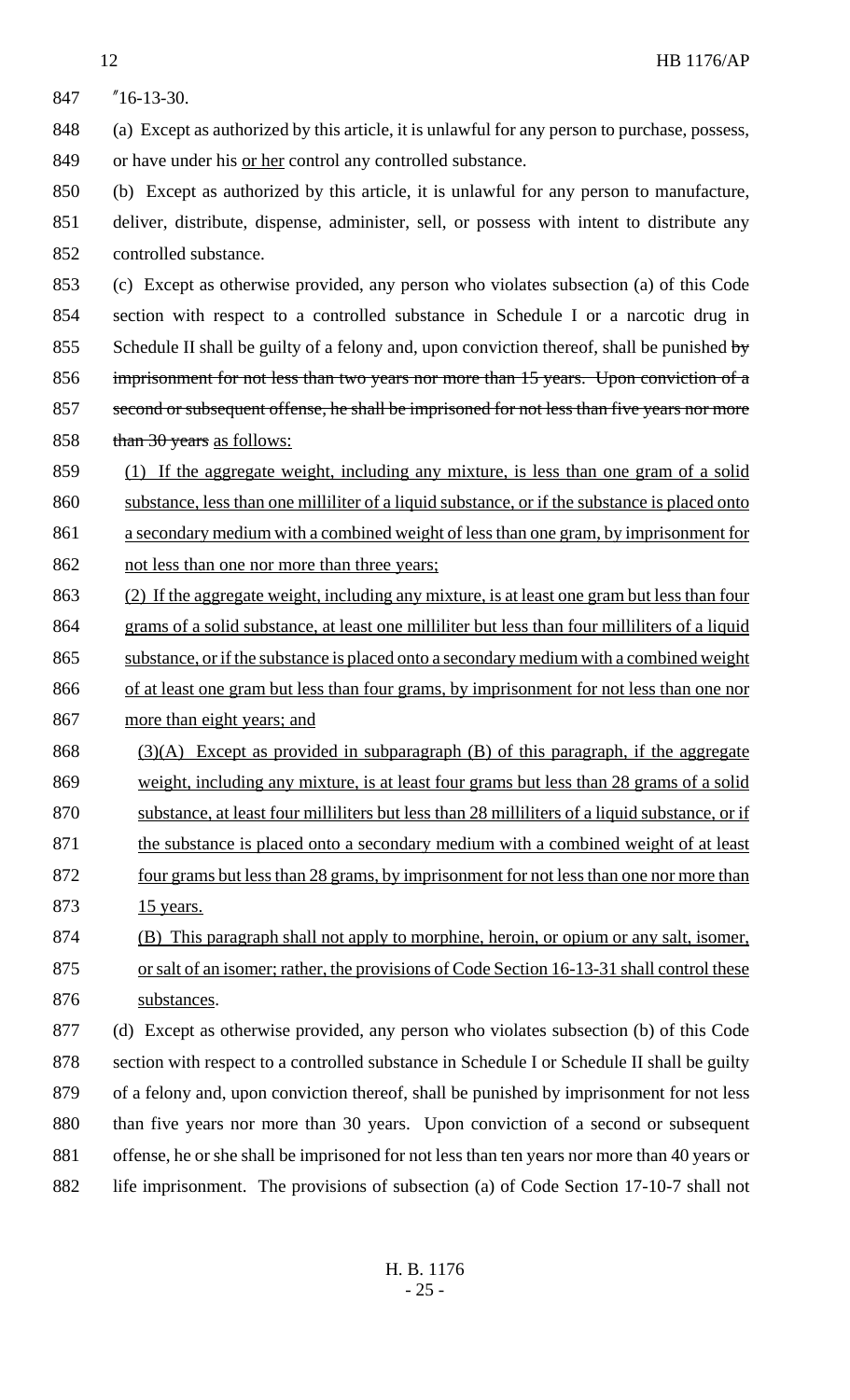883 apply to a sentence imposed for a second such offense; provided, however, that the 884 remaining provisions of Code Section 17-10-7 shall apply for any subsequent offense.

885 (e) Any person who violates subsection (a) of this Code section with respect to a 886 controlled substance in Schedule II, other than a narcotic drug, shall be guilty of a felony 887 and, upon conviction thereof, shall be punished by imprisonment for not less than two 888 years nor more than 15 years. Upon conviction of a second or subsequent offense, he shall 889 be punished by imprisonment for not less than five years nor more than 30 years as 890 follows:

- 891 (1) If the aggregate weight, including any mixture, is less than two grams of a solid 892 substance, less than two milliliters of a liquid substance, or if the substance is placed onto 893 a secondary medium with a combined weight of less than two grams, by imprisonment 894 for not less than one nor more than three years;
- 895 (2) If the aggregate weight, including any mixture, is at least two grams but less than 896 four grams of a solid substance, at lease two milliliters but less than four milliliters of a 897 liquid substance, or if the substance is placed onto a secondary medium with a combined 898 weight of at least two grams but less than four grams, by imprisonment for not less than 899 one nor more than eight years; and
- 900 (3) If the aggregate weight, including any mixture, is at least four grams but less than 28 901 grams of a solid substance, at least four milliliters but less than 28 milliliters of a liquid 902 substance, or if the substance is placed onto a secondary medium with a combined weight 903 of at least four grams but less than 28 grams, by imprisonment for not less than one nor 904 more than 15 years.
- 905 (f) Upon a third or subsequent conviction for a violation of subsection (a) of this Code

906 section with respect to a controlled substance in Schedule I or II or subsection (i) of this

907 Code section, such person shall be punished by imprisonment for a term not to exceed 908 twice the length of the sentence applicable to the particular crime. Reserved.

- 909 (g) Except as provided in subsection (l) of this Code section, any  $\text{Any}$  person who violates 910 subsection (a) of this Code section with respect to a controlled substance in Schedule III, 911 IV, or V shall be guilty of a felony and, upon conviction thereof, shall be punished by 912 imprisonment for not less than one year nor more than five three years. Upon conviction 913 of a second third or subsequent offense, he <u>or she</u> shall be imprisoned for not less than one 914 year nor more than ten five years.
- 915 (h) Any person who violates subsection (b) of this Code section with respect to a 916 controlled substance in Schedule III, IV, or V shall be guilty of a felony and, upon 917 conviction thereof, shall be punished by imprisonment for not less than one year nor more 918 than ten years.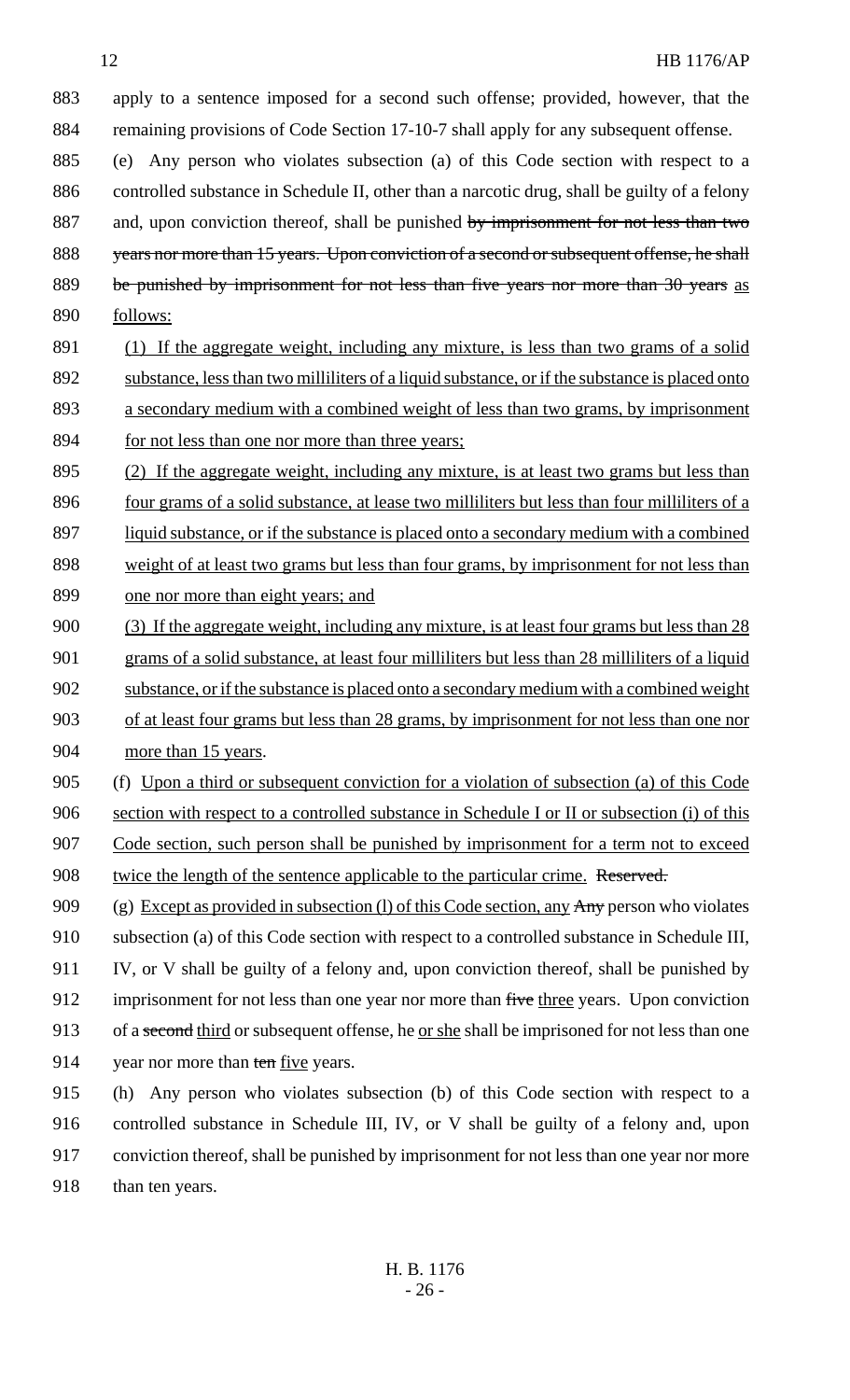(i)(1) Except as authorized by this article, it is unlawful for any person to possess, or 920 have under his <u>or her</u> control<del>, manufacture, deliver, distribute, dispense, administer,</del> 921 purchase, sell, or possess with intent to distribute a counterfeit substance. Any person 922 who violates this subsection paragraph shall be guilty of a felony and, upon conviction 923 thereof, shall be punished by imprisonment for not less than one year nor more than ten 924 two years.

(2) Except as authorized by this article, it is unlawful for any person to manufacture,

 deliver, distribute, dispense, administer, purchase, sell, or possess with intent to distribute a counterfeit substance. Any person who violates this paragraph shall be guilty of a felony and, upon conviction thereof, shall be punished by imprisonment for not less than one year nor more than ten years.

930 (i)(1) It is shall be unlawful for any person to possess, have under his or her control, manufacture, deliver, distribute, dispense, administer, purchase, sell, or possess with intent to distribute marijuana.

 (2) Except as otherwise provided in subsection (c) of Code Section 16-13-31 or in Code Section 16-13-2, any person who violates this subsection shall be guilty of a felony and, upon conviction thereof, shall be punished by imprisonment for not less than one year nor more than ten years.

 (k) It shall be unlawful for any person to hire, solicit, engage, or use an individual under the age of 17 years, in any manner, for the purpose of manufacturing, distributing, or dispensing, on behalf of the solicitor, any controlled substance, counterfeit substance, or marijuana unless the manufacturing, distribution, or dispensing is otherwise allowed by law. Any person who violates this subsection shall be guilty of a felony and, upon conviction thereof, shall be punished by imprisonment for not less than five years nor more than 20 years or by a fine not to exceed \$20,000.00, or both.

 (l)(1) Any person who violates subsection (a) of this Code section with respect to flunitrazepam, a Schedule IV controlled substance, shall be guilty of a felony and, upon 946 conviction thereof, shall be punished by imprisonment for not less than two years nor 947 more than 15 years. Upon conviction of a second or subsequent offense, such person 948 shall be punished by imprisonment for not less than five years nor more than 30 years as follows:

- (A) If the aggregate weight, including any mixture, is less than two grams of a solid 951 substance of flunitrazepam, less than two milliliters of liquid flunitrazepam, or if flunitrazepam is placed onto a secondary medium with a combined weight of less than two grams, by imprisonment for not less than one nor more than three years;
- (B) If the aggregate weight, including any mixture, is at least two grams but less than four grams of a solid substance of flunitrazepam, at lease two milliliters but less than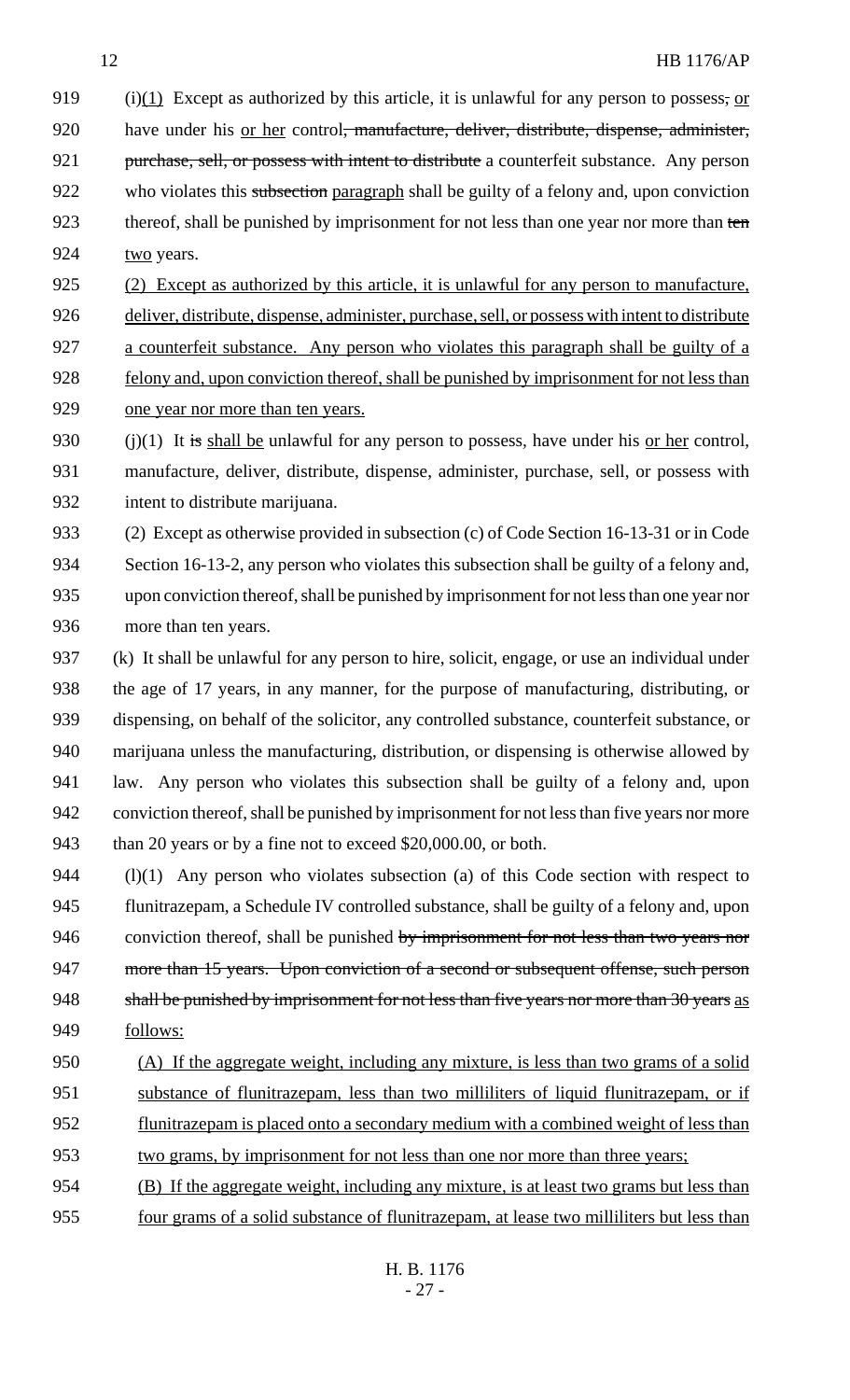956 four milliliters of liquid flunitrazepam, or if the flunitrazepam is placed onto a secondary medium with a combined weight of at least two grams but less than four grams, by imprisonment for not less than one nor more than eight years; and

 (C) If the aggregate weight, including any mixture, is at least four grams of a solid substance of flunitrazepam, at least four milliliters of liquid flunitrazepam, or if the 961 flunitrazepam is placed onto a secondary medium with a combined weight of at least 962 four grams, by imprisonment for not less than one nor more than 15 years.

 (2) Any person who violates subsection (b) of this Code section with respect to flunitrazepam, a Schedule IV controlled substance, shall be guilty of a felony and, upon conviction thereof, shall be punished by imprisonment for not less than five years nor more than 30 years. Upon conviction of a second or subsequent offense, such person shall be punished by imprisonment for not less than ten years nor more than 40 years or life imprisonment. The provisions of subsection (a) of Code Section 17-10-7 shall not apply to a sentence imposed for a second such offense, but that subsection and the remaining provisions of Code Section 17-10-7 shall apply for any subsequent offense.

- (m) As used in this Code section, the term 'solid substance' means tablets, pills, capsules, 972 caplets, or any varient of such items."
- 

#### **SECTION 3-8.**

 Said title is further amended by revising subsection (h) of Code Section 16-13-31, relating to trafficking in cocaine, illegal drugs, marijuana, or methamphetamine and penalties, as follows:

977 "(h) Any person who violates any provision of this Code section in regard to trafficking 978 in cocaine, illegal drugs, marijuana, or methamphetamine shall be punished by 979 imprisonment for not less than five years nor as provided for in the applicable mandatory minimum punishment and for not more than 30 years of imprisonment and by a fine not 981 to exceed \$1 million."

 **PART IV CRIMINAL PROCEDURE SECTION 4-1.**

 Title 17 of the Official Code of Georgia Annotated, relating to criminal procedure, is amended by revising Code Section 17-3-1, relating to limitation on prosecutions generally, as follows:

"17-3-1.

(a) A prosecution for murder may be commenced at any time.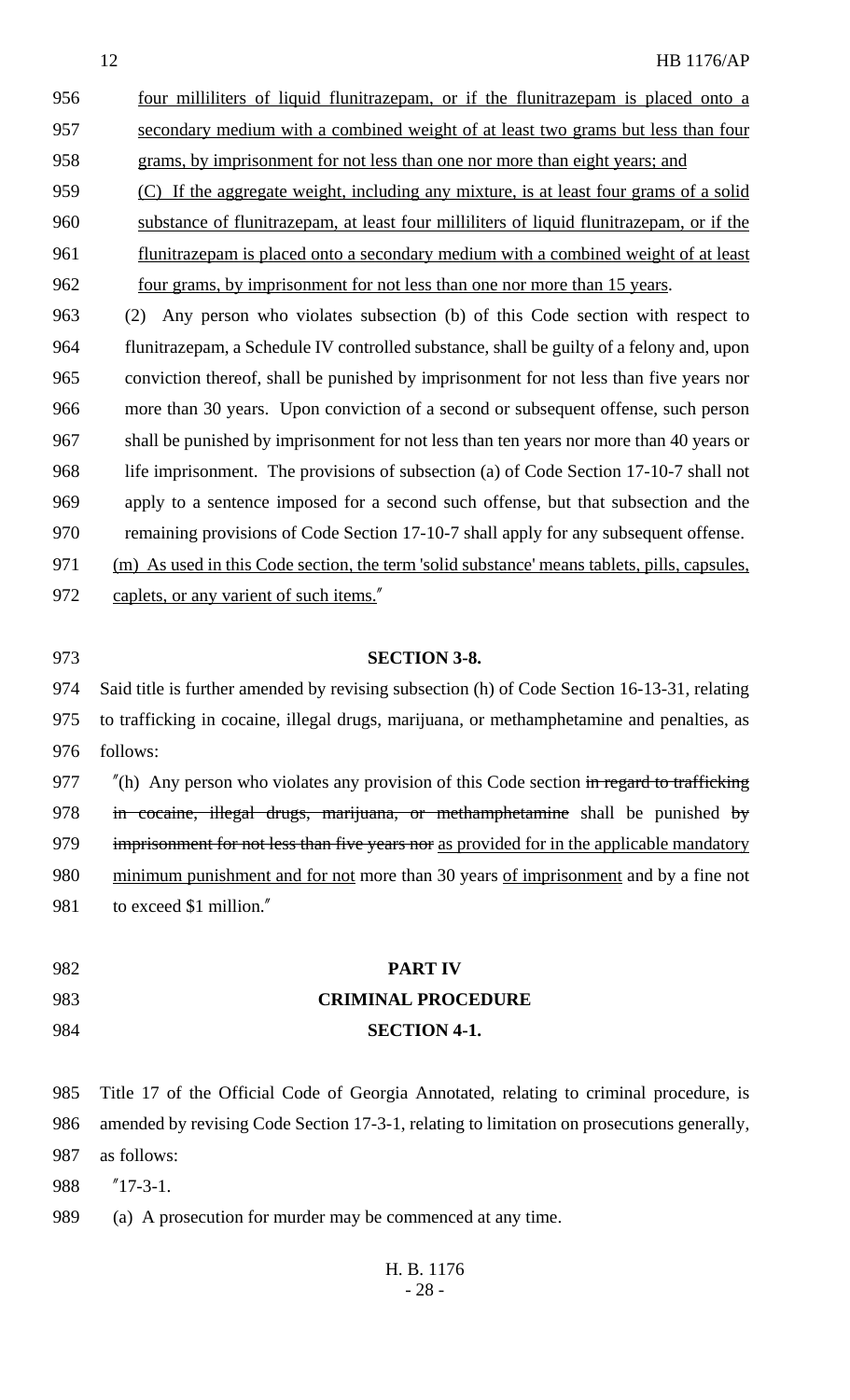- 990 (b) Except as otherwise provided in Code Section 17-3-2.1, prosecution Prosecution for 991 other crimes punishable by death or life imprisonment must shall be commenced within 992 seven years after the commission of the crime except as provided by subsection  $(\text{c.1})$  (d) 993 of this Code section; provided, however, that prosecution for the crime of forcible rape 994 must shall be commenced within 15 years after the commission of the crime.
- 995 (c) Except as otherwise provided in Code Section 17-3-2.1, prosecution Prosecution for 996 felonies other than those specified in subsections (a), (b), and  $(\text{c.1})$  (d) of this Code section 997 must shall be commenced within four years after the commission of the crime, provided 998 that prosecution for felonies committed against victims who are at the time of the 999 commission of the offense under the age of 18 years must shall be commenced within 1000 seven years after the commission of the crime.
- 1001  $(\text{c.1})(d)$  A prosecution for the following offenses may be commenced at any time when 1002 deoxyribonucleic acid (DNA) evidence is used to establish the identity of the accused:
- 1003 (1) Armed robbery, as defined in Code Section 16-8-41;
- 1004 (2) Kidnapping, as defined in Code Section 16-5-40;
- 1005 (3) Rape, as defined in Code Section 16-6-1;
- 1006 (4) Aggravated child molestation, as defined in Code Section 16-6-4;
- 1007 (5) Aggravated sodomy, as defined in Code Section 16-6-2; or
- 1008 (6) Aggravated sexual battery, as defined in Code Section 16-6-22.2;
- 1009 provided, however, that a sufficient portion of the physical evidence tested for DNA is
- 1010 preserved and available for testing by the accused and provided, further, that, if the DNA
- 1011 evidence does not establish the identity of the accused, the limitation on prosecution shall
- 1012 be as provided in subsections (b) and (c) of this Code section.
- 1013  $(d)(e)$  Prosecution for misdemeanors must shall be commenced within two years after the 1014 commission of the crime."
- 

# 1015 **SECTION 4-2.**

- 1016 Said title is further amended by revising Code Section 17-3-2.1, relating to limitation on
- 1017 prosecution of certain offenses involving a victim under 16 years of age, as follows:
- 1018 "17-3-2.1.
- 1019 (a) For crimes committed during the period beginning on July 1, 1992, and ending on June 1020  $\frac{30,2012, \text{ if } H \text{ the victim of a violation of:}}{}$
- 1021 (1) Cruelty to children, as defined in Code Section 16-5-70, relating to cruelty to 1022 children;
- 1023 (2) Rape, as defined in Code Section 16-6-1<del>, relating to rape</del>;
- 1024 (3) Sodomy or aggravated sodomy, as defined in Code Section 16-6-2, relating to 1025 sodomy and aggravated sodomy;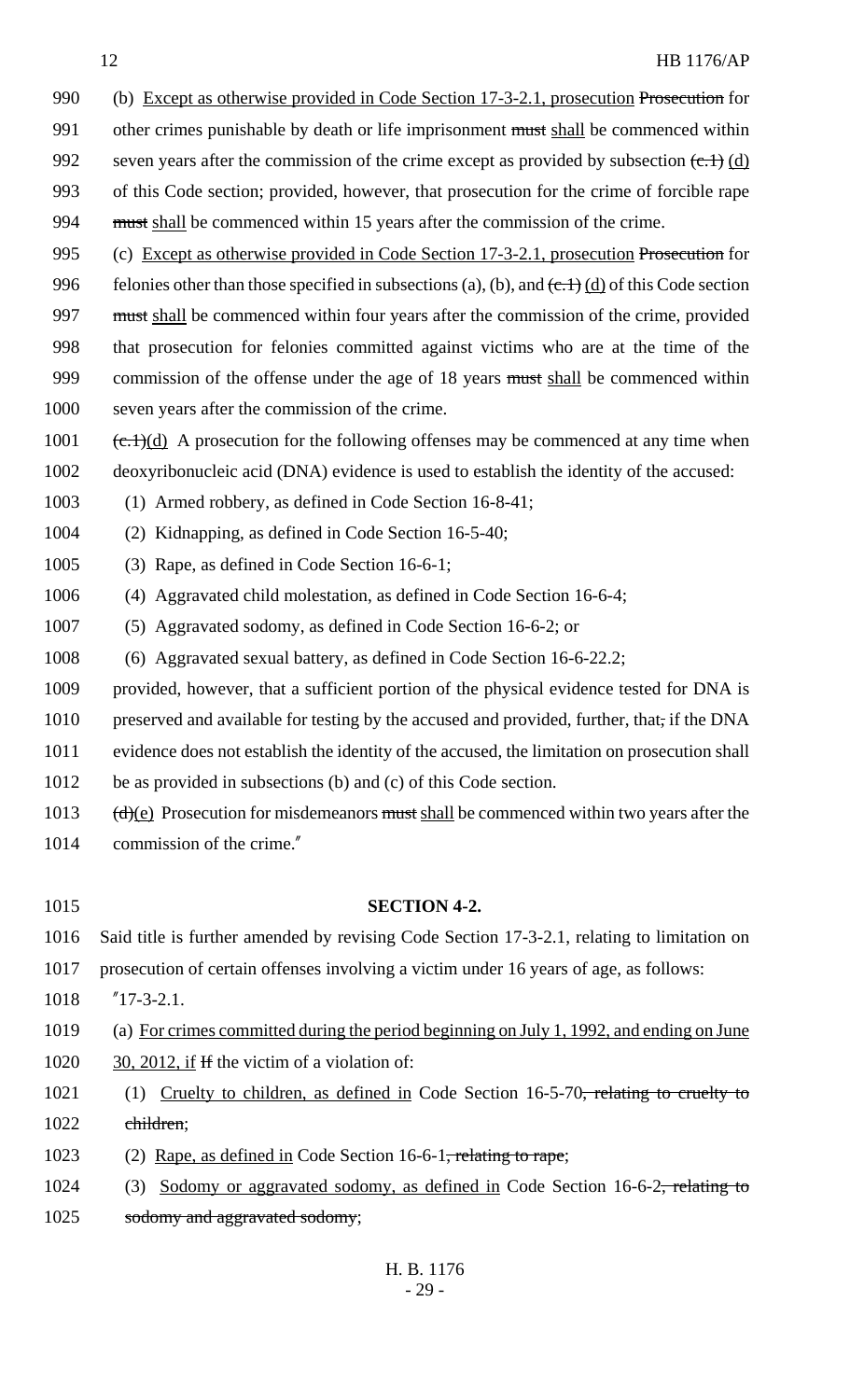1026 (4) Statutory rape, as defined in Code Section 16-6-3<del>, relating to statutory rape</del>; 1027 (5) Child molestation or aggravated child molestation, as defined in Code Section 1028 16-6-4, relating to child molestation and aggravated child molestation; 1029 (6) Enticing a child for indecent purposes, as defined in Code Section 16-6-5, relating 1030 to enticing a child for indecent purposes; or 1031 (7) Incest, as defined in Code Section 16-6-22, relating to incest, 1032 is under 16 years of age on the date of the violation, the applicable period within which a 1033 prosecution must shall be commenced under Code Section 17-3-1 or other applicable 1034 statute shall not begin to run until the victim has reached the age of 16 or the violation is 1035 reported to a law enforcement agency, prosecuting attorney, or other governmental agency, 1036 whichever occurs earlier. Such law enforcement agency or other governmental agency 1037 shall promptly report such allegation to the appropriate prosecuting attorney. 1038 (b) For crimes committed on and after July 1, 2012, if the victim of a violation of: 1039 (1) Trafficking a person for sexual servitude, as defined in Code Section 16-5-46; 1040 (2) Cruelty to children in the first degree, as defined in Code Section 16-5-70; 1041 (3) Rape, as defined in Code Section 16-6-1; 1042 (4) Aggravated sodomy, as defined in Code Section 16-6-2; 1043 (5) Child molestation or aggravated child molestation, as defined in Code Section 1044 16-6-4; 1045 (6) Enticing a child for indecent purposes, as defined in Code Section 16-6-5; or 1046 (7) Incest, as defined in Code Section 16-6-22, 1047 is under 16 years of age on the date of the violation and the violation is not subject to 1048 punishment as provided in paragraph (2) of subsection (b) of Code Section 16-6-4, 1049 paragraph (2) of subsection (d) of Code Section 16-6-4, or subsection (c) of Code Section 1050 16-6-5, a prosecution may be commenced at any time. This Code section shall apply to 1051 any offense designated in paragraphs (1) through (7) of subsection (a) of this Code section 1052 occurring on or after July 1, 1992."

1054 Said title is further amended by revising paragraphs (2) and (5) of subsection (a) of Code 1055 Section 17-10-1, relating to fixing of sentence, as follows:

1053 **SECTION 4-3.**

1056 "(2) Active probation Probation supervision shall terminate in all cases no later than two 1057 years from the commencement of active probation supervision unless specially extended 1058 or reinstated by the sentencing court upon notice and hearing and for good cause shown; 1059 provided, however, that in those cases involving the collection of fines, restitution, or 1060 other funds, the period of active probation supervision shall remain in effect for so long 1061 as any such obligation is outstanding, or until termination of the sentence, whichever first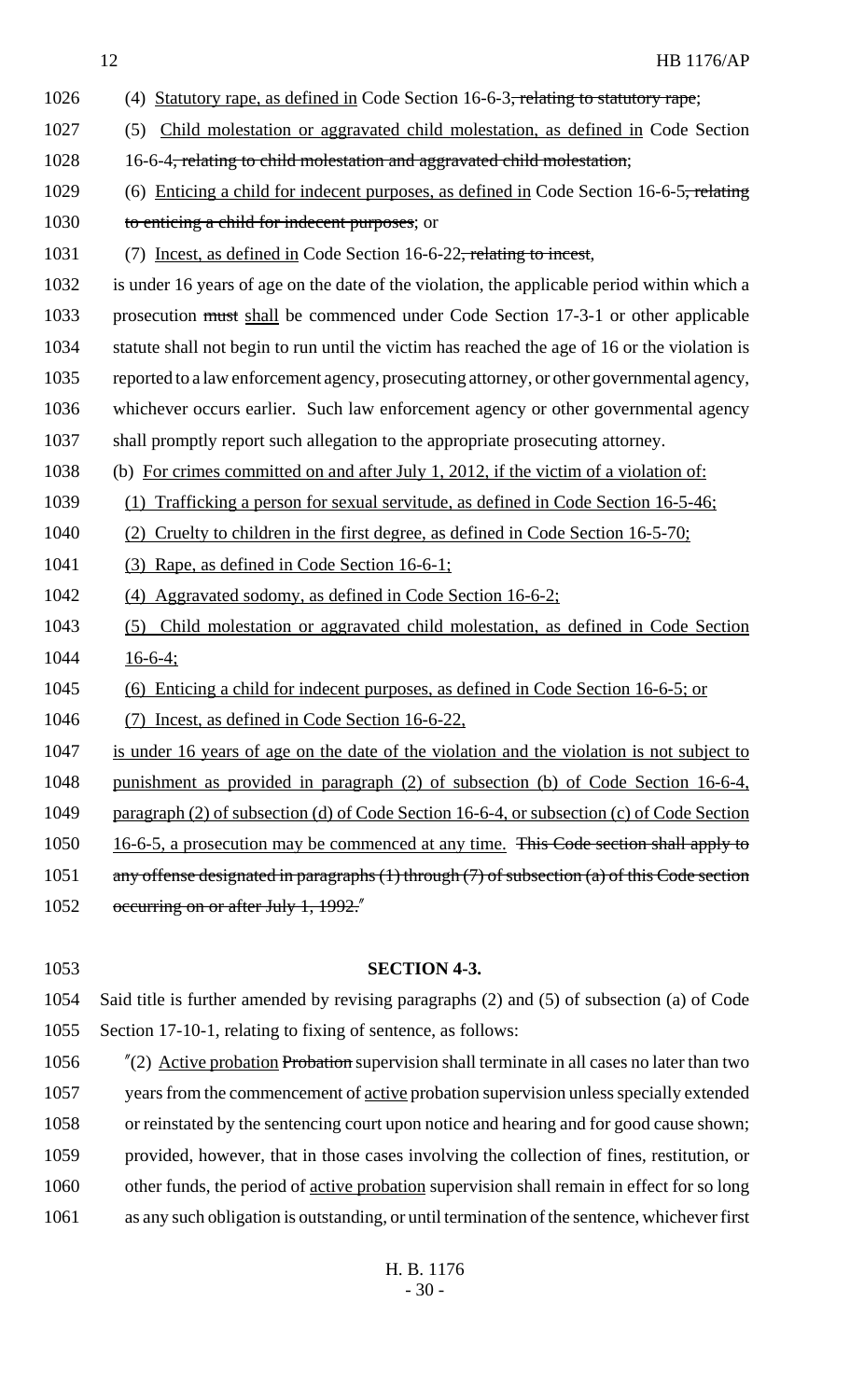occurs, and for those cases involving a conviction under the 'Georgia Street Gang Terrorism and Prevention Act,' the period of active probation supervision shall remain in effect until the termination of the sentence, but shall not exceed five years unless as 1065 otherwise provided in this paragraph. Active probation Probation supervision shall not be required for defendants sentenced to probation while the defendant is in the legal 1067 custody of the Department of Corrections or the State Board of Pardons and Paroles. As used in this paragraph, the term 'active probation supervision' shall have the same meaning as the term 'active supervision' as set forth in Code Section 42-1-1."

 "(5)(A) Where a defendant has been sentenced to probation, the court shall retain 1071 jurisdiction throughout the period of the probated sentence as provided for in subsection (g) of Code Section 42-8-34. Without limiting the generality of the foregoing, the court may shorten the period of active probation supervision or administrative probation 1074 supervision on motion of the defendant or on its own motion, <u>or upon the request of a</u> probation supervisor, if the court determines that probation is no longer necessary or appropriate for the ends of justice, the protection of society, and the rehabilitation of the defendant. Prior to entering any order for shortening a period of probation, the court shall afford notice to the victim or victims of all sex related offenses or violent offenses resulting in serious bodily injury or death, and, upon request of the victim or victims so notified, shall afford notice and an opportunity for hearing to the defendant 1081 and the prosecuting attorney.

 (B) The Department of Corrections shall establish a form document which shall include the elements set forth in this Code section concerning notification of victims 1084 and shall make copies of such form available to prosecuting attorneys in the this state. When requested by the victim, the form document shall be provided to the victim by the prosecuting attorney. The form shall include the address of the probation office having jurisdiction over the case and contain a statement that the victim must maintain a copy of his or her address with the probation office and must notify the office of any change of address in order to maintain eligibility for notification by the Department of Corrections as required in this Code section.

 (C) As used in this paragraph, the terms 'active probation supervision' and 'administrative probation supervision' shall have the same meanings as the terms 'active supervision' and 'administrative supervision,' respectively, as set forth in Code Section 42-1-1."

# **SECTION 4-4.**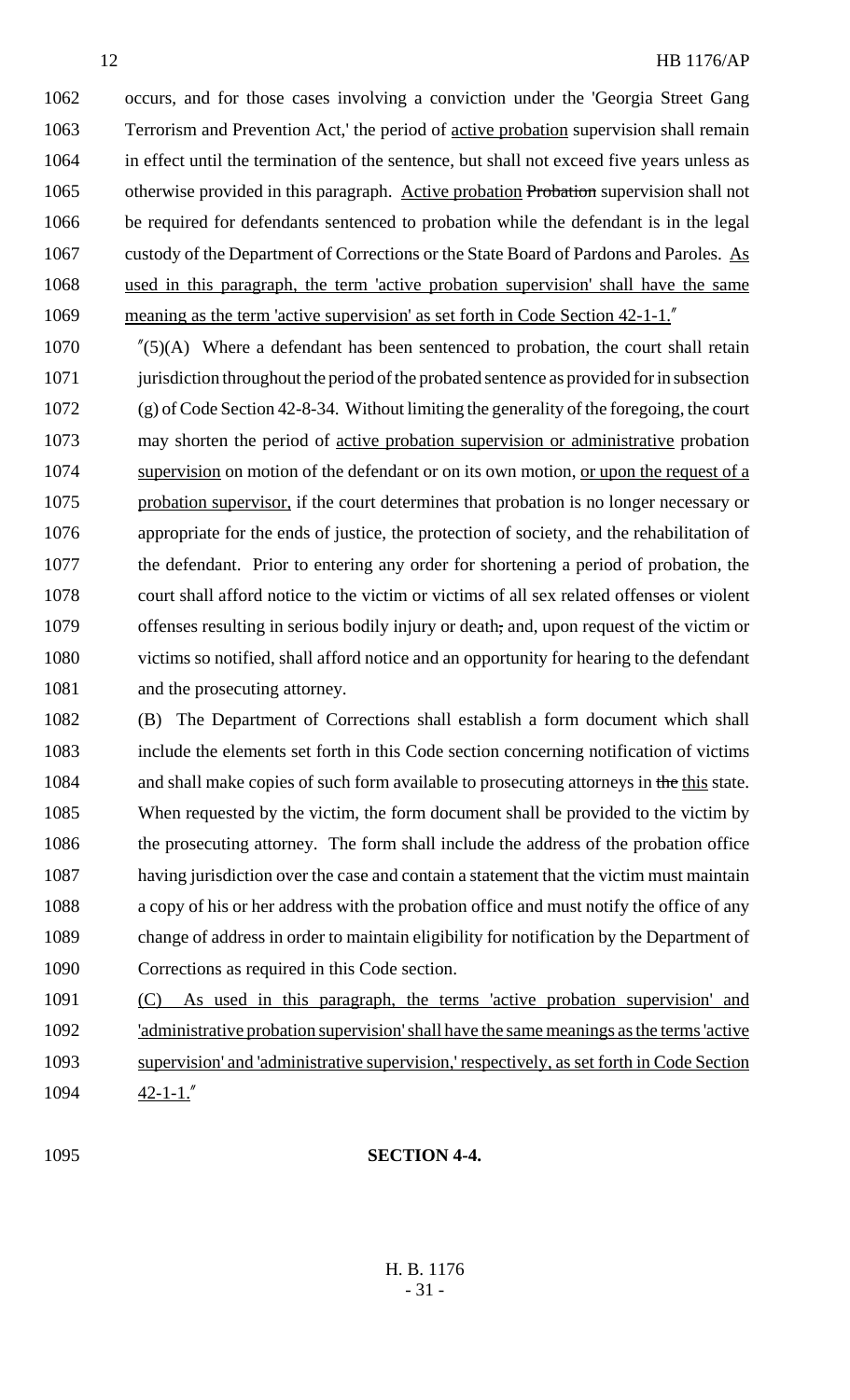Said title is further amended by revising subsections (a) and (c) of Code Section 17-10-7, relating to punishment of repeat offenders, and by adding a new subsection (b.1) to read as follows:

 $\%$  (a) Except as otherwise provided in subsection (b) or (b.1) of this Code section, any person who, after having been convicted of a felony offense in this state or having been convicted under the laws of any other state or of the United States of a crime which if committed within this state would be a felony and sentenced to confinement in a penal 1103 institution, who shall afterwards commit commits a felony punishable by confinement in a penal institution, shall be sentenced to undergo the longest period of time prescribed for the punishment of the subsequent offense of which he or she stands convicted, provided that, unless otherwise provided by law, the trial judge may, in his or her discretion, probate 1107 or suspend the maximum sentence prescribed for the offense."

1108 "(b.1) Subsections (a) and (c) of this Code section shall not apply to a second or any subsequent conviction for any violation of subsection (a), paragraph (1) of subsection (i), 1110 or subsection (j) of Code Section 16-13-30.

 (c) Except as otherwise provided in subsection (b) or (b.1) of this Code section, any person who, after having been convicted under the laws of this state for three felonies or having been convicted under the laws of any other state or of the United States of three crimes which if committed within this state would be felonies, commits a felony within this state shall, upon conviction for such fourth offense or for subsequent offenses, serve the maximum time provided in the sentence of the judge based upon such conviction and shall not be eligible for parole until the maximum sentence has been served."

| 1118 | <b>PART V</b>                                                                                 |
|------|-----------------------------------------------------------------------------------------------|
| 1119 | <b>MANDATORY REPORTING OF CHILD ABUSE</b>                                                     |
| 1120 | <b>SECTION 5-1.</b>                                                                           |
|      |                                                                                               |
| 1121 | Code Section 19-7-5 of the Official Code of Georgia Annotated, relating to reporting of child |
| 1122 | abuse, is amended by revising subsections (b), (c), (e), and (g) as follows:                  |
| 1123 | $''$ (b) As used in this Code section, the term:                                              |
| 1124 | (1) 'Abortion' shall have the same meaning as set forth in Code Section 15-11-111.            |
| 1125 | $(\pm)(2)$ 'Abused' means subjected to child abuse.                                           |
| 1126 | $\left(\frac{2}{2}\right)$ 'Child' means any person under 18 years of age.                    |
|      |                                                                                               |

- 1127  $(3)(4)$  'Child abuse' means:
- (A) Physical injury or death inflicted upon a child by a parent or caretaker thereof by
- other than accidental means; provided, however, that physical forms of discipline may
- 1130 be used as long as there is no physical injury to the child;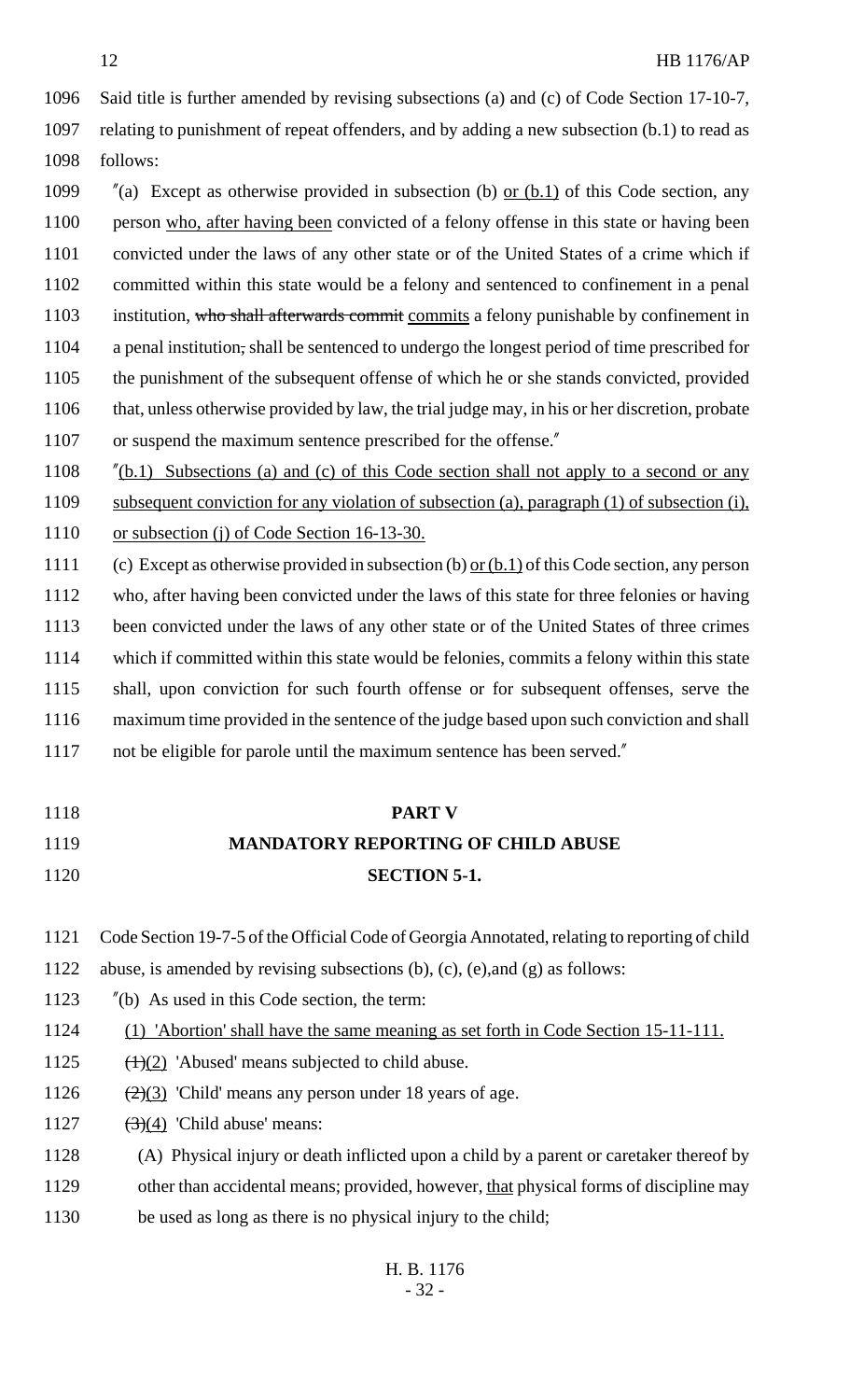(B) Neglect or exploitation of a child by a parent or caretaker thereof; (C) Sexual abuse of a child; or (D) Sexual exploitation of a child. However, no child who in good faith is being treated solely by spiritual means through prayer in accordance with the tenets and practices of a recognized church or religious denomination by a duly accredited practitioner thereof shall, for that reason alone, be considered to be an 'abused' child. (5) 'Child service organization personnel' means persons employed by or volunteering at a business or an organization, whether public, private, for profit, not for profit, or voluntary, that provides care, treatment, education, training, supervision, coaching, counseling, recreational programs, or shelter to children. (6) 'Clergy' means ministers, priests, rabbis, imams, or similar functionaries, by whatever name called, of a bona fide religious organization. (7) 'Pregnancy resource center' means an organization or facility that: (A) Provides pregnancy counseling or information as its primary purpose, either for a 1146 fee or as a free service; (B) Does not provide or refer for abortions; 1148 (C) Does not provide or refer for FDA approved contraceptive drugs or devices; and (D) Is not licensed or certified by the state or federal government to provide medical or health care services and is not otherwise bound to follow federal Health Insurance 1151 Portability and Accountability Act of 1996, P.L. 104-191, or other state or federal laws 1152 relating to patient confidentiality. (8) 'Reproductive health care facility' means any office, clinic, or any other physical location that provides abortions, abortion counseling, abortion referrals, or gynecological 1155 care and services. (9) 'School' means any public or private pre-kindergarten, elementary school, secondary school, technical school, vocational school, college, university, or institution of postsecondary education. (3.1)(10) 'Sexual abuse' means a person's employing, using, persuading, inducing, enticing, or coercing any minor who is not that person's spouse to engage in any act which involves: (A) Sexual intercourse, including genital-genital, oral-genital, anal-genital, or oral-anal, whether between persons of the same or opposite sex; (B) Bestiality; (C) Masturbation; (D) Lewd exhibition of the genitals or pubic area of any person; (E) Flagellation or torture by or upon a person who is nude;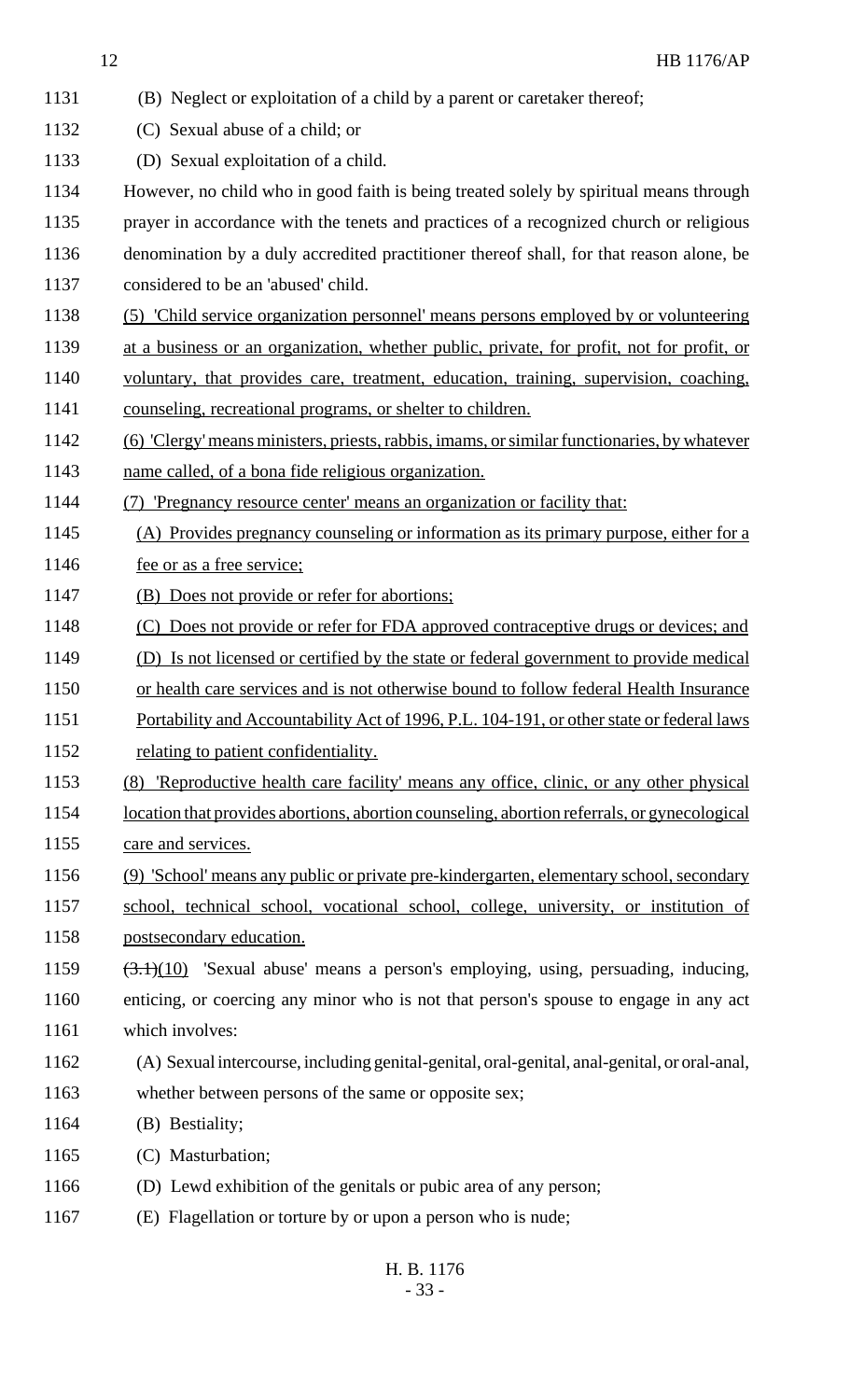| 1168 | (F) Condition of being fettered, bound, or otherwise physically restrained on the part      |
|------|---------------------------------------------------------------------------------------------|
| 1169 | of a person who is nude;                                                                    |
| 1170 | (G) Physical contact in an act of apparent sexual stimulation or gratification with any     |
| 1171 | person's clothed or unclothed genitals, pubic area, or buttocks or with a female's clothed  |
| 1172 | or unclothed breasts;                                                                       |
| 1173 | (H) Defecation or urination for the purpose of sexual stimulation; or                       |
| 1174 | (I) Penetration of the vagina or rectum by any object except when done as part of a         |
| 1175 | recognized medical procedure.                                                               |
| 1176 | 'Sexual abuse' shall not include consensual sex acts involving persons of the opposite sex  |
| 1177 | when the sex acts are between minors or between a minor and an adult who is not more        |
| 1178 | than five years older than the minor. This provision shall not be deemed or construed to    |
| 1179 | repeal any law concerning the age or capacity to consent.                                   |
| 1180 | $\frac{4(4)(11)}{2}$ 'Sexual exploitation' means conduct by any person who allows, permits, |
| 1181 | encourages, or requires that child to engage in:                                            |
| 1182 | (A) Prostitution, as defined in Code Section 16-6-9; or                                     |
| 1183 | (B) Sexually explicit conduct for the purpose of producing any visual or print medium       |
| 1184 | depicting such conduct, as defined in Code Section 16-12-100.                               |
| 1185 | $(c)(1)$ The following persons having reasonable cause to believe that a child has been     |
| 1186 | abused shall report or cause reports of that abuse to be made as provided in this Code      |
| 1187 | section:                                                                                    |
| 1188 | (A) Physicians licensed to practice medicine, interns, or residents;                        |
| 1189 | (B) Hospital or medical personnel;                                                          |
| 1190 | (C) Dentists;                                                                               |
| 1191 | (D) Licensed psychologists and persons participating in internships to obtain licensing     |
| 1192 | pursuant to Chapter 39 of Title 43;                                                         |
| 1193 | (E) Podiatrists;                                                                            |
| 1194 | (F) Registered professional nurses or licensed practical nurses licensed pursuant to        |
| 1195 | Chapter 24 of Title 43 or nurse's aides;                                                    |
| 1196 | (G) Professional counselors, social workers, or marriage and family therapists licensed     |
| 1197 | pursuant to Chapter 10A of Title 43;                                                        |
| 1198 | (H) School teachers;                                                                        |
| 1199 | (I) School administrators;                                                                  |
| 1200 | (J) School guidance counselors, visiting teachers, school social workers, or school         |
| 1201 | psychologists certified pursuant to Chapter 2 of Title 20;                                  |
| 1202 | (K) Child welfare agency personnel, as that agency is defined pursuant to Code Section      |
| 1203 | $49 - 5 - 12$ ;                                                                             |
| 1204 | (L) Child-counseling personnel;                                                             |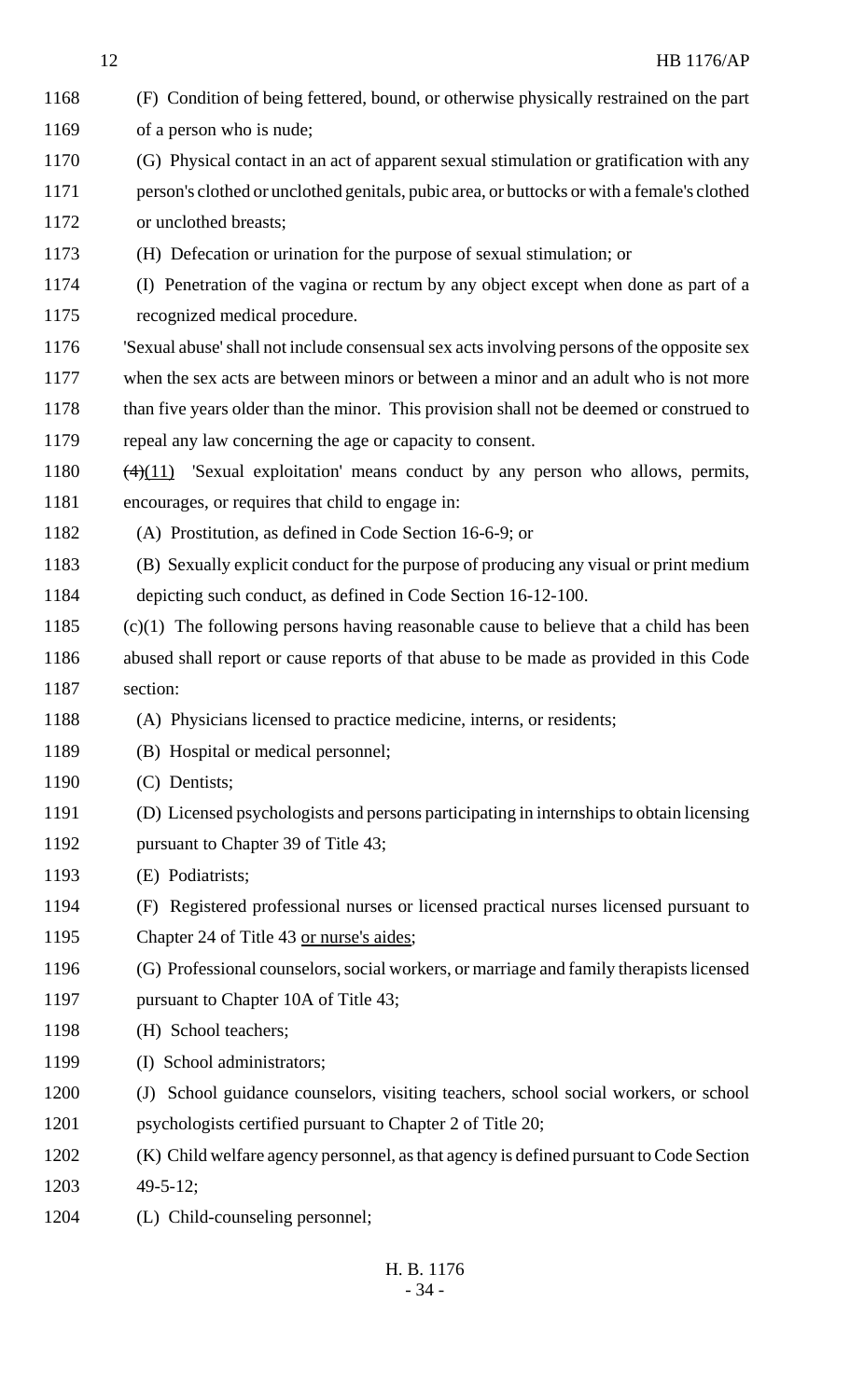- 1205 (M) Child service organization personnel;  $\sigma$ r
- (N) Law enforcement personnel; or
- (O) Reproductive health care facility or pregnancy resource center personnel and volunteers.

 (2) If a person is required to report child abuse pursuant to this subsection because that 1210 person attends to a child pursuant to such person's duties as  $\alpha$  member of the staff of an employee of or volunteer at a hospital, school, social agency, or similar facility, that person shall notify the person in charge of the facility, or the designated delegate thereof, and the person so notified shall report or cause a report to be made in accordance with this 1214 Code section. A staff member An employee or volunteer who makes a report to the person designated pursuant to this paragraph shall be deemed to have fully complied with this subsection. Under no circumstances shall any person in charge of such hospital, school, agency, or facility, or the designated delegate thereof, to whom such notification has been made exercise any control, restraint, modification, or make other change to the information provided by the reporter, although each of the aforementioned persons may be consulted prior to the making of a report and may provide any additional, relevant, and 1221 necessary information when making the report."

 "(e) An oral report shall be made immediately, but in no case later than 24 hours from the time there is reasonable cause to believe a child has been abused, by telephone or otherwise and followed by a report in writing, if requested, to a child welfare agency providing protective services, as designated by the Department of Human Services, or, in the absence 1226 of such agency, to an appropriate police authority or district attorney. If a report of child abuse is made to the child welfare agency or independently discovered by the agency, and 1228 the agency has reasonable cause to believe such report is true or the report contains any allegation or evidence of child abuse, then the agency shall immediately notify the appropriate police authority or district attorney. Such reports shall contain the names and addresses of the child and the child's parents or caretakers, if known, the child's age, the nature and extent of the child's injuries, including any evidence of previous injuries, and any other information that the reporting person believes might be helpful in establishing the cause of the injuries and the identity of the perpetrator. Photographs of the child's 1235 injuries to be used as documentation in support of allegations by hospital staff employees 1236 or volunteers, physicians, law enforcement personnel, school officials, or staff employees 1237 or volunteers of legally mandated public or private child protective agencies may be taken 1238 without the permission of the child's parent or guardian. Such photograph photographs shall be made available as soon as possible to the chief welfare agency providing protective services and to the appropriate police authority."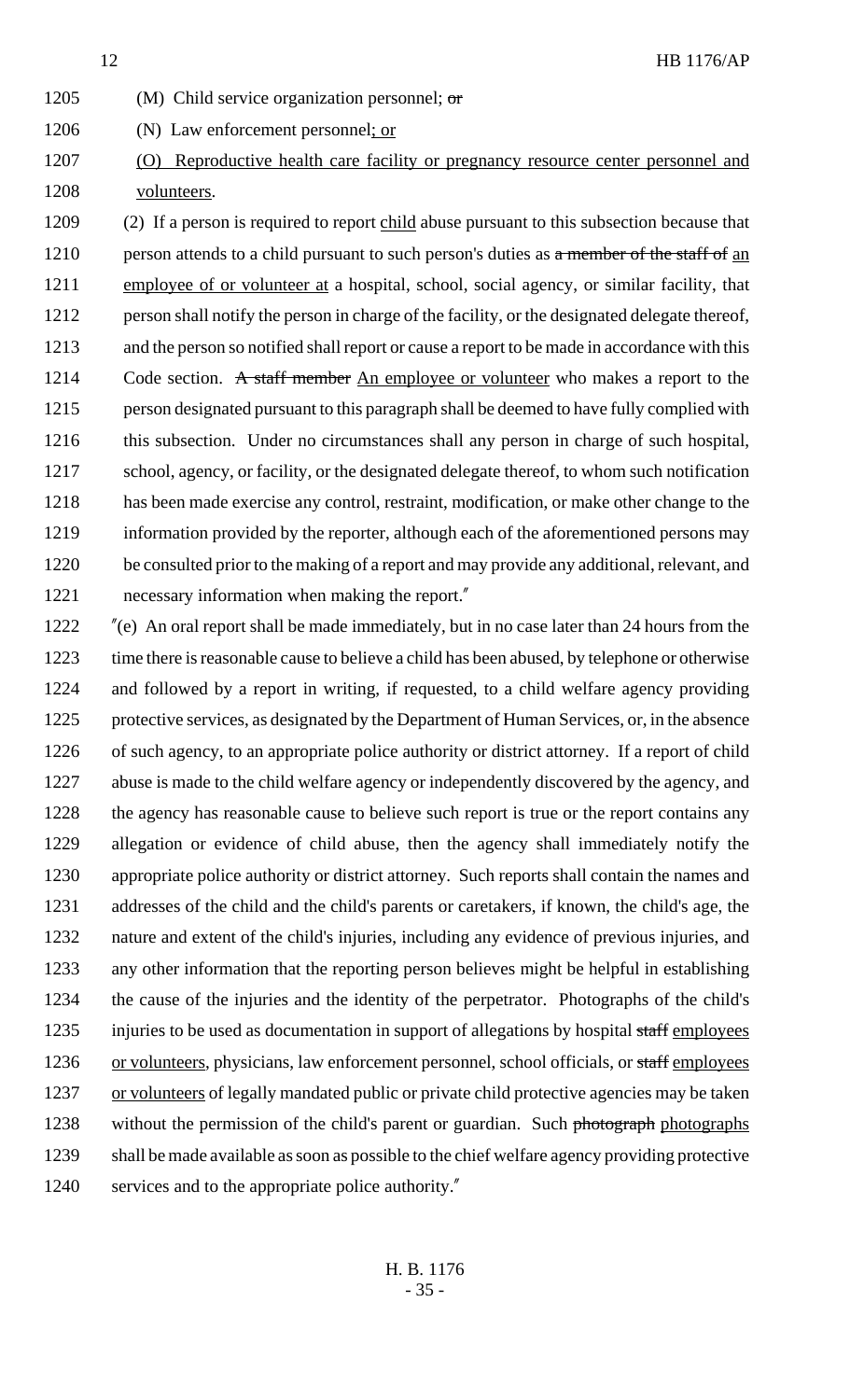1241 "(g) Suspected child abuse which is required to be reported by any person pursuant to this 1242 Code section shall be reported notwithstanding that the reasonable cause to believe such 1243 abuse has occurred or is occurring is based in whole or in part upon any communication to 1244 that person which is otherwise made privileged or confidential by law; provided, however, 1245 that a member of the clergy shall not be required to report child abuse reported solely 1246 within the context of confession or other similar communication required to be kept 1247 confidential under church doctrine or practice. When a clergy member receives 1248 information about child abuse from any other source, the clergy member shall comply with 1249 the reporting requirements of this Code section, even though the clergy member may have 1250 also received a report of child abuse from the confession of the perpetrator.

# 1251 **PART VI** 1252 **RESTRICTING RECORDS** 1253 **SECTION 6-1.**

 Title 35 of the Official Code of Georgia Annotated, relating to law enforcement officers and agencies, is amended by revising paragraph (1) of subsection (a) of Code Section 35-3-34, relating to disclosure and dissemination of criminal records to private persons and businesses, by deleting "and" at the end of subparagraph (B), by replacing "or" with "and" at the end of subparagraph (C), and by adding a new subparagraph to read as follows:

- 1259 "(D) The center shall not provide records of arrests, charges, or dispositions when 1260 access has been restricted pursuant to Code Section 35-3-37; or
- 

# 1261 **SECTION 6-2.**

1262 Said title is further amended by repealing Code Section 35-3-37, relating to inspection, 1263 purging, modifying, or supplementing of criminal records, and enacting a new Code 1264 Section 35-3-37 to read as follows:

1265 "35-3-37.

1266 (a) As used in this Code section, the term:

1267 (1) 'Drug court treatment program' means a treatment program operated by a drug court 1268 division in accordance with the provisions of Code Section 15-1-15.

- 1269 (2) 'Entity' means the arresting law enforcement agency, including county and municipal 1270 jails and detention centers.
- 1271 (3) 'Mental health treatment program' means a treatment program operated by a mental
- 1272 health court division in accordance with the provisions of Code Section 15-1-16.
- 1273 (4) 'Nonserious traffic offense' means any offense in violation of Title 40 which is not
- 1274 prohibited by Article 15 of Chapter 6 of Title 40 and any similar such offense under the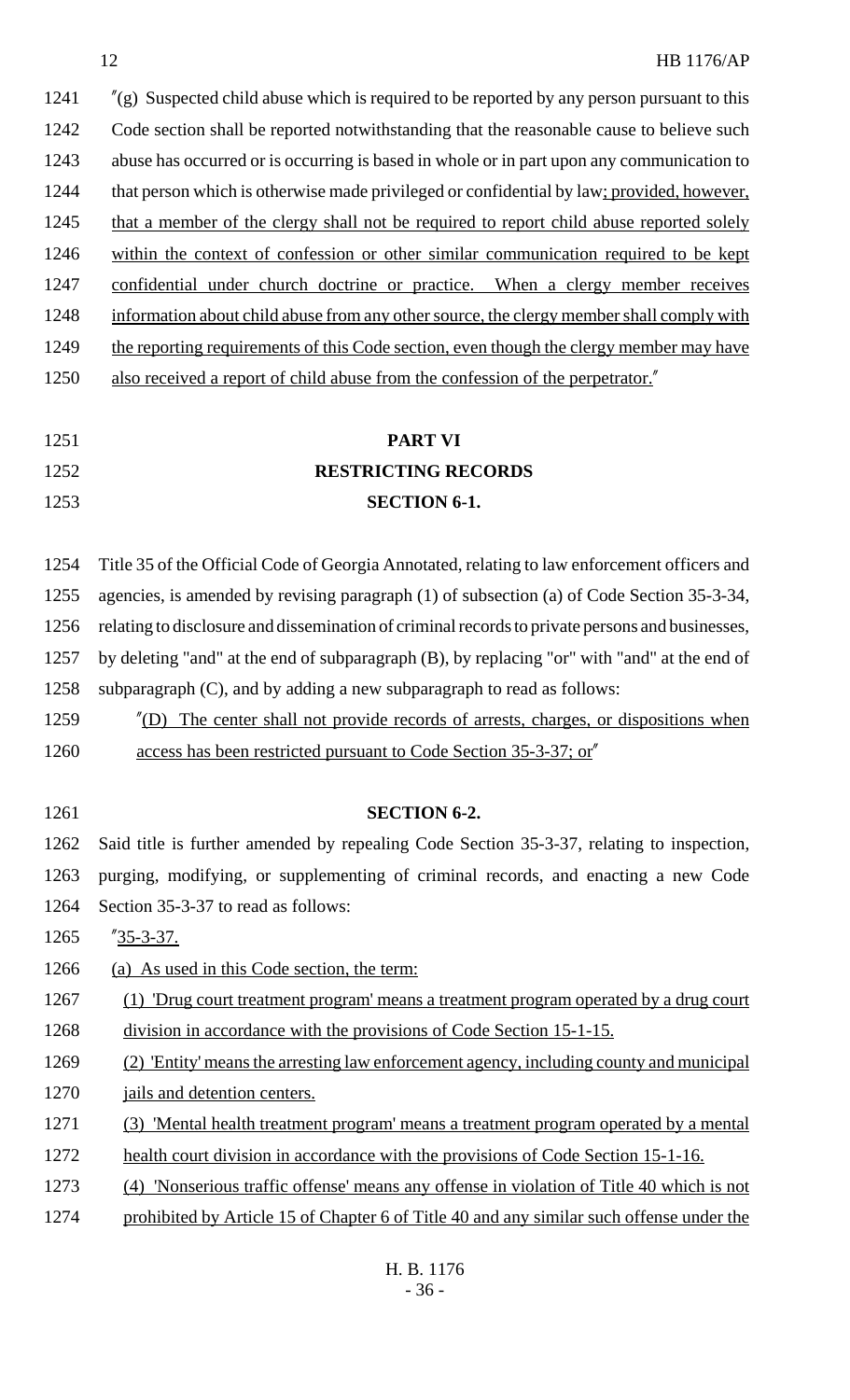| 1275 | laws of a state which would not be considered a serious traffic offense under the laws of         |
|------|---------------------------------------------------------------------------------------------------|
| 1276 | this state if committed in this state.                                                            |
| 1277 | <u>'Prosecuting attorney' means the Attorney General, a district attorney, or the</u><br>(5)      |
| 1278 | solicitor-general who had jurisdiction where the criminal history record information is           |
| 1279 | sought to be modified, corrected, supplemented, amended, or restricted. If the offense            |
| 1280 | was a violation of a criminal law of this state which, by general law, may be tried by a          |
| 1281 | municipal, magistrate, probate, or other court that is not a court of record, the term            |
| 1282 | 'prosecuting attorney' shall include the prosecuting officer of such court or, in the absence     |
| 1283 | of such prosecuting attorney, the district attorney of the judicial circuit in which such         |
| 1284 | court is located.                                                                                 |
| 1285 | (6) 'Restrict,' 'restricted,' or 'restriction' means that the criminal history record information |
| 1286 | of an individual relating to a particular charge shall be available only to judicial officials    |
| 1287 | and criminal justice agencies for law enforcement or criminal investigative purposes or           |
| 1288 | to criminal justice agencies for purposes of employment in accordance with procedures             |
| 1289 | established by the center and shall not be disclosed or otherwise made available to any           |
| 1290 | private persons or businesses pursuant to Code Section 35-3-34.                                   |
| 1291 | <u>'Serious violent felony' shall have the same meaning as set forth in Code Section</u>          |
| 1292 | $17-10-6.1$ .                                                                                     |
| 1293 | (8) 'State' includes any state, the United States or any district, commonwealth, territory,       |
| 1294 | or insular possession of the United States, and the Trust Territory of the Pacific Islands.       |
| 1295 | (9) 'Youthful offender' means any offender who was less than 21 years of age at the time          |
| 1296 | of his or her conviction.                                                                         |
| 1297 | Nothing in this article shall be construed so as to authorize any person, agency,<br>(b)          |
| 1298 | corporation, or other legal entity of this state to invade the privacy of any citizen as defined  |
| 1299 | by the General Assembly or as defined by the courts other than to the extent provided in          |
| 1300 | this article.                                                                                     |
| 1301 | (c) The center shall make an individual's criminal history record information available for       |
| 1302 | review by such individual or his or her designee upon written application to the center.          |
| 1303 | (d) If an individual believes his or her criminal history record information to be inaccurate,    |
| 1304 | incomplete, or misleading, he or she may request a criminal history record information            |
| 1305 | inspection at the center. The center at which criminal history record information is sought       |
| 1306 | to be inspected may prescribe reasonable hours and places of inspection and may impose            |
| 1307 | such additional procedures or restrictions, including fingerprinting, as are reasonably           |
| 1308 | necessary to assure the security of the criminal history record information, to verify the        |
| 1309 | identities of those who seek to inspect such information, and to maintain an orderly and          |
| 1310 | efficient mechanism for inspection of criminal history record information. The fee for            |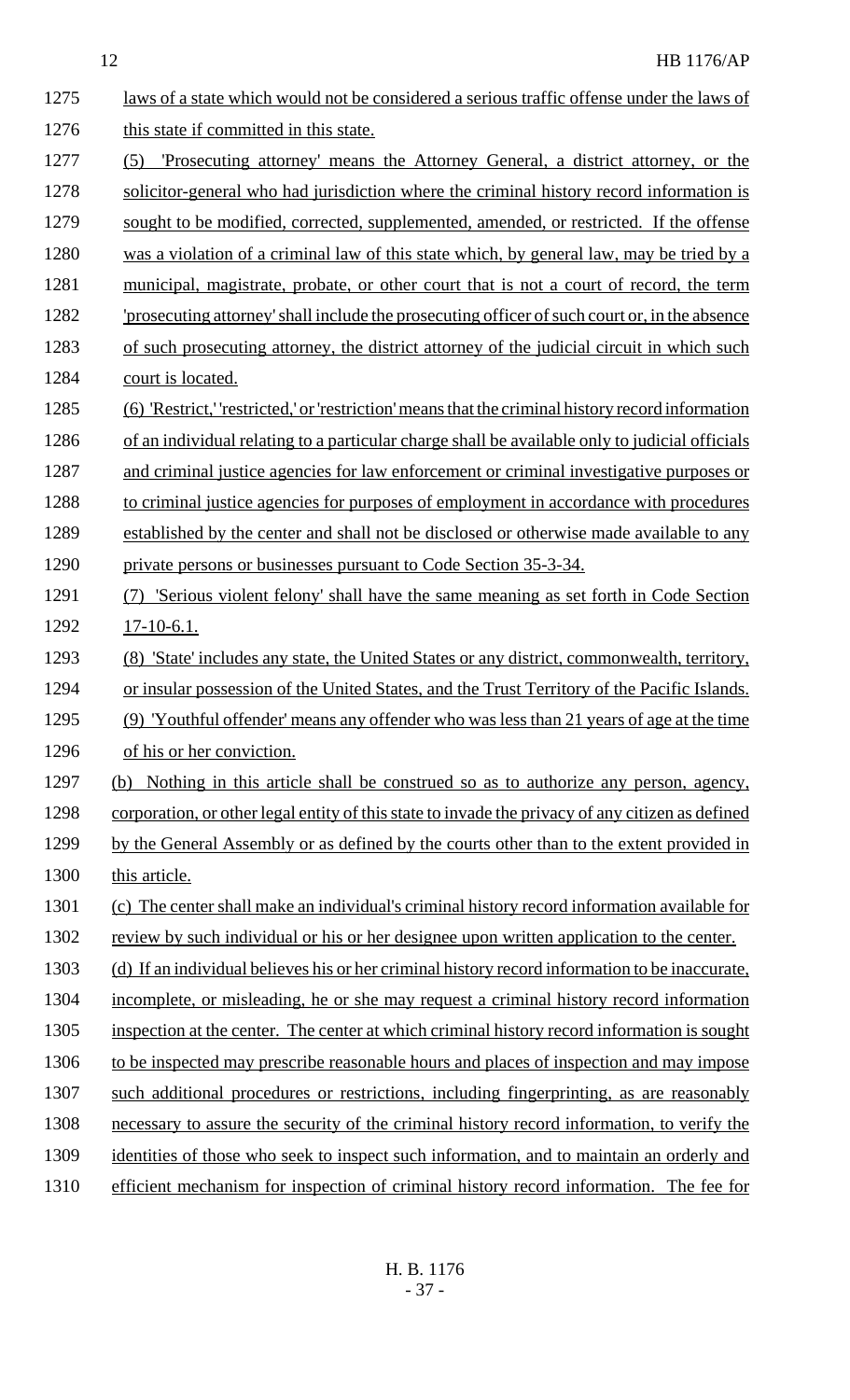1311 inspection of criminal history record information shall not exceed \$15.00, which shall not 1312 include the cost of the fingerprinting. 1313 (e) If the criminal history record information is believed to be inaccurate, incomplete, or 1314 misleading, the individual may request that the entity having custody or control of the 1315 challenged information modify, correct, supplement, or amend the information and notify 1316 the center of such changes within 60 days of such request. In the case of county and 1317 municipal jails and detention centers, such notice to the center shall not be required. If the 1318 entity declines to act within 60 days of such request or if the individual believes the entity's 1319 decision to be unsatisfactory, within 30 days of the end of the 60 day period or of the 1320 issuance of the unsatisfactory decision, whichever occurs last, the individual shall have the 1321 right to appeal to the court with original jurisdiction of the criminal charges in the county 1322 where the entity is located. 1323 (f) An appeal pursuant to subsection (e) of this Code section shall be to acquire an order 1324 from the court with original jurisdiction of the criminal charges that the subject information 1325 be modified, corrected, supplemented, or amended by the entity with custody of such 1326 information. Notice of the appeal shall be provided to the entity and the prosecuting 1327 attorney. A notice sent by registered or certified mail or statutory overnight delivery shall 1328 be sufficient service on the entity having custody or control of the disputed criminal history 1329 record information. The court shall conduct a de novo review and, if requested by a party, 1330 the proceedings shall be recorded. 1331  $(g)(1)$  Should the court find by a preponderance of the evidence that the criminal history 1332 record information in question is inaccurate, incomplete, or misleading, the court shall 1333 order such information to be appropriately modified, corrected, supplemented, or 1334 amended as the court deems appropriate. Any entity with custody, possession, or control 1335 of any such criminal history record information shall cause each and every copy thereof 1336 in its custody, possession, or control to be altered in accordance with the court's order 1337 within 60 days of the entry of the order. 1338 (2) To the extent that it is known by the requesting individual that an entity has 1339 previously disseminated inaccurate, incomplete, or misleading criminal history record 1340 information, he or she shall, by written request, provide to the entity the name of the 1341 individual, agency, or company to which such information was disseminated. Within 60 1342 days of the written request, the entity shall disseminate the modification, correction, 1343 supplement, or amendment to the individual's criminal history record information to such 1344 individual, agency, or company to which the information in question has been previously 1345 communicated, as well as to the individual whose information has been ordered so

1346 altered.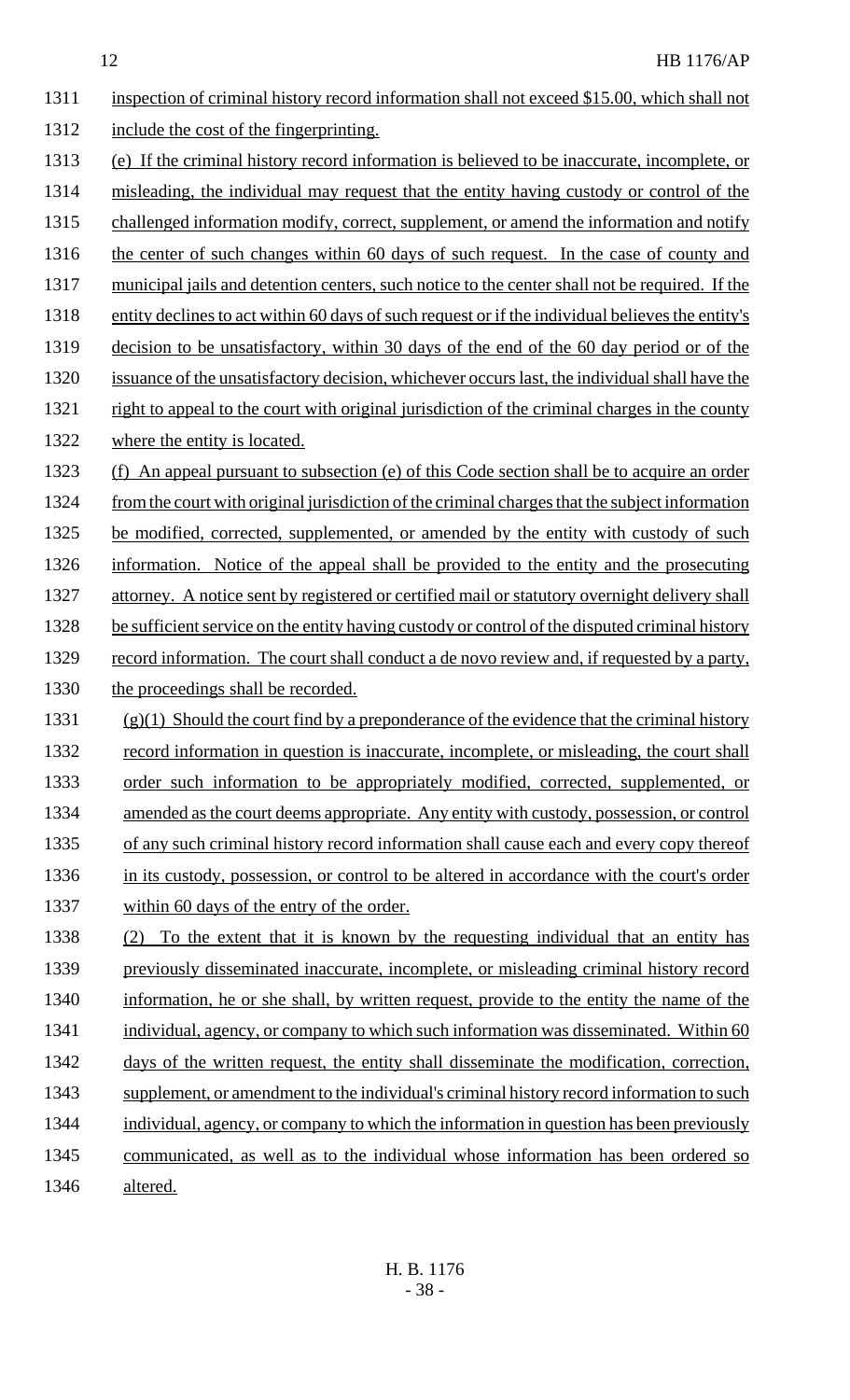| 1347 | Access to an individual's criminal history record information, including any<br>(h)          |
|------|----------------------------------------------------------------------------------------------|
| 1348 | fingerprints or photographs of the individual taken in conjunction with the arrest, shall be |
| 1349 | restricted by the center for the following types of dispositions:                            |
| 1350 | (1) Prior to indictment, accusation, or other charging instrument:                           |
| 1351 | (A) The case was never referred for further prosecution to the proper prosecuting            |
| 1352 | attorney by the arresting law enforcement agency and:                                        |
| 1353 | The offense against such individual is closed by the arresting law enforcement<br>(i)        |
| 1354 | agency. It shall be the duty of the head of the arresting law enforcement agency to          |
| 1355 | notify the center whenever a record is to be restricted pursuant to this division. A         |
| 1356 | copy of the notice shall be sent to the accused and the accused's attorney, if any, by       |
| 1357 | mailing the same by first-class mail; or                                                     |
| 1358 | (ii) The center does not receive notice from the arresting law enforcement agency that       |
| 1359 | the offense has been referred to the prosecuting attorney or transferred to another law      |
| 1360 | enforcement or prosecutorial agency of this state, any other state or a foreign nation,      |
| 1361 | or any political subdivision thereof for prosecution and the following period of time        |
| 1362 | has elapsed from the date of the arrest of such individual:                                  |
| 1363 | If the offense is a misdemeanor or a misdemeanor of a high and aggravated<br>(I)             |
| 1364 | nature, two years;                                                                           |
| 1365 | (II) If the offense is a felony, other than a serious violent felony or a felony sexual      |
| 1366 | offense specified in Code Section 17-3-2.1 involving a victim under 16 years of age,         |
| 1367 | <u>four years; or</u>                                                                        |
| 1368 | (III) If the offense is a serious violent felony or a felony sexual offense specified        |
| 1369 | in Code Section 17-3-2.1 involving a victim under 16 years of age, seven years.              |
| 1370 | If the center receives notice of the filing of an indictment subsequent to the restriction   |
| 1371 | of a record pursuant to this division, the center shall make such record available in        |
| 1372 | accordance with Code Section 35-3-34.                                                        |
| 1373 | (B) The case was referred to the prosecuting attorney but was later dismissed; or            |
| 1374 | (C) The grand jury returned two no bills; and                                                |
| 1375 | (2) After indictment or accusation:                                                          |
| 1376 | Except as provided in subsection (i) of this Code section, all charges were<br>(A)           |
| 1377 | dismissed or nolle prossed;                                                                  |
| 1378 | (B) The individual pleaded guilty to or was found guilty of possession of a narcotic         |
| 1379 | drug, marijuana, or stimulant, depressant, or hallucinogenic drug and was sentenced in       |
| 1380 | accordance with the provisions of Code Section 16-13-2, and the individual successfully      |
| 1381 | completed the terms and conditions of his or her probation;                                  |
| 1382 | (C) The individual successfully completed a drug court treatment program or mental           |
| 1383 | health treatment program, the individual's case has been dismissed or nolle prossed, and     |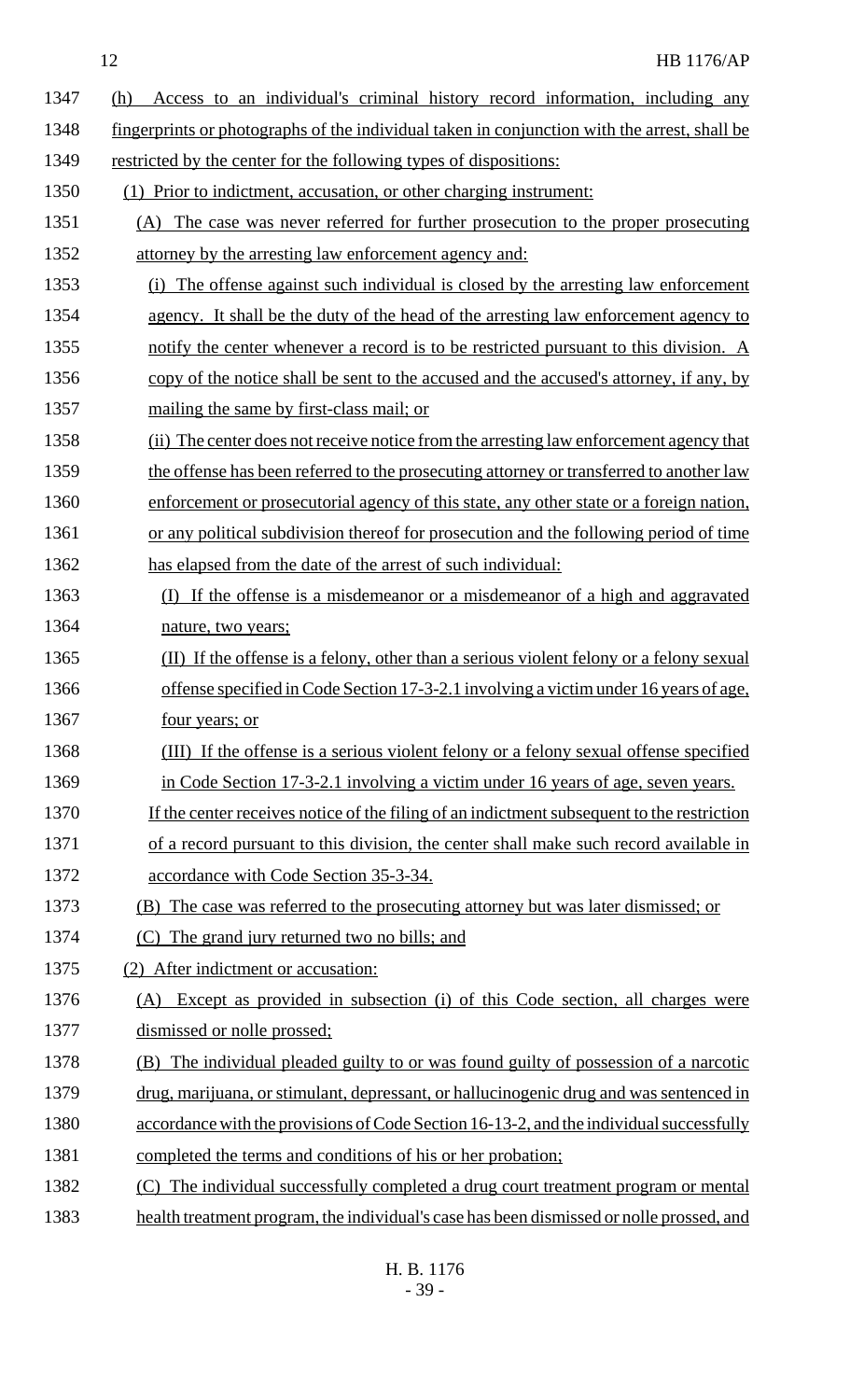| 1384 | he or she has not been arrested for at least five years, excluding any arrest for a             |
|------|-------------------------------------------------------------------------------------------------|
| 1385 | nonserious traffic offense; or                                                                  |
| 1386 | (D) The individual was acquitted of all of the charges by a judge or jury unless, within        |
| 1387 | ten days of the verdict, the prosecuting attorney demonstrates to the trial court through       |
| 1388 | clear and convincing evidence that the harm otherwise resulting to the individual is            |
| 1389 | clearly outweighed by the public interest in the criminal history record information            |
| 1390 | being publicly available because either:                                                        |
| 1391 | (i) The prosecuting attorney was barred from introducing material evidence against              |
| 1392 | the individual on legal grounds, including, without limitation, the granting of a motion        |
| 1393 | to suppress or motion in limine; or                                                             |
| 1394 | (ii) The individual has been formally charged with the same or similar offense within           |
| 1395 | the previous five years.                                                                        |
| 1396 | After the filing of an indictment or accusation, an individual's criminal history record<br>(i) |
| 1397 | information shall not be restricted if:                                                         |
| 1398 | The charges were nolle prossed or otherwise dismissed because:<br>(1)                           |
| 1399 | (A) Of a plea agreement resulting in a conviction of the individual for an offense              |
| 1400 | arising out of the same underlying transaction or occurrence as the conviction;                 |
| 1401 | (B) The prosecuting attorney was barred from introducing material evidence against              |
| 1402 | the individual on legal grounds, including, without limitation, the granting of a motion        |
| 1403 | to suppress or motion in limine;                                                                |
| 1404 | (C) The conduct which resulted in the arrest of the individual was part of a pattern of         |
| 1405 | criminal activity which was prosecuted in another court of the state or a foreign nation;       |
| 1406 | or                                                                                              |
| 1407 | The individual had diplomatic, consular, or similar immunity or inviolability from<br>(D)       |
| 1408 | arrest or prosecution;                                                                          |
| 1409 | The charges were tried and some but not all of the charges resulted in an acquittal;<br>(2)     |
| 1410 | $or$                                                                                            |
| 1411 | (3) The individual was acquitted of all charges but it is later determined that the acquittal   |
| 1412 | was the result of jury tampering or judicial misconduct.                                        |
| 1413 | $(i)(1)$ When an individual had felony charges dismissed or nolle prossed or was found          |
| 1414 | not guilty of felony charges but was convicted of a misdemeanor offense or offenses             |
| 1415 | arising out of the same underlying transaction or occurrence, such individual may petition      |
| 1416 | the superior court in the county where the arrest occurred to restrict access to criminal       |
| 1417 | history record information for such felony charges within four years of the arrest. Such        |
| 1418 | court shall maintain jurisdiction over the case for this limited purpose and duration. Such     |
| 1419 | petition shall be served on the arresting law enforcement agency and the prosecuting            |
| 1420 | attorney. If a hearing is requested, such hearing shall be held within 90 days of the filing    |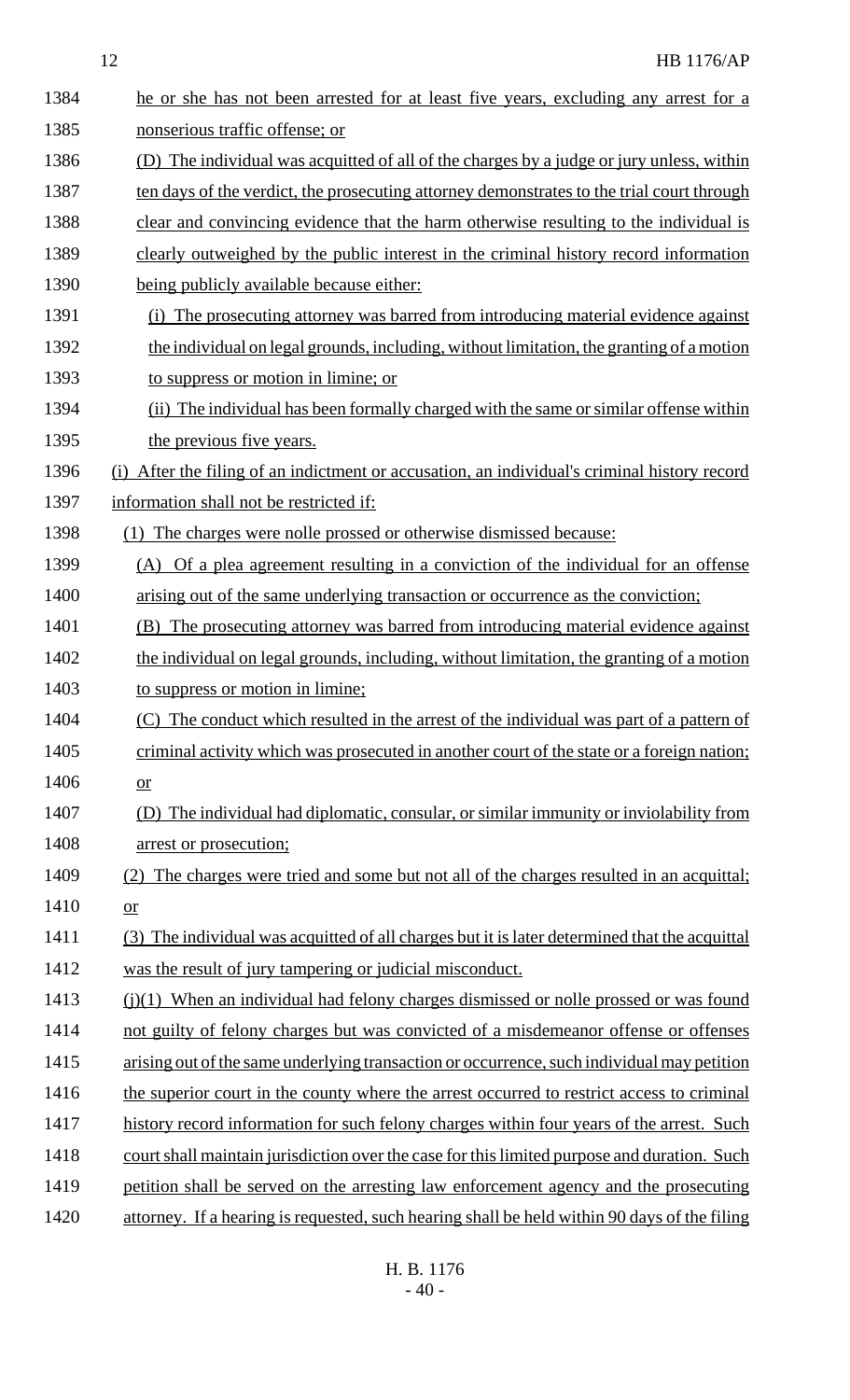1421 of the petition. The court shall hear evidence and shall grant an order restricting such 1422 criminal history record information if the court determines the charges in question did not 1423 arise out of the same underlying transaction or occurrence.

- 1424 (2) When an individual was convicted of an offense and was sentenced to punishment 1425 other than the death penalty, but such conviction was vacated by the trial court or 1426 reversed by an appellate court or other post-conviction court, the decision of which has 1427 become final by the completion of the appellate process, and the prosecuting attorney has 1428 not retried the case within two years of the date the order vacating or reversing the 1429 conviction became final, such individual may petition the superior court in the county 1430 where the conviction occurred to restrict access to criminal history record information for 1431 such offense. Such court shall maintain jurisdiction over the case for this limited purpose 1432 and duration. Such petition shall be served on the prosecuting attorney. If a hearing is 1433 requested, such hearing shall be held within 90 days of the filing of the petition. The 1434 court shall hear evidence and shall determine whether granting an order restricting such 1435 criminal history record information is appropriate, giving due consideration to the reason 1436 the judgment was reversed or vacated, the reason the prosecuting attorney has not retried 1437 the case, and the public's interest in the criminal history record information being publicly 1438 available.
- 1439 (3) When an individual's case has remained on the dead docket for more than 12 months, 1440 such individual may petition the superior court in the county where the case is pending 1441 to restrict access to criminal history record information for such offense. Such petition 1442 shall be served on the prosecuting attorney. If a hearing is requested, such hearing shall 1443 be held within 90 days of the filing of the petition. The court shall hear evidence and 1444 shall determine whether granting an order restricting such criminal history record 1445 information is appropriate, giving due consideration to the reason the case was placed on 1446 the dead docket; provided, however, that the court shall not grant such motion if an active 1447 warrant is pending for such individual

1448 (4)(A) When an individual was convicted in this state of a misdemeanor or a series of 1449 misdemeanors arising from a single incident, and at the time of such conviction such 1450 individual was a youthful offender, provided that such individual successfully 1451 completed the terms of his or her sentence and, since completing the terms of his or her 1452 sentence, has not been arrested for at least five years, excluding any arrest for a 1453 nonserious traffic offense, and provided, further, that he or she was not convicted in this 1454 state of a misdemeanor violation or under any other state's law with similar provisions 1455 of one or more of the offenses listed in subparagraph (B) of this paragraph, he or she 1456 may petition the superior court in the county where the conviction occurred to restrict 1457 access to criminal history record information. Such court shall maintain jurisdiction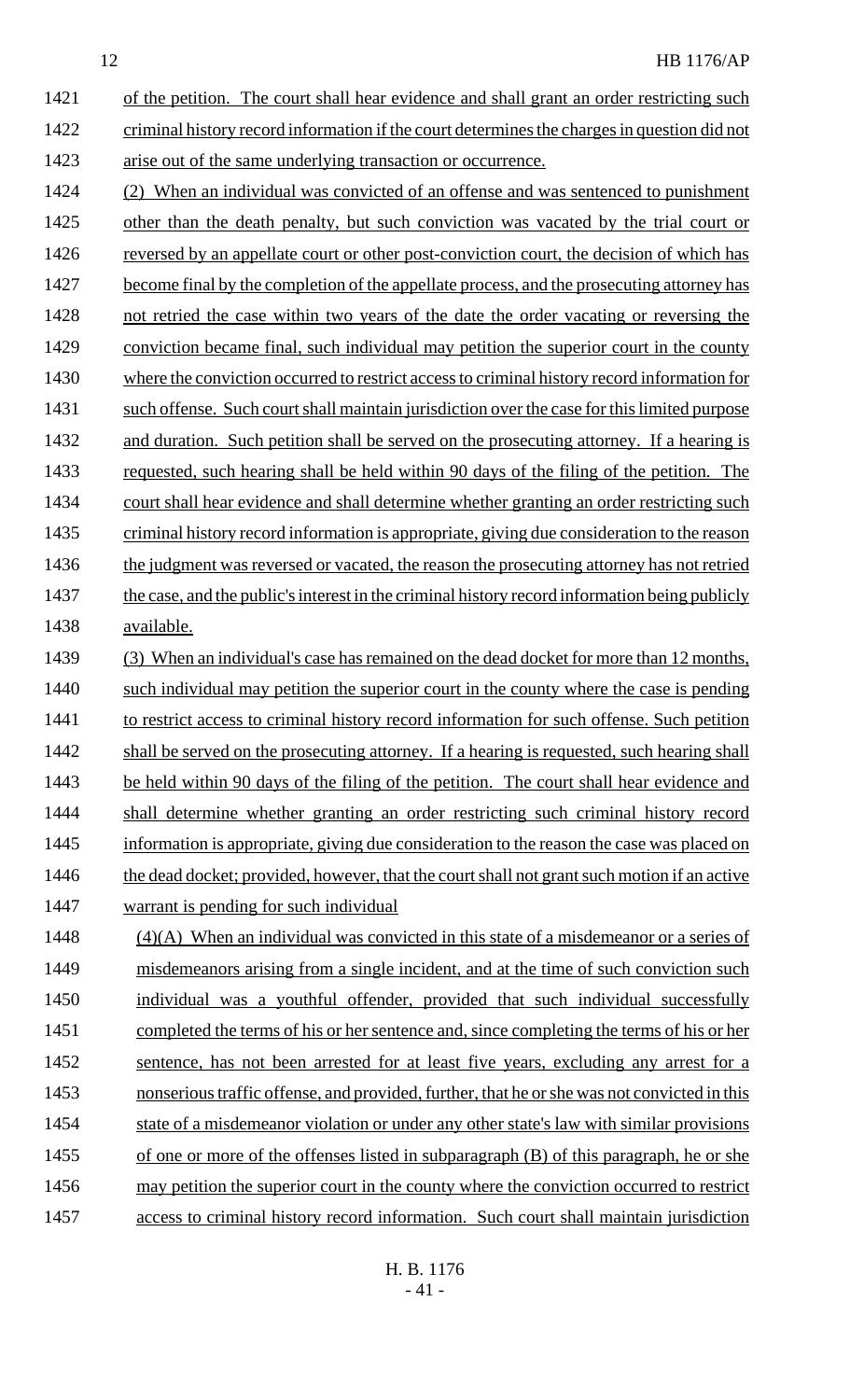| 1458 | over the case for this limited purpose and duration. Such petition shall be served on the   |
|------|---------------------------------------------------------------------------------------------|
| 1459 | prosecuting attorney. If a hearing is requested, such hearing shall be held within 90       |
| 1460 | days of the filing of the petition. The court shall hear evidence and shall determine       |
| 1461 | whether granting an order restricting such criminal history record information is           |
| 1462 | appropriate, giving due consideration to the individual's conduct and the public's          |
| 1463 | interest in the criminal history record information being publicly available.               |
| 1464 | (B) Record restriction shall not be appropriate if the individual was convicted of:         |
| 1465 | Child molestation in violation of Code Section 16-6-4;<br>(i)                               |
| 1466 | (ii) Enticing a child for indecent purposes in violation of Code Section 16-6-5;            |
| 1467 | (iii) Sexual assault by persons with supervisory or disciplinary authority in violation     |
| 1468 | of Code Section $16-6-5.1$ ;                                                                |
| 1469 | (iv) Keeping a place of prostitution in violation of Code Section 16-6-10;                  |
| 1470 | Pimping in violation of Code Section 16-6-11;<br>(v)                                        |
| 1471 | (vi) Pandering by compulsion in violation of Code Section 16-6-14;                          |
| 1472 | (vii) Masturbation for hire in violation of Code Section 16-6-16;                           |
| 1473 | (viii)<br>Giving massages in a place used for lewdness, prostitution, assignation, or       |
| 1474 | masturbation for hire in violation of Code Section 16-6-17;                                 |
| 1475 | (ix) Sexual battery in violation of Code Section 16-6-22.1;                                 |
| 1476 | Any offense related to minors generally in violation of Part 2 of Article 3 of<br>(x)       |
| 1477 | Chapter 12 of Title 16;                                                                     |
| 1478 | Theft in violation of Chapter 8 of Title 16; provided, however, that such<br>$(x_i)$        |
| 1479 | prohibition shall not apply to a misdemeanor conviction of shoplifting in violation of      |
| 1480 | Code Section 16-8-14; or                                                                    |
| 1481 | (xii) Any serious traffic offense in violation of Article 15 of Chapter 6 of Title 40.      |
| 1482 | Any party may file an appeal of an order entered pursuant to this subsection as<br>(5)      |
| 1483 | provided in Code Section 5-6-34.                                                            |
| 1484 | The center shall notify the arresting law enforcement agency of any criminal<br>(k)(1)      |
| 1485 | history record information, access to which has been restricted pursuant to this Code       |
| 1486 | section, within 30 days of the date access to such information is restricted. Upon receipt  |
| 1487 | of notice from the center that access to criminal history record information has been       |
| 1488 | restricted, the arresting law enforcement agency or other law enforcement agency shall,     |
| 1489 | within 30 days, restrict access to all such information maintained by such arresting law    |
| 1490 | enforcement agency or other law enforcement agency for such individual's charge.            |
| 1491 | (2) An individual who has had criminal history record information restricted pursuant to    |
| 1492 | this Code section may submit a written request to the appropriate county or municipal jail  |
| 1493 | or detention center to have all records for such individual's charge maintained by the      |
| 1494 | appropriate county or municipal jail or detention center restricted. Within 30 days of such |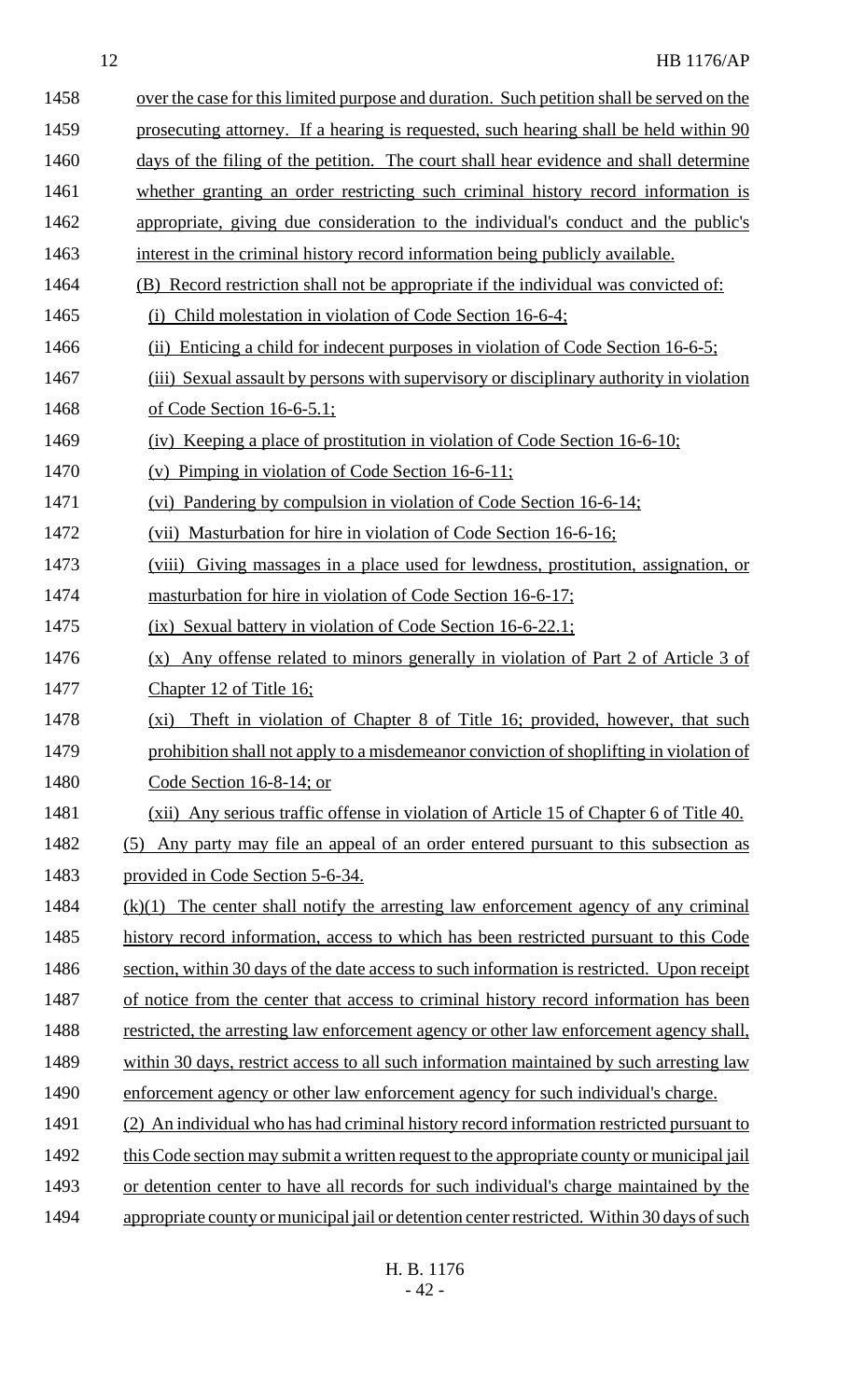| 1495 | request, the appropriate county or municipal jail or detention center shall restrict access       |
|------|---------------------------------------------------------------------------------------------------|
| 1496 | to all such criminal history record information maintained by such appropriate county or          |
| 1497 | municipal jail or detention center for such individual's charge.                                  |
| 1498 | (3) The center shall be authorized to unrestrict criminal history record information based        |
| 1499 | on the receipt of a disposition report showing that the individual was convicted of an            |
| 1500 | offense arising out of an arrest of which the information was restricted pursuant to this         |
| 1501 | Code section.                                                                                     |
| 1502 | (1) If criminal history record information is restricted pursuant to this Code section and if     |
| 1503 | the entity declines to restrict access to such information, the individual may file a civil       |
| 1504 | action in the superior court where the entity is located. A copy of the civil action shall be     |
| 1505 | served on the entity and prosecuting attorney for the jurisdiction where the civil action is      |
| 1506 | <u>filed, and they may become parties to the action. A decision of the entity shall be upheld</u> |
| 1507 | only if it is determined by clear and convincing evidence that the individual did not meet        |
| 1508 | the criteria set forth in subsection (h) or (j) of this Code section.                             |
| 1509 | $(m)(1)$ For criminal history record information maintained by the clerk of court, an             |
| 1510 | individual who has a record restricted pursuant to this Code section may petition the court       |
| 1511 | with original jurisdiction over the charges in the county where the clerk of court is located     |
| 1512 | for an order to seal all criminal history record information maintained by the clerk of           |
| 1513 | court for such individual's charge. Notice of such petition shall be sent to the clerk of         |
| 1514 | court and the prosecuting attorney. A notice sent by registered or certified mail or              |
| 1515 | statutory overnight delivery shall be sufficient notice.                                          |
| 1516 | (2) The court shall order all criminal history record information in the custody of the           |
| 1517 | clerk of court, including within any index, to be restricted and unavailable to the public        |
| 1518 | if the court finds by a preponderance of the evidence that:                                       |
| 1519 | (A) The criminal history record information has been restricted pursuant to this Code             |
| 1520 | section; and                                                                                      |
| 1521 | (B) The harm otherwise resulting to the privacy of the individual clearly outweighs the           |
| 1522 | public interest in the criminal history record information being publicly available.              |
| 1523 | (3) Within 60 days of the court's order, the clerk of court shall cause every document,           |
| 1524 | physical or electronic, in its custody, possession, or control to be restricted.                  |
| 1525 | (4) The person who is the subject of such sealed criminal history record information may          |
| 1526 | petition the court for inspection of the criminal history record information included in the      |
| 1527 | court order. Such information shall always be available for inspection, copying, and use          |
| 1528 | by criminal justice agencies and the Judicial Qualifications Commission.                          |
| 1529 | $(n)(1)$ As to arrests occurring before July 1, 2013, an individual may, in writing, request      |
| 1530 | the arresting law enforcement agency to restrict the criminal history record information          |
| 1531 | of an arrest, including any fingerprints or photographs taken in conjunction with such            |

H. B. 1176 - 43 -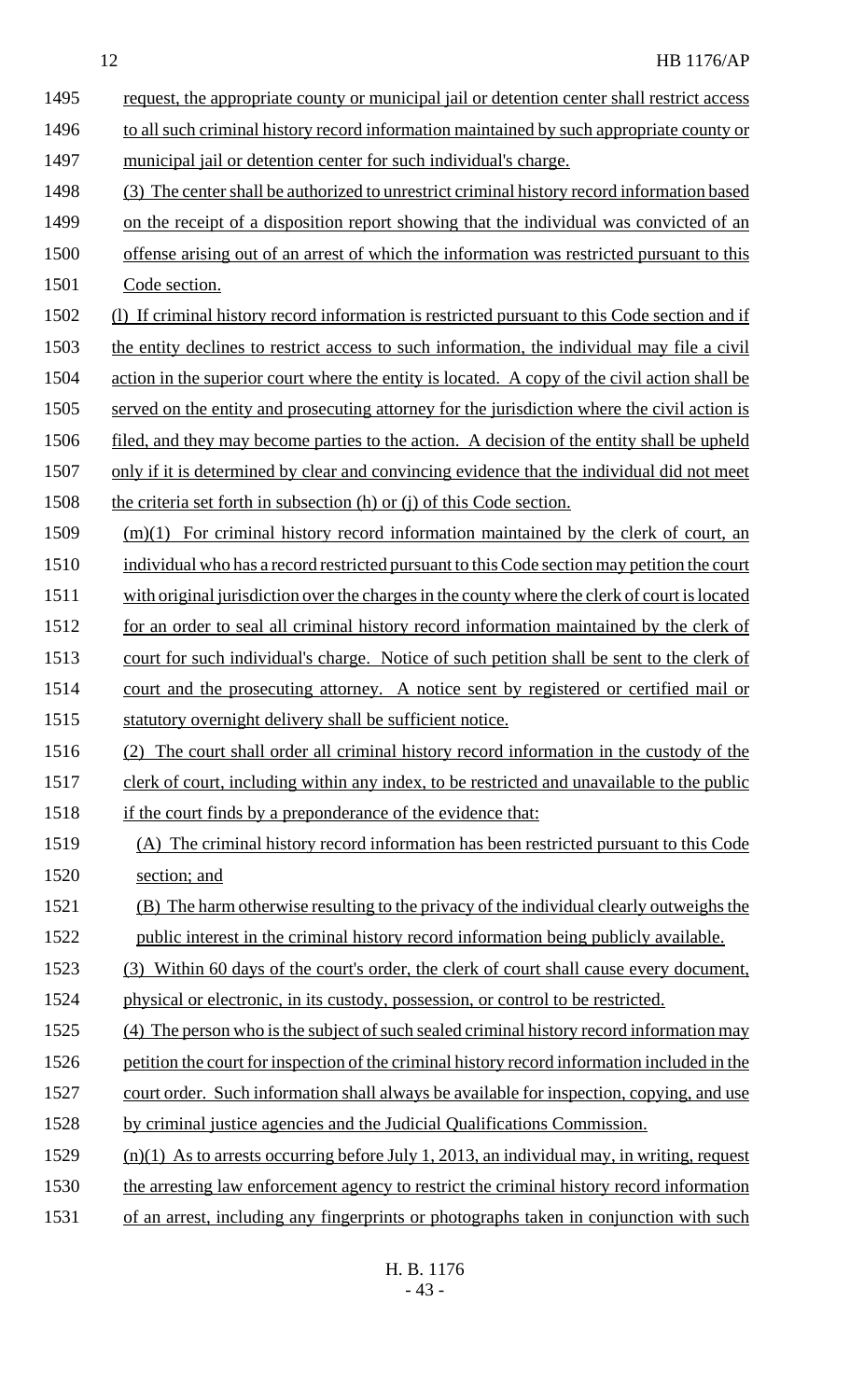1532 arrest. Reasonable fees shall be charged by the arresting law enforcement agency and the center for the actual costs of restricting such records, provided that such fee shall not exceed \$50.00. (2) Within 30 days of receipt of such written request, the arresting law enforcement agency shall provide a copy of the request to the prosecuting attorney. Within 90 days 1537 of receiving the request, the prosecuting attorney shall review the request to determine if he or she agrees to record restriction, and the prosecuting attorney shall notify the arresting law enforcement agency of his or her decision within such 90 day period. The arresting law enforcement agency shall inform the individual of the prosecuting attorney's 1541 decision, and, if record restriction is approved by the prosecuting attorney, the arresting law enforcement agency shall restrict the criminal history record information within 30 days of receipt of the prosecuting attorney's decision. (3) If a prosecuting attorney declines an individual's request to restrict access to criminal 1545 history record information, such individual may file a civil action in the superior court 1546 where the entity is located. A copy of the civil action shall be served on the entity and 1547 prosecuting attorney for the jurisdiction where the civil action is filed, and they may 1548 become parties to the action. A decision of the prosecuting attorney shall not be upheld if it is determined by clear and convincing evidence that the harm otherwise resulting to 1550 the privacy of the individual clearly outweighs the public interest in the criminal history record information being publicly available. (4) To restrict criminal history record information at the center, an individual shall 1553 submit a prosecuting attorney's approved record restriction request or a court order issued 1554 pursuant to paragraph (3) of this subsection to the center. The center shall restrict access to such criminal history record information within 30 days from receiving such information. (o) Nothing in this Code section shall give rise to any right which may be asserted as a defense to a criminal prosecution or serve as the basis for any motion that may be filed in any criminal proceeding. The modification, correction, supplementation, amendment, or restriction of criminal history record information shall not abate or serve as the basis for 1561 the reversal of any criminal conviction. (p) Any application to the center for access to or restriction of criminal history record information made pursuant to this Code section shall be made in writing on a form approved by the center. The center shall be authorized to develop and publish such procedures as may be necessary to carry out the provisions of this Code section. In adopting such procedures and forms, the provisions of Chapter 13 of Title 50, the 'Georgia Administrative Procedure Act,' shall not apply.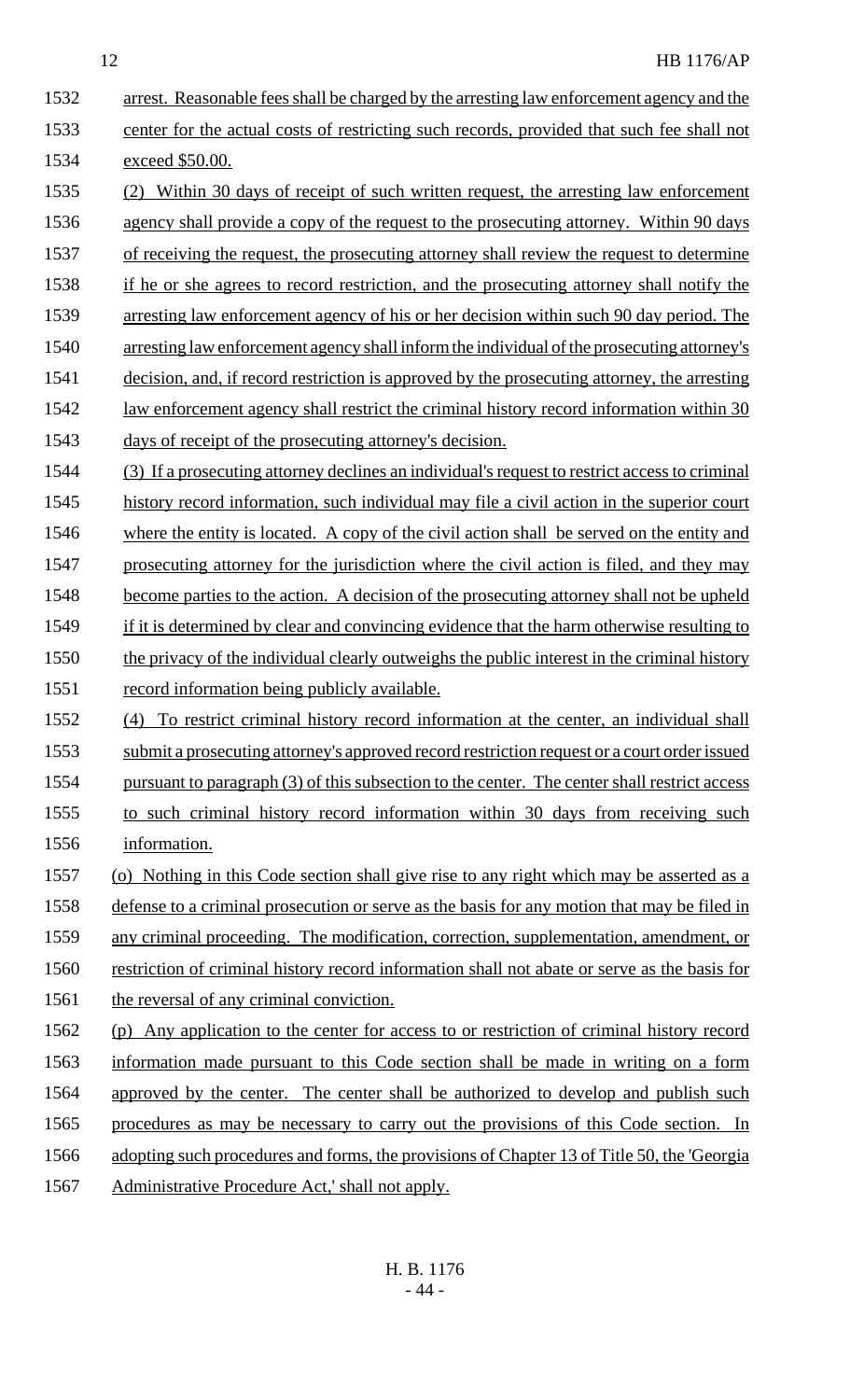|      | 12<br><b>HB 1176/AP</b>                                                                            |
|------|----------------------------------------------------------------------------------------------------|
| 1568 | (q) It shall be the duty of the entity to take such action as may be reasonable to prevent         |
| 1569 | disclosure of information to the public which would identify any individual whose criminal         |
| 1570 | history record information is restricted pursuant to this Code section.                            |
| 1571 | (r) If the center has notified a firearms dealer that an individual is prohibited from             |
| 1572 | purchasing or possessing a handgun pursuant to Part 5 of Article 4 of Chapter 11 of Title          |
| 1573 | 16 and if the prohibition is the result of such individual being involuntarily hospitalized        |
| 1574 | within the immediately preceding five years, upon such individual or his or her attorney           |
| 1575 | making an application to inspect his or her records, the center shall provide the record of        |
| 1576 | involuntary hospitalization and also inform the individual or attorney of his or her right to      |
| 1577 | a hearing before the judge of the probate court or superior court relative to such individual's    |
| 1578 | eligibility to possess or transport a handgun."                                                    |
|      |                                                                                                    |
| 1579 | <b>PART VII</b>                                                                                    |
| 1580 | PENAL INSTITUTIONS                                                                                 |
| 1581 | <b>SECTION 7-1.</b>                                                                                |
| 1582 | Title 42 of the Official Code of Georgia Annotated, relating to penal institutions, is amended     |
| 1583 | by revising Code Section 42-1-1, relating to giving information to or receiving money from         |
| 1584 | an inmate in a penal institution, as follows:                                                      |
| 1585 | $"42-1-1.$                                                                                         |
| 1586 | Except as specifically provided otherwise, as used in this title, the term:                        |
| 1587 | (1) 'Active supervision' means the period of a probated sentence in which a probationer            |
| 1588 | actively reports to his or her probation supervisor or is otherwise under the direct               |
| 1589 | supervision of a probation supervisor.                                                             |
| 1590 | <u>'Administrative supervision' means the period of probation supervision that has</u>             |
| 1591 | reduced supervision and reporting requirements commensurate with and that follows                  |
| 1592 | active supervision but that is prior to the termination of a sentence.                             |
| 1593 | 'Board' means the Board of Corrections.<br>(3)                                                     |
| 1594 | (4) 'Case plan' means an individualized accountability and behavior change strategy for            |
| 1595 | a probationer, as applicable.                                                                      |
| 1596 | (5) 'Commissioner' means the commissioner of corrections.                                          |
| 1597 | <u>(6) 'Criminal risk factors' means characteristics and behaviors that affect a person's risk</u> |
| 1598 | for committing future crimes and include, but are not limited to, antisocial behavior,             |
| 1599 | antisocial personality, criminal thinking, criminal associates, having a dysfunctional             |
| 1600 | family, having low levels of employment or education, poor use of leisure and recreation           |
| 1601 | time, and substance abuse.                                                                         |
| 1602 | 'Department' means the Department of Corrections.                                                  |
|      | H. B. 1176                                                                                         |
|      | - 45 -                                                                                             |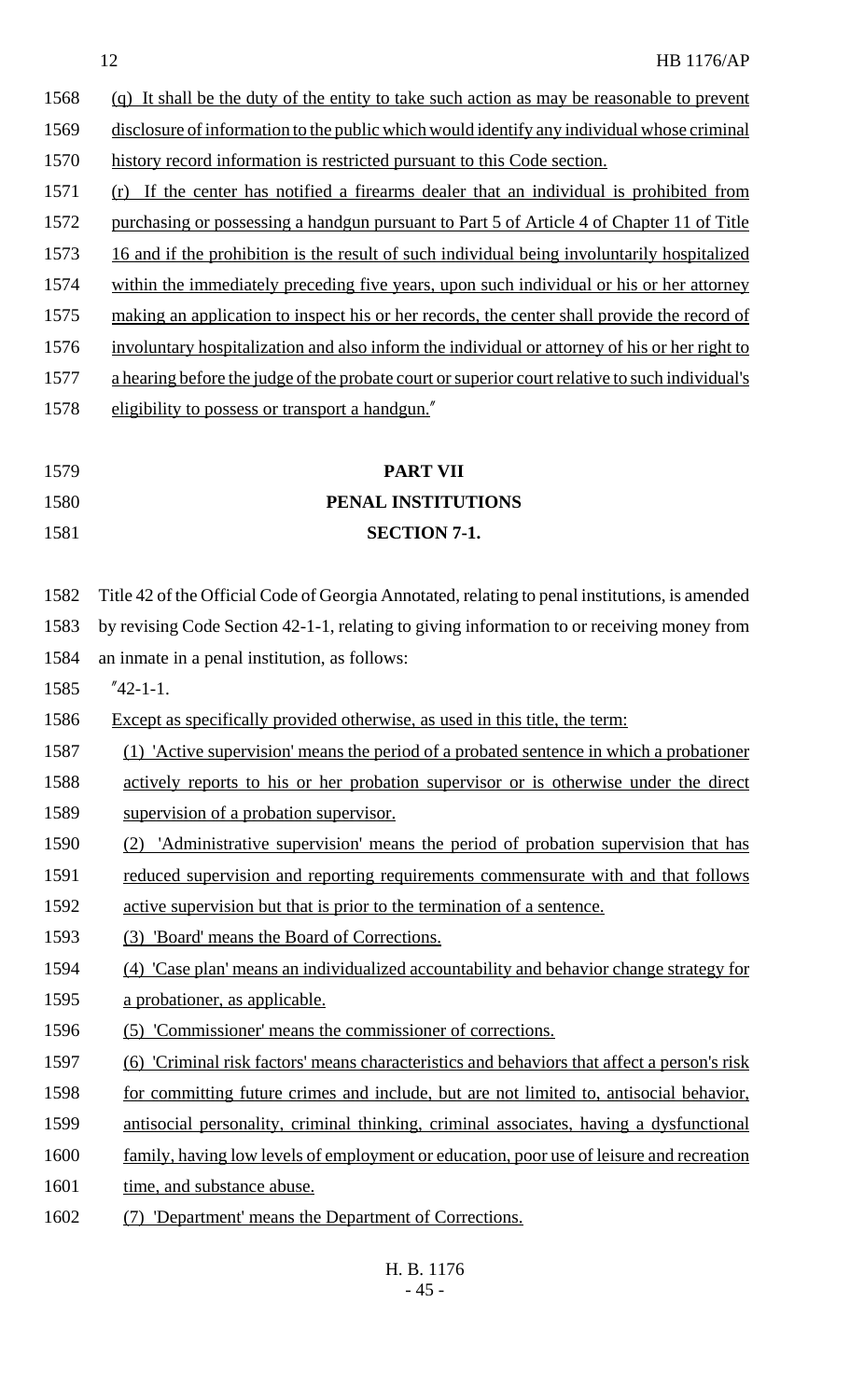| 1603 | (8) 'Graduated sanctions' means:                                                            |
|------|---------------------------------------------------------------------------------------------|
| 1604 | (A) Verbal and written warnings;                                                            |
| 1605 | (B) Increased restrictions and reporting requirements;                                      |
| 1606 | (C) Community service or work crews;                                                        |
| 1607 | (D) Referral to substance abuse or mental health treatment or counseling programs in        |
| 1608 | the community;                                                                              |
| 1609 | (E) Increased substance abuse screening and monitoring;                                     |
| 1610 | (F) Electronic monitoring, as such term is defined in Code Section 42-8-151; and            |
| 1611 | (G) An intensive supervision program.                                                       |
| 1612 | (9) 'Risk and needs assessment' means an actuarial tool, approved by the board and          |
| 1613 | validated on a targeted population, scientifically proven to determine a person's risk to   |
| 1614 | recidivate and to identify criminal risk factors that, when properly addressed, can reduce  |
| 1615 | that person's likelihood of committing future criminal behavior.                            |
| 1616 | (a) No employee of a penal institution may give advice to an inmate regarding the name      |
| 1617 | or the employment of an attorney at law in any case where the inmate is confined in a penal |
| 1618 | institution or receive any sum of money paid as fees or otherwise to attorneys at law in a  |
| 1619 | criminal case or cases against any inmate with which they may be connected in any           |
| 1620 | capacity.                                                                                   |
| 1621 | (b) Any person who violates this Code section shall be guilty of a misdemeanor."            |
|      |                                                                                             |
| 1622 | <b>SECTION 7-2.</b>                                                                         |
| 1623 | Said title is further amended by adding a new Code section to read as follows:              |
| 1624 | " <u>42-1-11.2.</u>                                                                         |
| 1625 | (a) No employee of a penal institution shall give advice to an inmate regarding the name    |
| 1626 | or the employment of an attorney at law in any case where the inmate is confined in a penal |
| 1627 | institution or receive any sum of money paid as fees or otherwise to attorneys at law in a  |
| 1628 | criminal case or cases against any inmate with which they may be connected in any           |
| 1629 | capacity.                                                                                   |
| 1630 | (b) Any person who violates this Code section shall be guilty of a misdemeanor."            |
|      |                                                                                             |
| 1631 | <b>SECTION 7-3.</b>                                                                         |
| 1632 | Said title is further amended by revising Code Section 42-2-1, relating to definitions, as  |
| 1633 | follows:                                                                                    |
| 1634 | $"42-2-1.$                                                                                  |
| 1635 | As used in this chapter, the term:                                                          |
| 1636 | (1) 'Board' means the Board of Corrections.                                                 |
| 1637 | (2) 'Commissioner' means the commissioner of corrections.                                   |
|      |                                                                                             |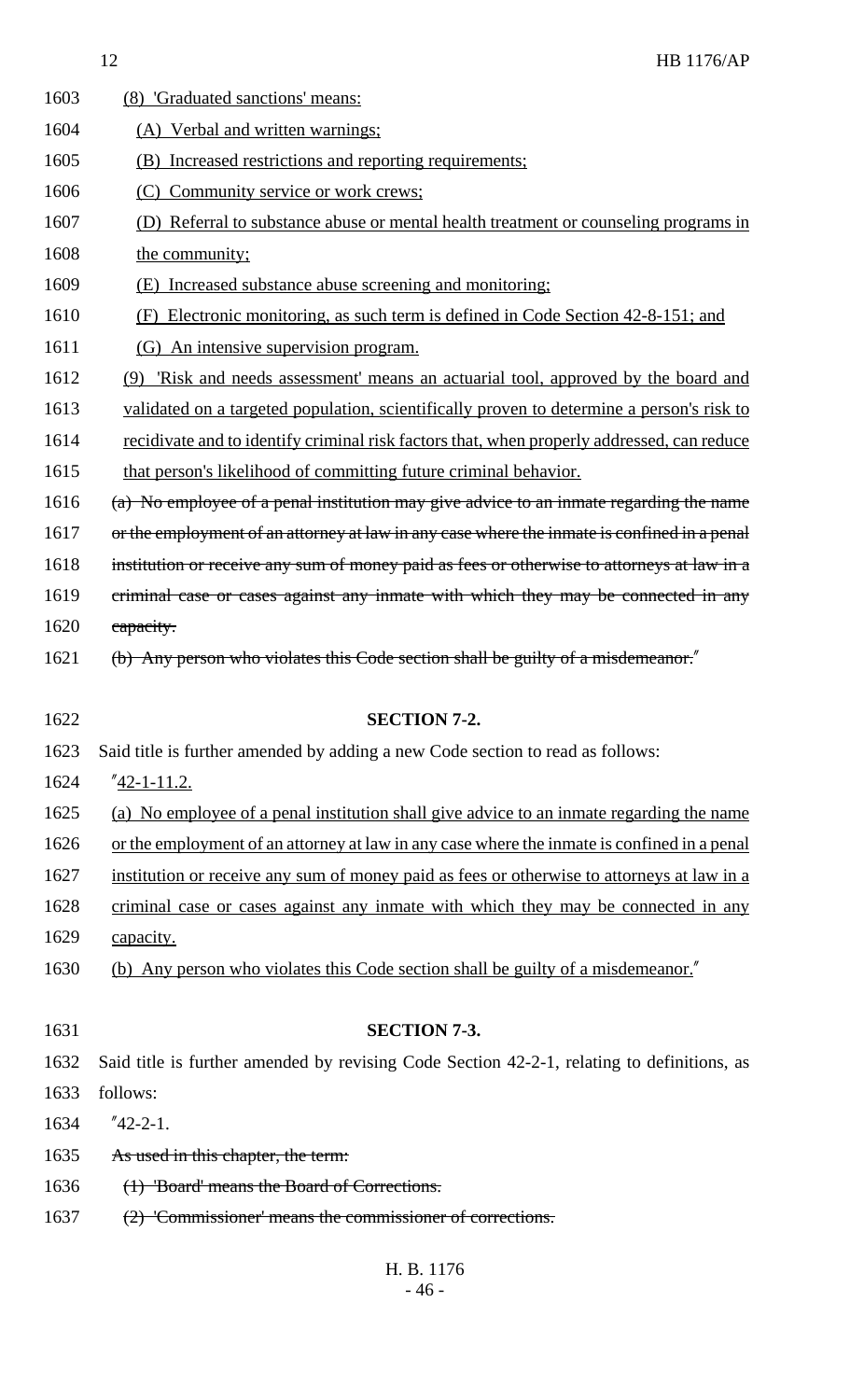1638 (3) 'Department' means There is created the Department of Corrections."

| 1639 | <b>SECTION 7-4.</b>                                                                            |
|------|------------------------------------------------------------------------------------------------|
| 1640 | Said title is further amended by revising subsection (c) of Code Section 42-2-11, relating to  |
| 1641 | the powers and duties of the Board of Corrections, as follows:                                 |
| 1642 | $\text{C}(c)$ The board shall adopt rules governing the assignment, housing, working, feeding, |
| 1643 | clothing, treatment, discipline, rehabilitation, training, and hospitalization of all inmates  |
| 1644 | coming under its custody.                                                                      |
| 1645 | $(2)(A)$ As used in this paragraph, the term:                                                  |
| 1646 | (i) 'Evidence based practices' means supervision policies, procedures, programs, and           |
| 1647 | practices that scientific research demonstrates reduce recidivism among individuals            |
| 1648 | who are under some form of correctional supervision.                                           |
| 1649 | 'Recidivism' means returning to prison or jail within three years of being placed<br>(ii)      |
| 1650 | on probation or being discharged or released from a department or jail facility.               |
| 1651 | The board shall adopt rules and regulations governing the management and<br>(B)                |
| 1652 | treatment of inmates and probationers to ensure that evidence based practices, including       |
| 1653 | the use of a risk and needs assessment and any other method the board deems                    |
| 1654 | appropriate, guide decisions related to preparing inmates for release into the community       |
| 1655 | and managing probationers in the community. The board shall require the department             |
| 1656 | to collect and analyze data and performance outcomes relevant to the level and type of         |
| 1657 | treatment given to an inmate or probationer and the outcome of the treatment on his or         |
| 1658 | her recidivism and prepare an annual report regarding such information which shall be          |
| 1659 | submitted to the Governor, the Lieutenant Governor, the Speaker of the House of                |
| 1660 | Representatives, and the chairpersons of the House Committee on State Institutions and         |
| 1661 | <b>Property and the Senate State Institutions and Property Committee.</b> "                    |
|      |                                                                                                |
| 1662 | <b>SECTION 7-5.</b>                                                                            |
| 1663 | Said title is further amended by revising subsection (a) of Code Section 42-5-50, relating to  |
| 1664 | the transmittal of information on convicted persons, as follows:                               |
| 1665 | $\alpha$ The clerk of the court shall notify the commissioner of a sentence within 30 working  |
| 1666 | days following the receipt of the sentence and send other documents set forth in this Code     |
| 1667 | section. Such notice shall be mailed within such time period by first-class mail and shall     |
| 1668 | be accompanied by two complete and certified sentence packages containing submitted            |
| 1669 | electronically and shall contain the following documents:                                      |

1670 (1) A certified copy of the sentence;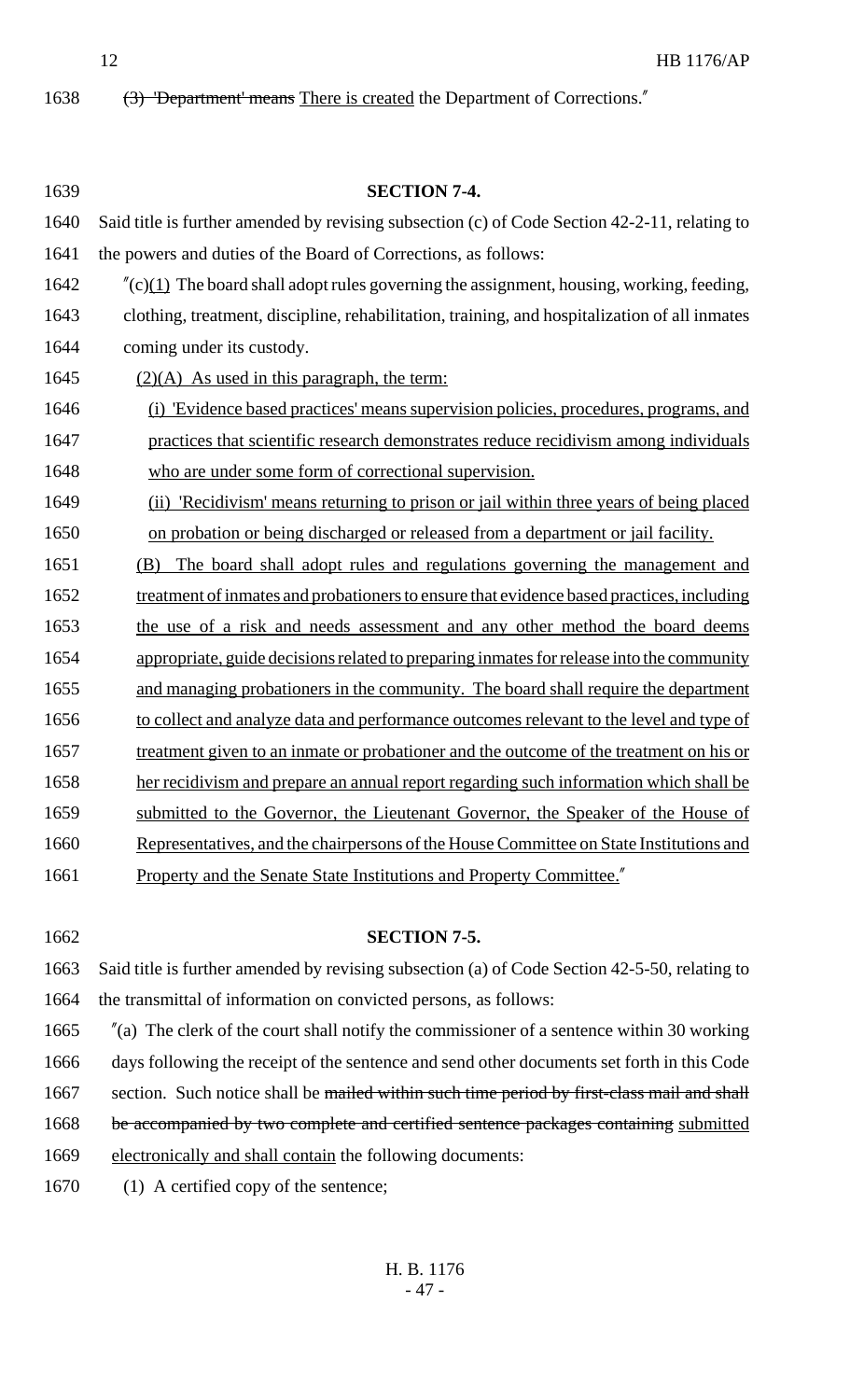(2) A complete history of the convicted person, including a certified copy of the indictment, accusation, or both and such other information as the commissioner may require;

 (3) An affidavit of the custodian of such person indicating the total number of days the convicted person was incarcerated prior to the imposition of the sentence. It shall be the duty of the custodian of such person to transmit the affidavit provided for in this 1677 paragraph to the clerk of the superior court within ten days following the date on which 1678 the sentence is imposed;

(4) Order of probation revocation or tolling of probation; and

 (5) A copy of the sentencing information report is required in all jurisdictions with an 1681 options system day reporting center certified by the <del>Department of Corrections</del> 1682 department. The failure to provide the sentencing information report shall not cause an increase in the 15 day time period for the department to assign the inmate to a correctional institution as set forth in subsection (b) of this Code Section.

1685 All of the aforementioned documents will shall be submitted on forms provided by the 1686 commissioner. The commissioner shall file one copy of each such document with the State Board of Pardons and Paroles within 30 working days of receipt of such documents from 1688 the clerk of the court. Except where the clerk is on a salary, the clerk shall receive from

- 1689 funds of the county the fee prescribed in Code Section 15-6-77 for such service."
- **SECTION 7-6.** Said title is further amended by revising Code Section 42-8-21, relating to definitions for the state-wide probation system, as follows: "42-8-21. 1694 As used in this article, the term: (1) 'Board' means the Board of Corrections. (2) 'Commissioner' means the commissioner of corrections. 1697 (3) 'Department' means the Department of Corrections Reserved." **SECTION 7-7.** Said title is further amended by revising Code Section 42-8-23, relating to the administration of supervision of probationers by the Department of Corrections, as follows: "42-8-23. (a) As used in this Code section, the term 'chief probation officer' means the highest 1703 ranking field probation officer in each judicial circuit who does not have direct supervision 1704 of the probationer who is the subject of the hearing. (b) The department shall administer the supervision of felony probationers.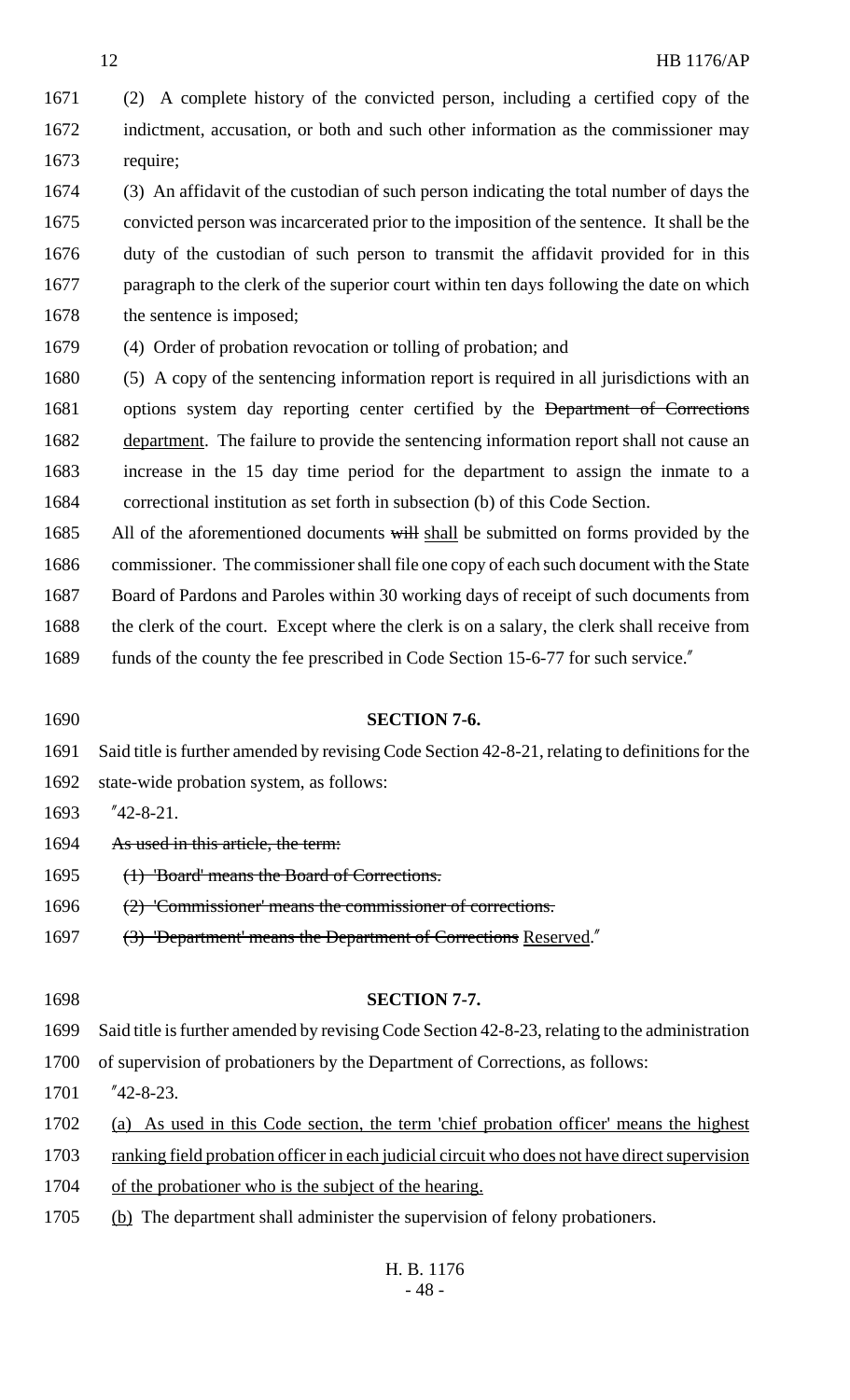- 1706 (c) If graduated sanctions have been made a condition of probation by the court and if a
- 1707 probationer violates the conditions of his or her probation, other than for the commission
- 1708 of a new offense, the department may impose graduated sanctions as an alternative to
- 1709 judicial modification or revocation of probation, provided that such graduated sanctions are 1710 approved by a chief probation officer.
- 1711 (d) The failure of a probationer to comply with the graduated sanction or sanctions
- 1712 imposed by the department shall constitute a violation of probation.
- 1713 (e) A probationer may at any time voluntarily accept the graduated sanctions proposed by
- 1714 the department.
	- 1715  $(f)(1)$  The department's decision shall be final unless the probationer files an appeal in
	- 1716 the sentencing court. Such appeal shall be filed within 30 days of the issuance of the 1717 decision by the department.
	- 1718 (2) Such appeal shall first be reviewed by the judge upon the record. At the judge's
	- 1719 discretion, a de novo hearing may be held on the decision. The filing of the appeal shall
	- 1720 not stay the department's decision.
	- 1721 (3) When the sentencing judge does not act on the appeal within 30 days of the date of
	- 1722 the filing of the appeal, the department's decision shall be affirmed by operation of law.
	- 1723 (g) Nothing contained in this Code section shall alter the relationship between judges and
	- 1724 probation supervisors prescribed in this article nor be construed as repealing any power
	- 1725 given to any court of this state to place offenders on probation or to supervise offenders."
- 1726 **SECTION 7-8.** 1727 Said title is further amended by revising Code Section 42-8-35, relating to terms and
	- 1728 conditions of probation, as follows:
	- 1729 "42-8-35.
	- 1730 (a) The court shall determine the terms and conditions of probation and may provide that
	- 1731 the probationer shall:
	- 1732 (1) Avoid injurious and vicious habits;
	- 1733 (2) Avoid persons or places of disreputable or harmful character;
	- 1734 (3) Report to the probation supervisor as directed;
	- 1735 (4) Permit the supervisor to visit the probationer at the probationer's home or elsewhere;
	- 1736 (5) Work faithfully at suitable employment insofar as may be possible;
	- 1737 (6) Remain within a specified location; provided, however, that the court shall not banish
	- 1738 a probationer to any area within the state:
	- 1739 (A) That does not consist of at least one entire judicial circuit as described by Code 1740 Section 15-6-1; or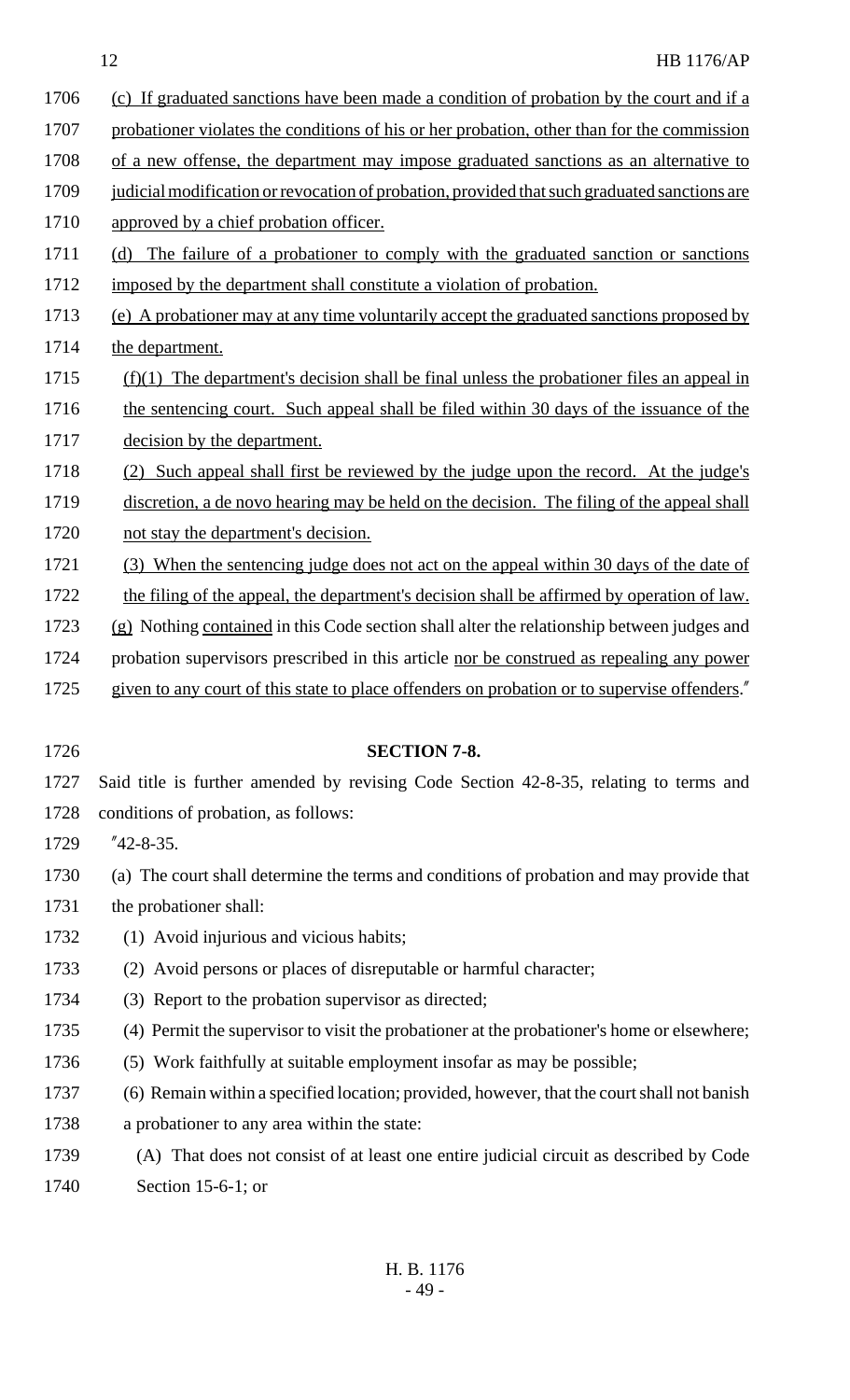condition of probation is not available; (7) Make reparation or restitution to any aggrieved person for the damage or loss caused by the probationer's offense, in an amount to be determined by the court. Unless otherwise provided by law, no reparation or restitution to any aggrieved person for the damage or loss caused by the probationer's offense shall be made if the amount is in dispute unless the same has been adjudicated;

(B) In which any service or program in which the probationer must participate as a

 (8) Make reparation or restitution as reimbursement to a municipality or county for the payment for medical care furnished the person while incarcerated pursuant to the provisions of Article 3 of Chapter 4 of this title. No reparation or restitution to a local governmental unit for the provision of medical care shall be made if the amount is in dispute unless the same has been adjudicated;

 (9) Repay the costs incurred by any municipality or county for wrongful actions by an inmate covered under the provisions of paragraph (1) of subsection (a) of Code Section 42-4-71;

(10) Support the probationer's legal dependents to the best of the probationer's ability;

(11) Violate no local, state, or federal laws and be of general good behavior;

 (12) If permitted to move or travel to another state, agree to waive extradition from any 1759 jurisdiction where the probationer may be found and not contest any effort by any 1760 jurisdiction to return the probationer to this state; and

 (13) Submit to evaluations and testing relating to rehabilitation and participate in and 1762 successfully complete rehabilitative programming as directed by the department;

(14) Wear a device capable of tracking the location of the probationer by means

- including electronic surveillance or global positioning satellite systems. The department 1765 shall assess and collect fees from the probationer for such monitoring at levels set by
- 1766 regulation by the department;
- (15) Complete a residential or nonresidential program for substance abuse or mental
- 1768 health treatment as indicated by a risk and needs assessment; and
- (16) Agree to the imposition of graduated sanctions when, in the discretion of the probation supervisor, the probationer's behavior warrants a graduated sanction.
- (b) In determining the terms and conditions of probation for a probationer who has been convicted of a criminal offense against a victim who is a minor or dangerous sexual offense as those terms are defined in Code Section 42-1-12, the court may provide that the probationer shall be:
- (1) Prohibited from entering or remaining present at a victim's school, place of employment, place of residence, or other specified place at times when a victim is present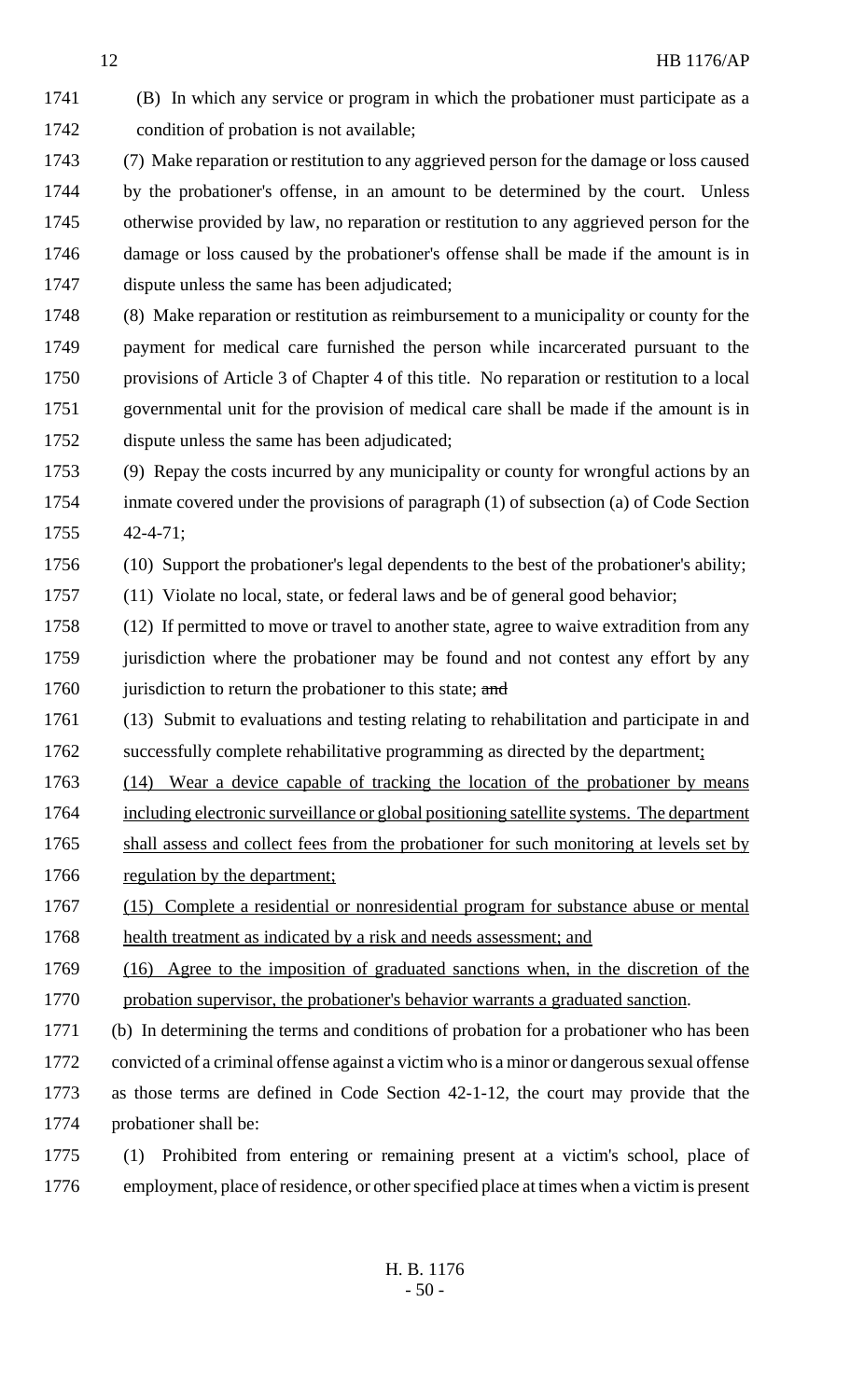- or from loitering in areas where minors congregate, child care facilities, churches, or 1778 schools as those terms are defined in Code Section 42-1-12; 1779 (2) Required to wear a device capable of tracking the location of the probationer by
- 1780 means including electronic surveillance or global positioning systems. The department 1781 shall assess and collect fees from the probationer for such monitoring at levels set by 1782 regulation by the department;
- 1783  $(3)(2)$  Required, either in person or through remote monitoring, to allow viewing and recording of the probationer's incoming and outgoing e-mail, history of websites visited and content accessed, and other Internet based communication;
- 1786  $(4)(3)$  Required to have periodic unannounced inspections of the contents of the probationer's computer or any other device with Internet access, including the retrieval 1788 and copying of all data from the computer or device and any internal or external storage or portable media and the removal of such information, computer, device, or medium; and 1790  $(5)(4)$  Prohibited from seeking election to a local board of education.
- (c) The supervision provided for under subsection (b) of this Code section shall be conducted by a probation officer, law enforcement officer, or computer information technology specialist working under the supervision of a probation officer or law enforcement agency."
- 

#### **SECTION 7-9.**

 Said title is further amended by revising subsection (a) of Code Section 42-8-35.4, relating to confinement in probation detention centers, as follows:

 "(a) In addition to any other terms and conditions of probation provided for in this article, the trial judge may require that a defendant convicted of a felony and sentenced to a period 1800 of not less than one year on probation or a defendant who has been previously sentenced to probation for a forcible misdemeanor as defined in paragraph (7) of Code Section 16-1-3 or a misdemeanor of a high and aggravated nature and has violated probation or other probation alternatives and is subsequently sentenced to a period of not less than one year on probation shall complete satisfactorily, as a condition of that probation, a program of confinement, not to exceed 180 days, in a probation detention center. Probationers so 1806 sentenced will shall be required to serve the period of confinement, not to exceed 180 days, 1807 specified in the court order."

#### **SECTION 7-10.**

 Said title is further amended by revising Code Section 42-8-37, relating to the effect of termination of the period of probation, as follows:

"42-8-37.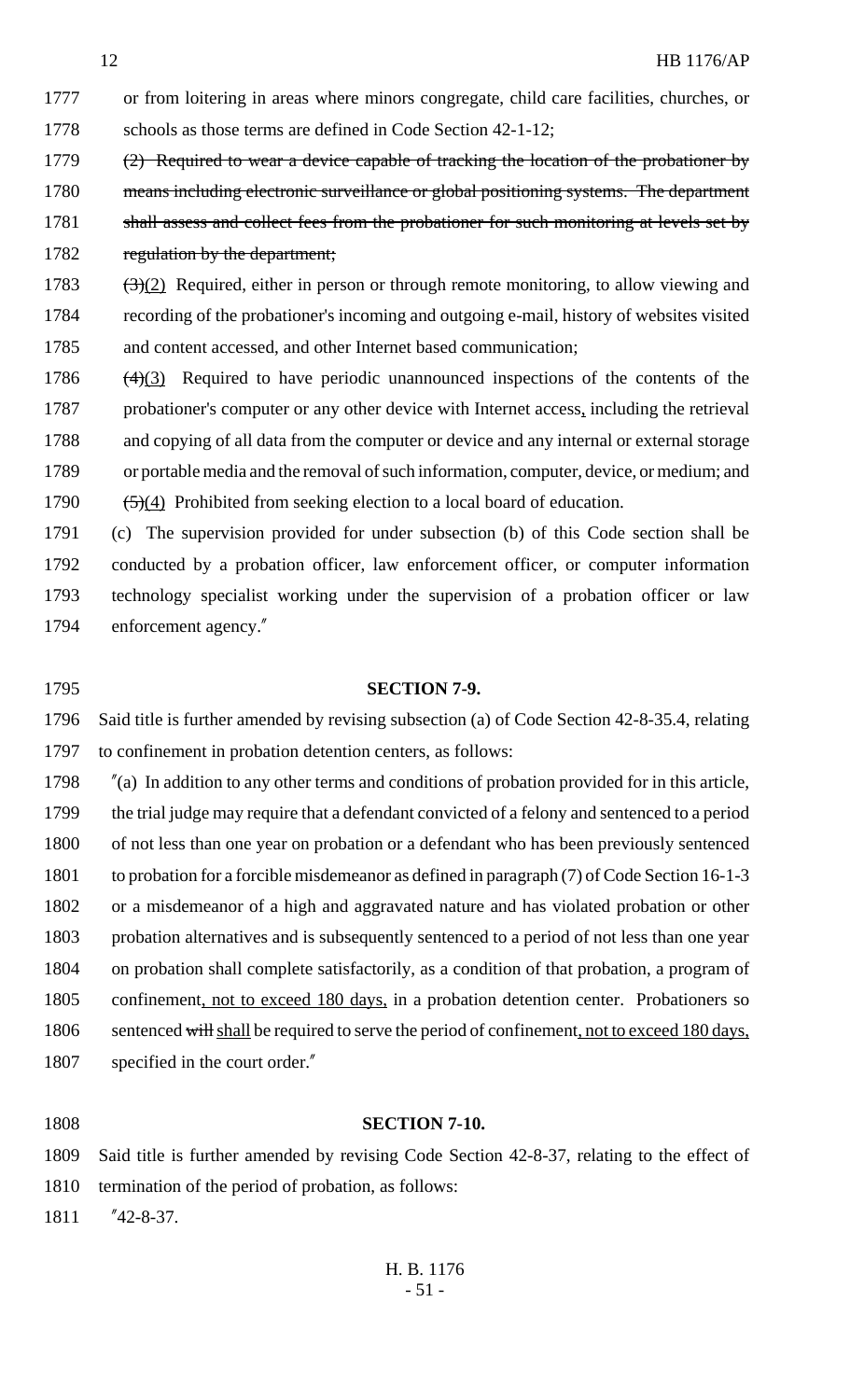1812 (a) Upon the termination of the period of probation probated portion of a sentence, the 1813 probationer shall be released from probation and shall not be liable to sentence for the 1814 crime for which probation was allowed; provided, however, that the foregoing shall not be 1815 construed to prohibit the conviction and sentencing of the probationer for the subsequent 1816 commission of the same or a similar offense or for the subsequent continuation of the 1817 offense for which he <u>or she</u> was previously sentenced.

1818 (b) The court may at any time cause the probationer to appear before it to be admonished 1819 or commended and, when satisfied that its action would be for the best interests of justice 1820 and the welfare of society, may discharge the probationer from further supervision.

- 1821  $(b)(c)$  The Upon the request of the chief judge of the court from which said person was 1822 sentenced, the case of each person receiving a probated sentence of more than two years 1823 shall be reviewed by the probation supervisor responsible for that case after service of two 1824 years on probation, and a written report of the probationer's progress shall be submitted to 1825 the sentencing court along with the supervisor's recommendation as to early termination. 1826 Upon the request of the chief judge of the court from which said person was sentenced, 1827 each Each such case shall be reviewed and a written report submitted annually thereafter,
- 1828 or more often if required, until the termination, expiration, or other disposition of the case."
- 1829 **SECTION 7-11.**

1830 Said title is further amended by revising subsection (a) of Code Section 42-8-38, relating to 1831 the arrest of the probationer for a violation of the terms of probation, as follows:

1832 "(a) Whenever, within the period of probation, a probation supervisor believes that a 1833 probationer under his <u>or her</u> supervision has violated his <u>or her</u> probation in a material 1834 respect, he if graduated sanctions have been made a condition of probation by the court, the 1835 probation supervisor may impose graduated sanctions as set forth in Code Section 42-8-23 1836 to address the specific conduct leading to such violation or, if the circumstances warrant, 1837 may arrest the probationer without warrant, wherever found, and return him the probationer 1838 to the court granting the probation or, if under supervision in a county or judicial circuit 1839 other than that of conviction, to a court of equivalent original criminal jurisdiction within 1840 the county wherein the probationer resides for purposes of supervision. Any officer 1841 authorized by law to issue warrants may issue a warrant for the arrest of the probationer 1842 upon the affidavit of one having knowledge of the alleged violation, returnable forthwith 1843 before the court in which revocation proceedings are being brought."

| 1844 | <b>PART VIII</b>        |
|------|-------------------------|
| 1845 | <b>CROSS-REFERENCES</b> |
| 1846 | <b>SECTION 8-1.</b>     |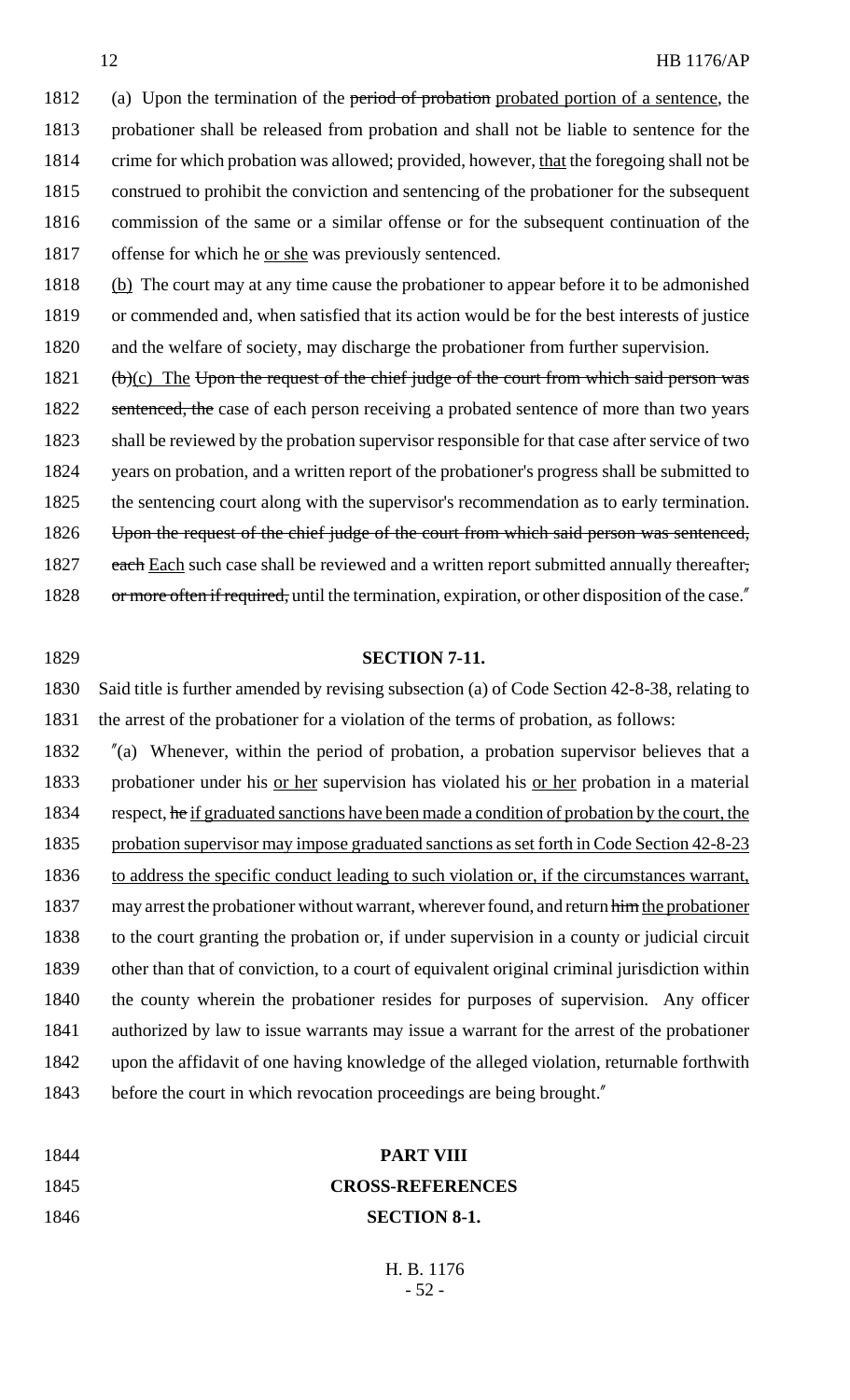Title 5 of the Official Code of Georgia Annotated, relating to appeal and error, is amended in subsection (a) of Code Section 5-6-34, relating to judgments and rulings deemed directly appealable, by deleting "and" at the end of paragraph (10), by replacing the period with "; and" at the end of paragraph (11), and by adding a new paragraph to read as follows: "(12) All judgments or orders entered pursuant to Code Section 35-3-37."

 **SECTION 8-2.** Title 15 of the Official Code of Georgia Annotated, relating to courts, is amended by revising Code Section 15-10-260, relating to jurisdiction for magistrate courts, as follows: "15-10-260. (a) This article governs trials of misdemeanor violations of Code Sections 16-13-30 and 16-13-2, relating to possession of less than one ounce of marijuana; Code Section 16-8-14, 1858 relating to misdemeanor theft by shoplifting of \$300.00 or less; Code Section 3-3-23, relating to furnishing alcoholic beverages to, and purchase and possession of alcoholic beverages by, a person under 21 years of age; and Code Section 16-7-21, relating to criminal trespass. (b) Magistrate courts are authorized to conduct trials and impose sentences for violations of misdemeanors specified in subsection (a) of this Code section; provided, however, that 1864 the violation must have occurred in the unincorporated area of the county. (c) A person convicted of violation of a misdemeanor specified in subsection (a) of this Code section shall be punished as provided in paragraphs (1) through (4) of this subsection as follows: (1) For possession of less than one ounce of marijuana, as provided in subsection (b) of Code Section 16-13-2; (2) For misdemeanor theft by shoplifting, as provided in paragraph (1) of subsection (b) of Code Section 16-8-14; (3) For furnishing alcoholic beverages to, and purchase and possession of alcoholic beverages by, a person under 21 years of age, as provided in Code Section 3-3-23.1; and (4) For criminal trespass, as provided in subsection (d) of Code Section 16-7-21. (d) The jurisdiction of magistrate courts to try and dispose of the misdemeanor violations enumerated in subsection (a) of this Code section shall be concurrent with the jurisdiction 1877 of any other courts having jurisdiction to try and dispose of such cases."

# **SECTION 8-3.**

 Said title is further amended by revising subsection (a) of Code Section 15-11-30.3, relating to commission of designated felony act of burglary by a child 15 years of age or older, as follows: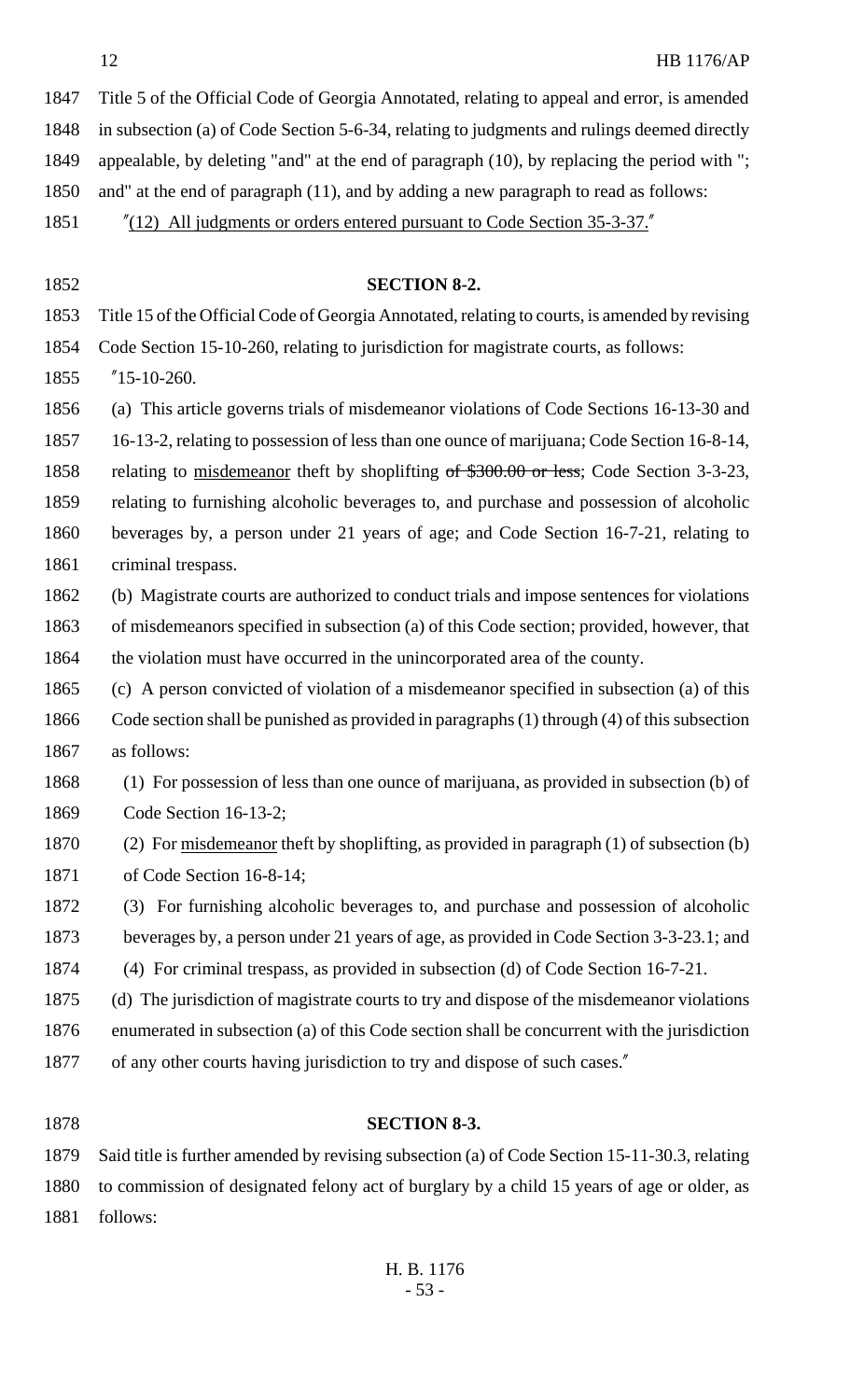"(a) After a petition has been filed alleging that a child 15 years of age or older has committed a designated felony act, the court shall follow the procedure specified in this Code section if the designated felony act alleged to have been committed would have 1885 constituted the crime of burglary in any degree if done by an adult and the child has been 1886 found at separate court appearances to have committed acts which would have constituted 1887 the crime of burglary in any degree if done by an adult on three or more previous occasions."

# **SECTION 8-4.**

 Said title is further amended by revising subsection (e) of Code Section 15-11-83, relating to when a child may be fingerprinted or photographed and confidentiality of information, as follows:

 "(e) Upon application of the child, fingerprints and photographs of a child shall be removed from the file and destroyed if a petition alleging delinquency is not filed or the proceedings are dismissed after either a petition is filed or the case is transferred to the juvenile court as provided in Code Section 15-11-30.4 or the child is adjudicated not to be a delinquent child. The court shall notify the deputy director of the Georgia Crime Information Center when fingerprints and photographs are destroyed pursuant to this subsection, and the 1899 Georgia Bureau of Investigation shall treat such records in the same manner as expunged 1900 records criminal history record information restricted pursuant to subsection (c) of Code Section 35-3-37."

### **SECTION 8-5**

 Title 16 of the Official Code of Georgia Annotated, relating to crimes and offenses, is amended by revising subsection (e) of Code Section 16-11-131, relating to possession of firearms by convicted felons and first offender probationers, as follows:

 "(e) As used in this Code section, the term 'forcible felony' means any felony which involves the use or threat of physical force or violence against any person and further 1908 includes, without limitation, murder; felony murder; burglary in any degree; robbery; armed robbery; kidnapping; hijacking of an aircraft or motor vehicle; aggravated stalking; rape; aggravated child molestation; aggravated sexual battery; arson in the first degree; the manufacturing, transporting, distribution, or possession of explosives with intent to kill, injure, or intimidate individuals or destroy a public building; terroristic threats; or acts of treason or insurrection."

#### **SECTION 8-6.**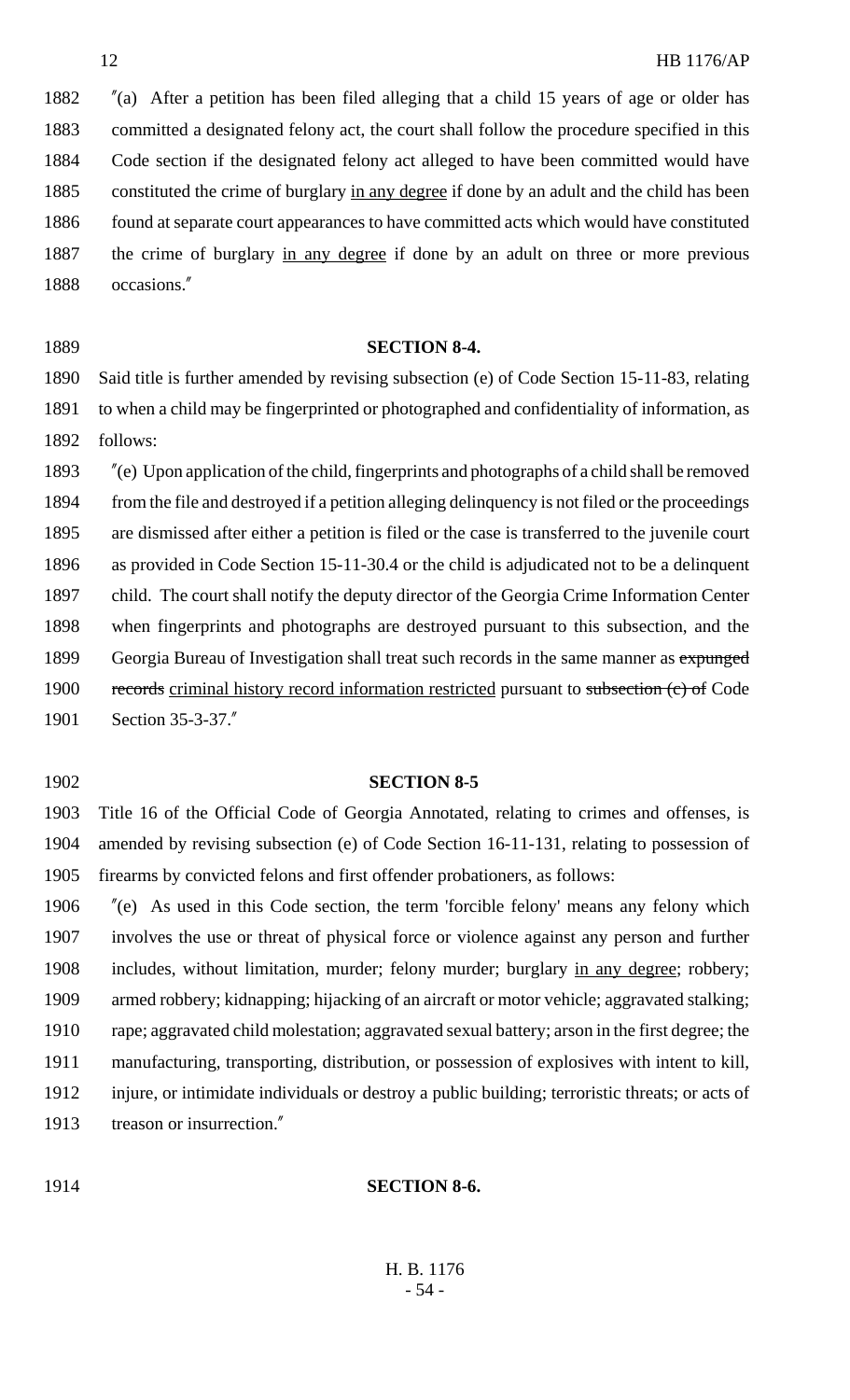Said title is further amended by revising division (9)(A)(viii) of Code Section 16-14-3, relating to definitions for the "Georgia RICO (Racketeer Influenced and Corrupt Organizations) Act," as follows:

1918 "(viii) Code Section 16-9-1, relating to forgery in the first any degree;"

**SECTION 8-7.**

 Said title is further amended by revising Code Section 16-16-1, relating to definitions regarding forfeiture of property used in burglary or armed robbery, as follows: "16-16-1. As used in this chapter, the term: (1) 'Armed robbery' means the offense defined in subsection (a) of Code Section 16-8-41. 1925 (2) 'Burglary' means the offense defined in subsection  $(a)$  of Code Section 16-7-1 in any degree." **SECTION 8-8.** Title 17 of the Official Code of Georgia Annotated, relating to criminal procedure, is amended by revising paragraph (11) of subsection (a) of Code Section 17-6-1, relating to where offenses bailable, procedure, schedule of bails, and appeal bonds, as follows: 1931 "(11) Kidnapping, arson, aggravated assault, or burglary in any degree if the person, at 1932 the time of the alleged kidnapping, arson, aggravated assault, or burglary in any degree, had previously been convicted of, was on probation or parole with respect to, or was on 1934 bail for kidnapping, arson, aggravated assault, burglary in any degree, or one or more of the offenses listed in paragraphs (1) through (10) of this subsection;" **SECTION 8-9.** Said title is further amended by revising paragraph (1) of subsection (a) of Code Section 17-7-70.1, relating to trial upon accusations in certain felony and misdemeanor cases, as follows: "(1) In felony cases involving violations of the following: (A) Code Sections 16-8-2, 16-8-14, 16-8-18, 16-9-1, 16-9-2, 16-9-20, 16-9-31,

16-9-33, 16-9-37, 16-10-52, and 40-5-58;

(B) Article 1 of Chapter 8 of Title 16, relating to theft;

(C) Chapter 9 of Title 16, relating to forgery and fraudulent practices;

 (D) Article 3 of Chapter 10 of Title 16, relating to escape and other offenses related to confinement; or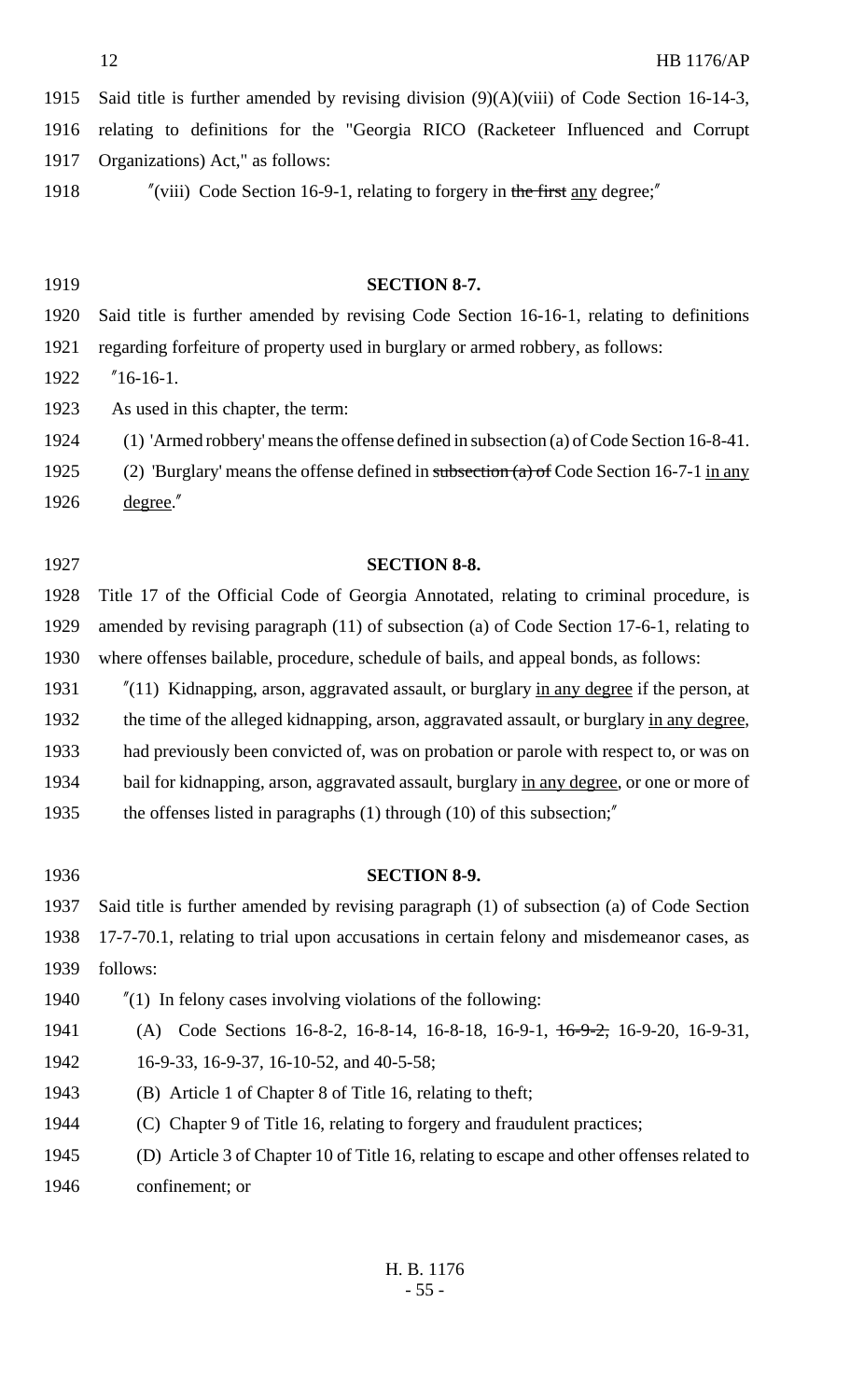(E) Code Section 16-11-131, relating to possession of a firearm by a convicted felon or first offender probationer, in which defendants have either been bound over to the superior court based on a finding of probable cause pursuant to a commitment hearing under Article 2 of this chapter or have expressly or by operation of law waived a commitment hearing, the district attorney shall have authority to prefer accusations, and the defendants shall be tried on such accusations according to the same rules of substantive and procedural laws relating to defendants who have been indicted by a grand jury."

 **SECTION 8-10.** Said title is further amended by revising paragraph (10) of subsection (a) of Code Section 17-10-9.1, relating to voluntary surrender to county jail or correctional institution, as follows: "(10) Kidnapping, arson, or burglary in any degree if the person, at the time such person was charged, has previously been convicted of, was on probation or parole with respect to, or was on bail for kidnapping, arson, aggravated assault, burglary in any degree, or 1961 one or more of the offenses listed in paragraphs (1) through (9) of this subsection;"

| 1962 | <b>SECTION 8-11.</b>                                                                       |
|------|--------------------------------------------------------------------------------------------|
| 1963 | Said title is further amended by revising paragraph (2) of subsection (b) of Code Section  |
| 1964 | 17-10-30, relating to procedure for imposition of the death penalty generally, as follows: |
| 1965 | $''(2)$ The offense of murder, rape, armed robbery, or kidnapping was committed while the  |
| 1966 | offender was engaged in the commission of another capital felony or aggravated battery,    |
| 1967 | or the offense of murder was committed while the offender was engaged in the               |
| 1968 | commission of burglary in any degree or arson in the first degree;"                        |
|      |                                                                                            |
| 1969 | <b>SECTION 8-12.</b>                                                                       |

 Title 31 of the Official Code of Georgia Annotated, relating to health, is amended by revising subparagraph (G) of paragraph (2) of Code Section 31-7-250, relating to definitions for personal care home licensing and employee record checks, as follows:

1973 "(G) A <u>felony</u> violation of Code Section 16-9-1 <del>or 16-9-2, relating to forgery in the first</del> 1974 and second degree, respectively;"

 **SECTION 8-13.** Said title is further amended by revising subparagraph (K) of paragraph (2) of Code Section 31-7-350, relating to definitions for nursing home employee record checks, as follows:  $\frac{1}{2}$  (K) A felony violation of Code Section 16-9-1<del>, relating to forgery in the first degree;</del> a violation of Code Section 16-9-2, relating to forgery in the second degree;"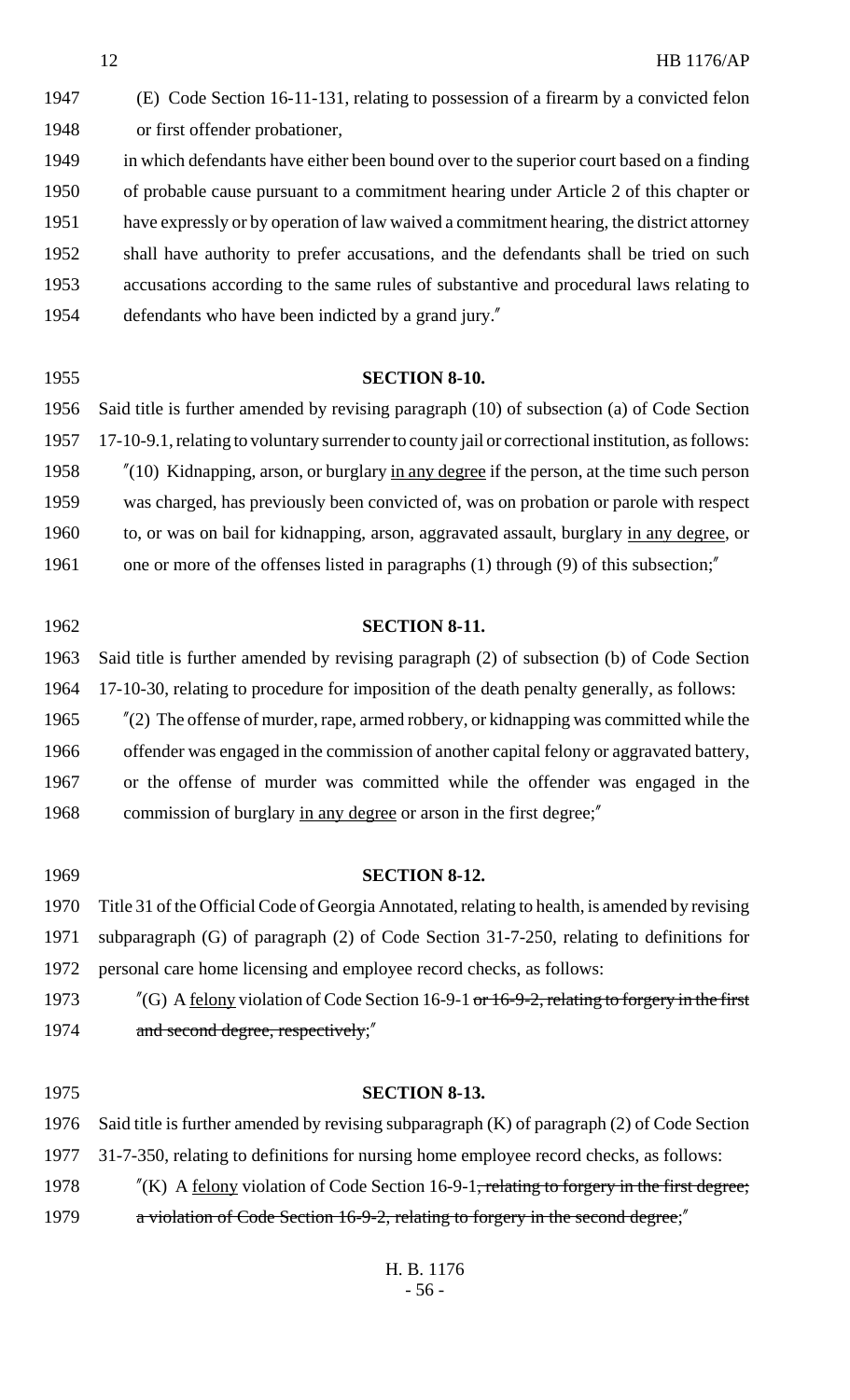#### **SECTION 8-14.**

 Title 36 of the Official Code of Georgia Annotated, relating to local government, is amended by revising Code Section 36-32-9, relating to the jurisdiction of shoplifting of \$300.00 in municipal courts, as follows:

"36-32-9.

 (a) The municipal court is granted jurisdiction to try and dispose of cases in which a person 1986 is charged with a first, second, or third offense of misdemeanor theft by shoplifting when 1987 the property which was the subject of the theft was valued at \$300.00 or less, if the offense occurred within the corporate limits of the municipality. The jurisdiction of such court shall be concurrent with the jurisdiction of any other courts within the county having 1990 jurisdiction to try and dispose of such cases.

1991 (b) Any defendant person charged in a municipal court with a first, second, or third offense 1992 of misdemeanor theft by shoplifting property valued at \$300.00 or less shall be entitled upon request to have the case against him or her transferred to the court having general misdemeanor jurisdiction in the county in which the alleged offense occurred.

1995 (c) A person convicted in a municipal court of a first, second, or third offense of 1996 misdemeanor theft by shoplifting property valued at \$300.00 or less shall be punished as provided in paragraph (1) of subsection (b) of Code Section 16-8-14, provided that nothing in this Code section or Code Section 16-8-14 shall be construed to give any municipality the right to impose a fine or punishment by imprisonment in excess of the limits as set forth in the municipality's charter.

 (d) Any fines and forfeitures arising from the prosecution of such cases in such municipal court shall be retained by the municipality and shall be paid into the treasury of such municipality.

- (e) It shall be the duty of the appropriate agencies of the municipality in which an offense
- under subsection (a) of this Code section is charged to make any reports to the Georgia
- Crime Information Center required under Article 2 of Chapter 3 of Title 35."

 **SECTION 8-15.** Title 42 of the Official Code of Georgia Annotated, relating to penal institutions, is amended by revising paragraph (2) of subsection (a) of Code Section 42-5-85, relating to delegation of authority to issue limited leave privileges, as follows: "(2) The murder was committed while the offender was engaged in the commission of

2012 another capital felony, aggravated battery, burglary in any degree, or arson in the first degree;"